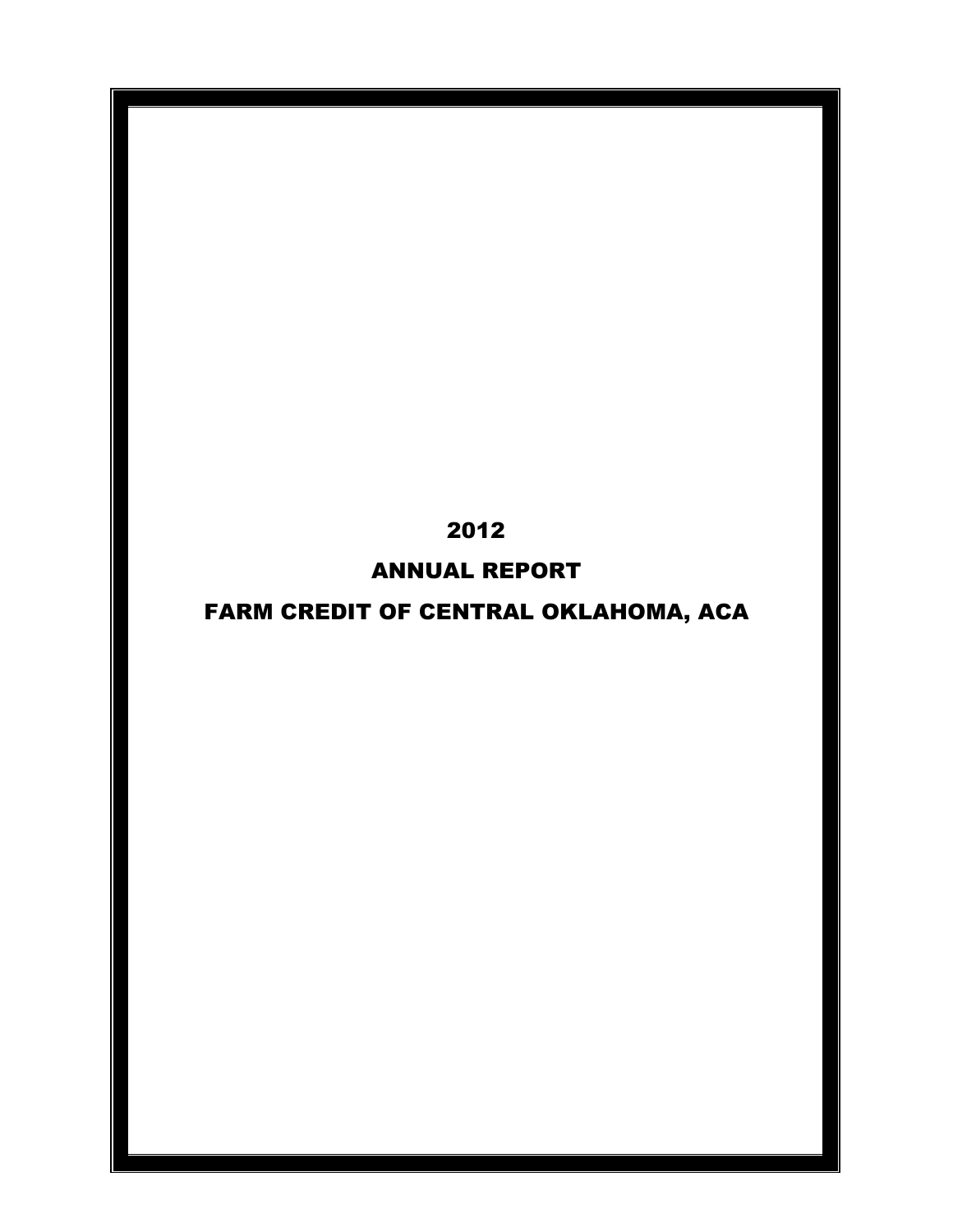Ξ

### Five-Year Summary of Selected Consolidated Financial Data

(Dollars in Thousands)

|                                                             | December 31 |                |                                |             |              |    |        |
|-------------------------------------------------------------|-------------|----------------|--------------------------------|-------------|--------------|----|--------|
|                                                             |             | 2012           | 2011                           | 2010        | 2009         |    | 2008   |
| <b>Statement of Condition Data</b>                          |             |                |                                |             |              |    |        |
| Loans                                                       |             | \$117,925      | \$113,165                      | \$105,478   | \$<br>99,862 | \$ | 93,104 |
| Less allowance for loan losses                              |             | 209            | 295                            | 228         | 306          |    | 430    |
| Net loans                                                   |             | 117,716        | 112,870                        | 105,250     | 99,556       |    | 92,674 |
| Investment in CoBank, ACB                                   |             | 3,588          | NA.                            | NА          | NA           |    | NA     |
| Investment in U.S. AgBank, FCB                              |             | <b>NA</b>      | 3,349                          | 2,224       | 2,224        |    | 2,224  |
| Other property owned                                        |             | 860            |                                |             | 426          |    |        |
| Other assets                                                |             | 2.697          | 2,734                          | 2,277       | 2,670        |    | 2,443  |
| <b>Total assets</b>                                         |             | \$124,861      | \$118,953                      | \$109,751   | \$104,876    | \$ | 97,341 |
| Obligations with maturities of one year or less             | \$          | 1,379          | 1,557<br>\$                    | \$<br>788   | \$<br>824    | \$ | 862    |
| Obligations with maturities longer than one year            |             | 91,736         | 86,903                         | 81,077      | 77,100       |    | 69,714 |
| <b>Total liabilities</b>                                    |             | 93,115         | 88,460                         | 81,865      | 77,924       |    | 70,576 |
| Protected borrower stock                                    |             | $\blacksquare$ | 1                              | 1           | 1            |    | 6      |
| Capital stock                                               |             | 612            | 612                            | 606         | 597          |    | 593    |
| Unallocated retained earnings                               |             | 31,148         | 29,904                         | 27,310      | 26,394       |    | 26,218 |
| Accumulated other comprehensive income/(loss)               |             | (14)           | (24)                           | (31)        | (40)         |    | (52)   |
| Total shareholders' equity                                  |             | 31,746         | 30,493                         | 27,886      | 26,952       |    | 26,765 |
| Total liabilities and shareholders' equity                  |             | \$124,861      | \$118,953                      | \$109,751   | \$104,876    | \$ | 97,341 |
|                                                             |             |                | For the Year Ended December 31 |             |              |    |        |
|                                                             |             | 2012           | 2011                           | 2010        | 2009         |    | 2008   |
| <b>Statement of Income Data</b>                             |             |                |                                |             |              |    |        |
| Net interest income                                         | \$          | 3,240          | S<br>2,723                     | \$<br>2,634 | \$<br>2,611  | \$ | 2,592  |
| Patronage distribution from Farm Credit institutions        |             | 461            | 1,062                          | 154         | 52           |    | 414    |
| Tax-free recapitalization distribution due to AgBank merger |             |                | 1,088                          |             |              |    |        |
| Provision for loan losses/(Loan loss reversal)              |             | 65             | 67                             | (78)        | 287          |    | 133    |
| Noninterest expense, net                                    |             | 1,762          | 1,820                          | 1,585       | 1,704        |    | 1,553  |
| <b>Net income</b>                                           | \$          | 1,874          | \$<br>2,986                    | \$<br>1,281 | \$<br>672    | \$ | 1,320  |
| <b>Comprehensive income</b>                                 | \$          | 1,884          | \$<br>2,993                    | \$<br>1,290 | \$<br>684    | \$ | 1,228  |
| <b>Key Financial Ratios</b>                                 |             |                |                                |             |              |    |        |
| For the Year                                                |             |                |                                |             |              |    |        |
| Return on average assets                                    |             | 1.54%          | 2.64%                          | 1.20%       | 0.67%        |    | 1.42%  |
| Return on average shareholders' equity                      |             | 6.06%          | 10.50%                         | 4.68%       | 2.51%        |    | 4.99%  |
| Net interest income as a percentage                         |             |                |                                |             |              |    |        |
| of average earning assets                                   |             | 2.81%          | 2.50%                          | 2.59%       | 2.73%        |    | 2.95%  |
| Net charge-offs as a percentage                             |             |                |                                |             |              |    |        |
| of average net loans                                        |             | 0.13%          |                                |             | 0.43%        |    |        |
| <b>At Year End</b>                                          |             |                |                                |             |              |    |        |
| Shareholders' equity as a percentage of total assets        |             | 25.43%         | 25.63%                         | 25.41%      | 25.70%       |    | 27.50% |
| Debt as a ratio to shareholders' equity                     |             | 2.93:1         | 2.90:1                         | 2.94:1      | 2.89:1       |    | 2.64:1 |
| Allowance for loan losses as a percentage of loans          |             | 0.18%          | 0.26%                          | 0.22%       | 0.31%        |    | 0.46%  |
| Permanent capital ratio                                     |             | 23.60%         | 23.31%                         | 24.54%      | 24.90%       |    | 27.14% |
| Total surplus ratio                                         |             | 23.09%         | 22.77%                         | 23.97%      | 24.31%       |    | 26.51% |
| Core surplus ratio                                          |             | 23.06%         | 22.77%                         | 23.73%      | 23.79%       |    | 25.62% |
| <b>Net Income Distribution</b>                              |             |                |                                |             |              |    |        |
| Cash patronage distributions paid                           | \$          | 630            | \$<br>392                      | \$<br>365   | \$<br>496    | \$ | 465    |
| Cash patronage declared                                     | \$          | 630            | 392<br>\$                      | \$<br>365   | \$<br>496    | \$ | 465    |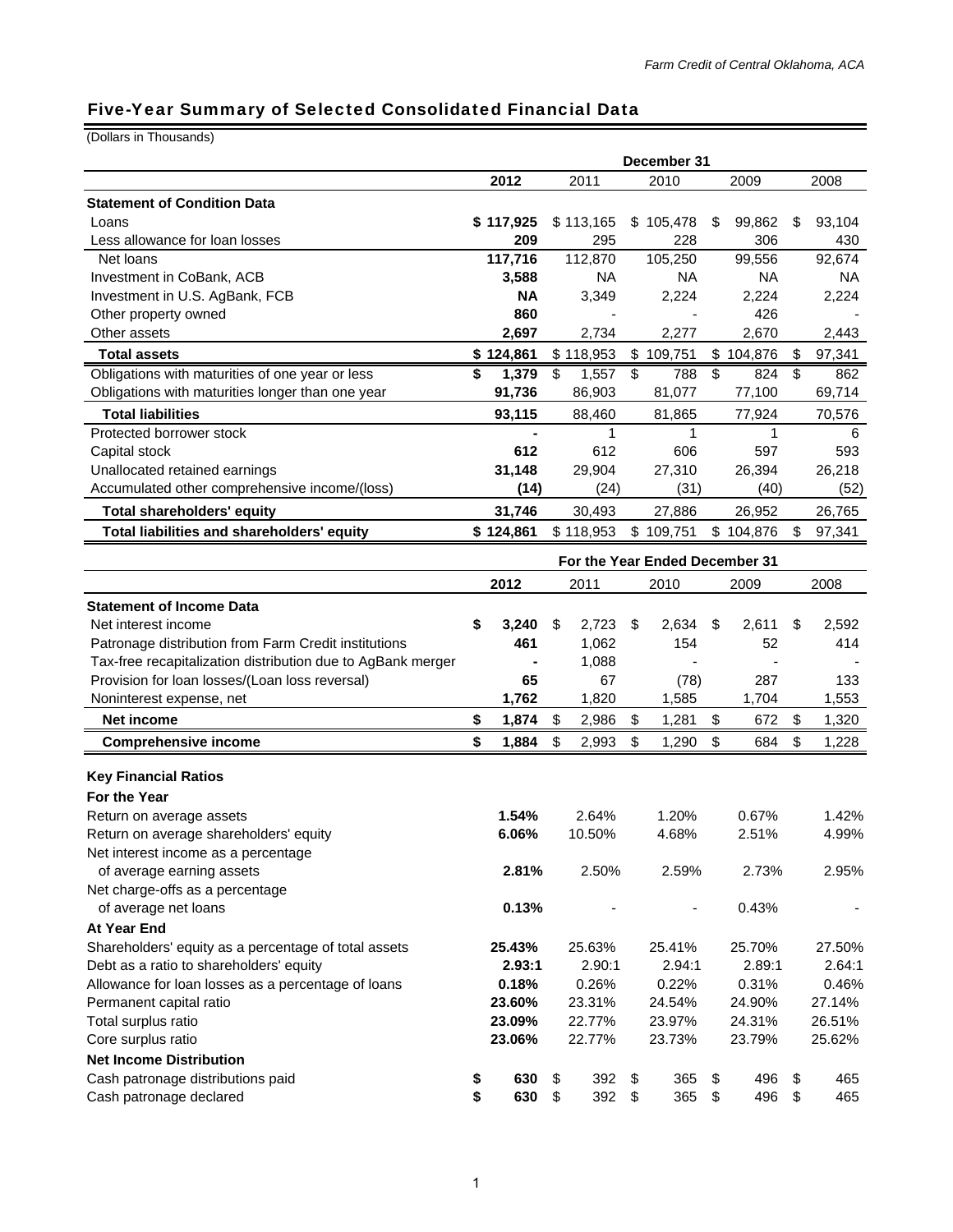## **MANAGEMENT'S DISCUSSION AND ANALYSIS**

### **INTRODUCTION**

The following discussion summarizes the financial position and results of operations of Farm Credit of Central Oklahoma, ACA for the year ended December 31, 2012. Comparisons with prior years are included. We have emphasized material known trends, commitments, events, or uncertainties that have impacted, or are reasonably likely to impact our financial condition and results of operations. You should read these comments along with the accompanying financial statements, footnotes and other sections of this report. The accompanying financial statements were prepared under the oversight of our Audit Committee. The Management's Discussion and Analysis includes the following sections:

- **•** Business Overview
- Economic Overview
- Loan Portfolio
- Credit Risk Management
- Results of Operations
- **•** Liquidity
- Capital Resources
- Regulatory Matters
- **Governance**
- Forward-Looking Information
- Critical Accounting Policies and Estimates
- Customer Privacy

Our quarterly reports to shareholders are available approximately 40 days after the calendar quarter end and annual reports are available approximately 75 days after the calendar year end. The reports may be obtained free of charge on our website, www.farmcreditloans.com, or upon request. We are located at 509 W. Georgia Ave., Anadarko, Oklahoma 73005 or may be contacted by calling (405) 247-2421.

### **BUSINESS OVERVIEW**

### *Farm Credit System Structure and Mission*

As of December 31, 2012, we are one of 82 associations in the Farm Credit System (System), which was created by Congress in 1916 and has served agricultural producers for over 90 years. The System mission is to provide sound and dependable credit to American farmers, ranchers, and producers or harvesters of aquatic products and farmrelated businesses through a member-owned cooperative system. This is done by making loans and providing financial services. Through its commitment and dedication to agriculture, the System continues to have the largest portfolio of agricultural loans of any lender in the United States. The Farm Credit Administration (FCA) is the System's independent safety and soundness federal regulator and was established to supervise, examine and regulate System institutions.

### *Our Structure and Focus*

As a cooperative, we are owned by the members we serve. Our territory served extends across a diverse agricultural region of central and south central Oklahoma. The counties in our territory are listed in Note 1 of the accompanying financial statements. We make long-term real estate mortgage loans to farmers, ranchers, rural residents and agribusinesses and production and intermediate-term loans for agricultural production or operating purposes. Additionally, we provide other related services to our borrowers, such as credit life insurance, multi-peril crop and crop hail insurance and vehicle and equipment leasing through Farm Credit Leasing Services Corporation. Our success begins with our extensive agricultural experience and knowledge of the market and is dependent on the level of satisfaction we provide to our borrowers.

As part of the System, we obtain the funding for our lending and operations from a Farm Credit Bank. Our funding bank, CoBank, ACB (CoBank), is a cooperative of which we are a member. Prior to its merger with CoBank on January 1, 2012, U.S. AgBank, FCB (AgBank) was our funding bank. CoBank, its related associations, and AgVantis, Inc. (AgVantis), a technology service provider, are referred to as the District.

Effective January 1, 2012, AgBank merged with and into CoBank, FCB, a wholly owned subsidiary of CoBank, ACB. CoBank is headquartered just outside Denver, Colorado. CoBank had total assets of \$92.48 billion and capital of \$6.44 billion at December 31, 2012. As a result of the merger, our investment in AgBank stock was converted to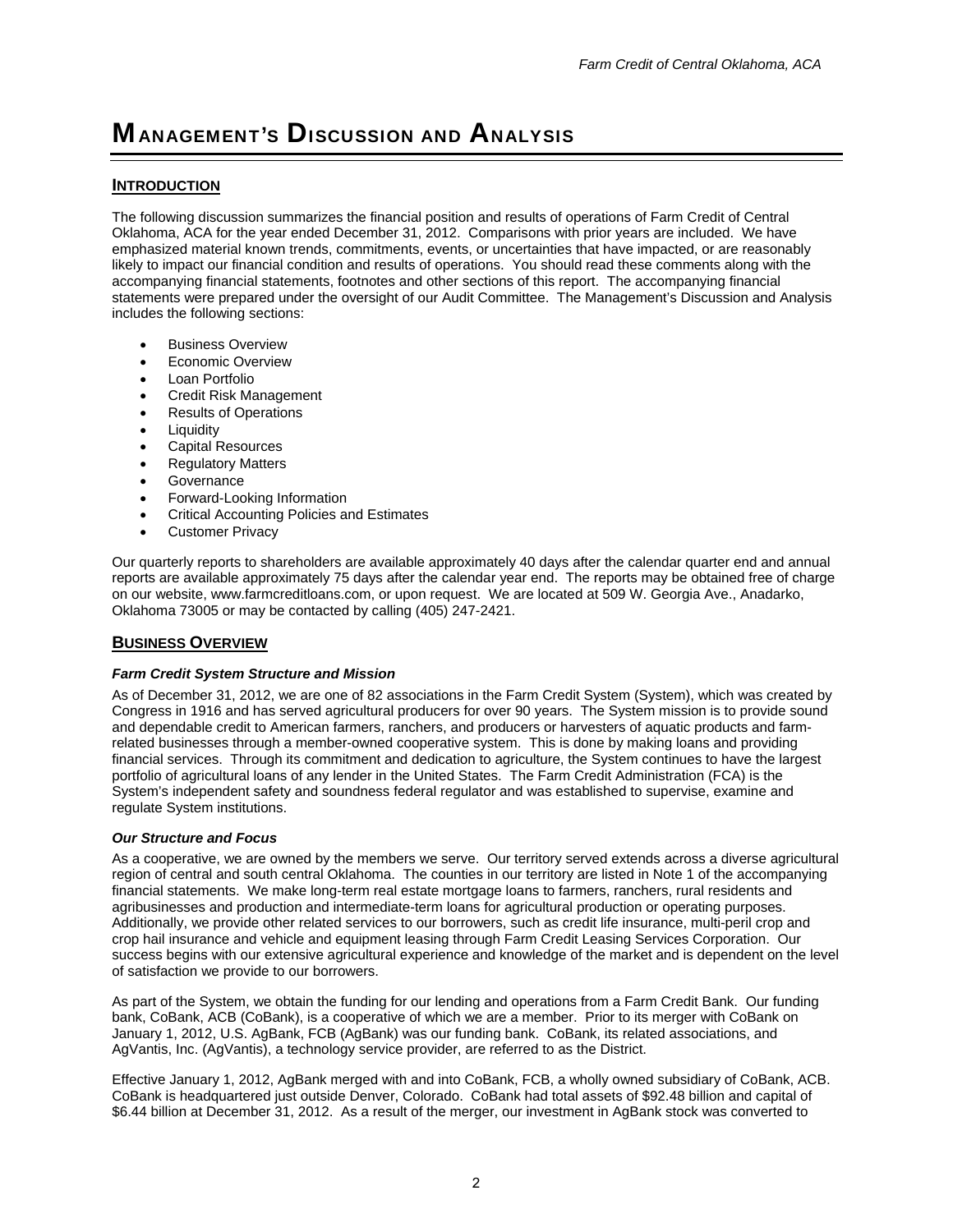CoBank stock. For purposes throughout this disclosure, "the Bank" refers to AgBank for periods prior to January 1, 2012 and to CoBank for periods subsequent to December 31, 2011. We, along with the borrower's investment in our Association are materially affected by CoBank's financial condition and results of operations. The CoBank quarterly and annual reports and the AgBank District reports are available free of charge by accessing CoBank's website, www.cobank.com, or may be obtained at no charge by contacting us at 509 W. Georgia Ave., Anadarko, Oklahoma 73005 or by calling (405) 247-2421. Annual reports are available within 75 days after year end and quarterly reports are available within 40 days after the calendar quarter end.

We purchase technology and other operational services from AgVantis, which is a technology service corporation. Our current Services Agreement with AgVantis expires on December 31, 2013. We are a shareholder in AgVantis, along with all other AgVantis customers. Farm Credit Foundations, a human resource service provider for a number of Farm Credit institutions, provides our payroll and human resource services.

### **ECONOMIC OVERVIEW**

For many years, agriculture experienced a sustained period of favorable economic conditions due to strong commodity prices, rising land values and, to a lesser extent, government support and multi-peril insurance programs. Because of this overall prosperity and continued robust agricultural environment, our financial results have been positively impacted. Production agriculture, however, is a cyclical business that is heavily influenced by commodity prices. In 2009 and 2010, certain agricultural sectors experienced significant stress, which negatively impacted credit quality measures. Drought conditions in 2012 in our territory may impact grain and cattle producers in future years. Overall conditions were satisfactory in 2012, but dairy continues to reflect some stress with higher feed cost narrowing the margins. The negative impact to us from these less favorable conditions is somewhat lessened by our geographic and commodity diversification and the generally strong financial condition of our agricultural borrowers. Our service area extends across a diverse agricultural region of central and south central Oklahoma. The distinctive location of the territory places it between the Norman-Oklahoma City area and Lawton, two of the largest metropolitan areas in Oklahoma. We manage a very diverse agriculture loan portfolio in a five county territory. The significant commodities in our loan portfolio are cattle and wheat. The majority of farmers and ranchers in the loan portfolio are further diversified by producing two or more agriculture commodities. The diversified farming operations and off-farm employment opportunities in our territory provide a level of stability to the farmers and ranchers we serve.

During 2012, the economic conditions in our region have remained reasonably stable. In most instances, Oklahoma did not experience the full weight of the national downturn and has endured the past few years with limited economic impact. Home and commercial real estate values have remained effectively stable and unemployment has continued well below the national average. Agriculture real estate and other asset values have improved or remained stable over the past year which has also created a positive influence on the overall state economy. Land values are expected to remain on firm economic footing but not expected to realize the appreciation rates of the recent past. However, extended periods of lower farm income, general stress in the agriculture or local economy, or a reduction, change or removal of government support programs could put negative pressure on area real estate prices.

The two significant commodities locally, wheat and cattle, have had mixed returns over the past several years. Overall, beef production and prices have been very respectable over the year. Beef prices have remained strong throughout the year and most area cow/calf and stocker producers are seeing profitable operations.

The prolonged drought conditions have caused pasture conditions to dwindle and limited water in some areas, which will continue to put pressure on local producers and cattle numbers. Many ranchers anticipate replacing the herd as conditions improve, but limited supply could make the replacement cost extremely high. Local wheat producers have benefited from respectable prices at the farm level with average production in most areas of the servicing area for 2012. The effects of limited production the past few years have put pressure on producers. In 2011 the drought during the critical growing season resulted in very poor production in most areas, following a near total disaster for most area producers in 2009. The only positive to the limited production for those years was most crops were insured, which provided somewhat of a safety net for area farmers. As compared to the same point in time a year ago, the crop is in adequate condition to provide wheat pasture production for the short term. However, continued moisture is required for sustained stocker production. Grain production for 2013 will be dependent on the late winter and early spring weather. As mentioned, at this point the crop is in decent shape for short-term forage production with grain production still questionable. Wheat prices are expected to remain at adequate levels to sustain profitable operations should adequate production develop.

Local dairies continue to struggle even with improved milk prices as the result of increased production cost. The drought conditions the past few years have had a major impact on hay production, thus adding to the already increasing input cost associated with dairies. Although milk prices have somewhat improved compared to the past, increased production costs, feed in particular, continue to impact the profitability of even the most efficient dairies.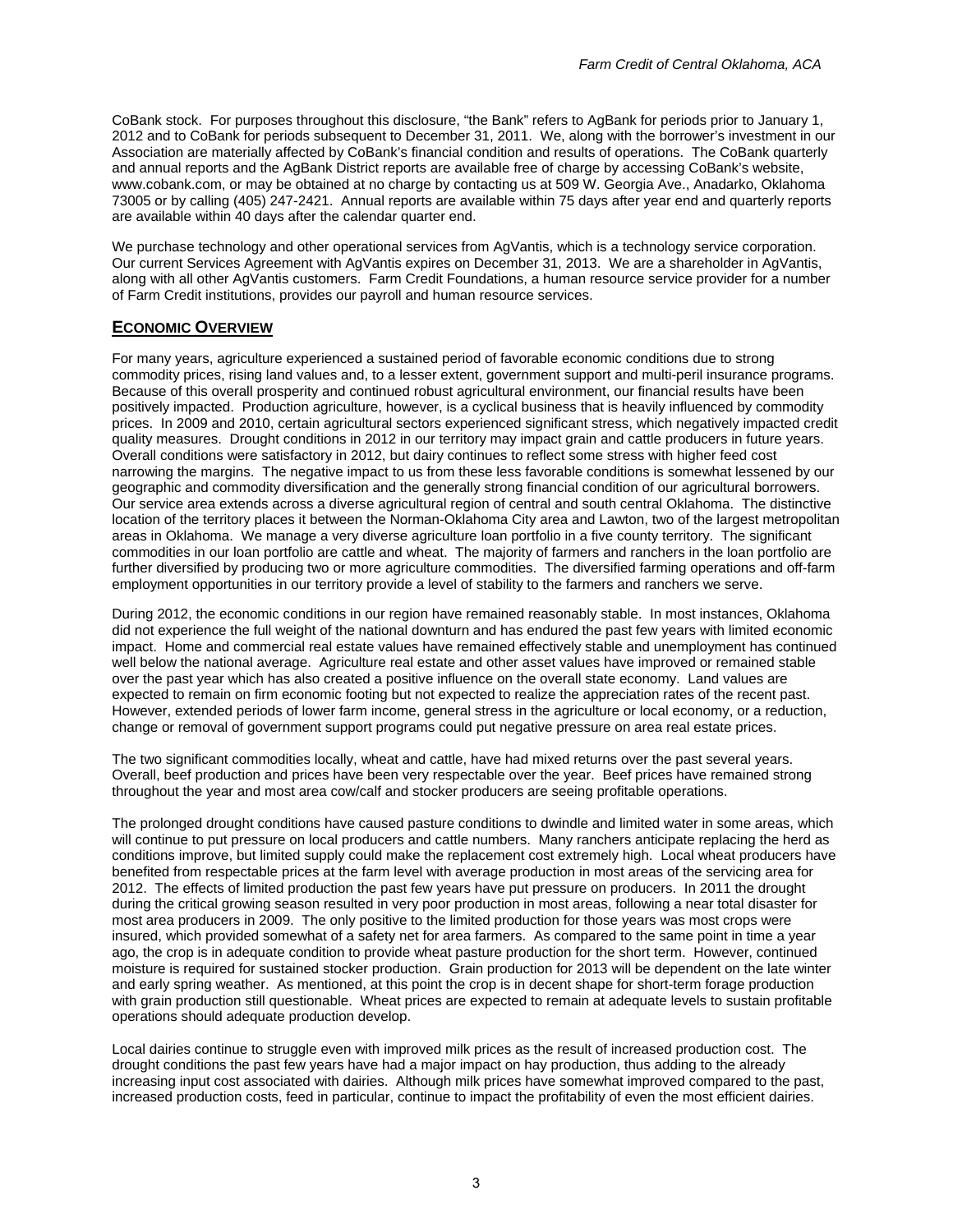### **LOAN PORTFOLIO**

Total loans outstanding were \$117.9 million at December 31, 2012, an increase of \$4.7 million, or 4.21%, from loans at December 31, 2011 of \$113.2 million, and an increase of \$12.4 million, or 11.80%, from loans at December 31, 2010 of \$105.5 million. The increase in loans was primarily due to the increase in agribusiness and communication portfolios as a result of increased participation volume with CoBank and the addition of two large real estate mortgage loans. However, total participation purchased loan volume declined due to payoffs. The types of loans outstanding at December 31 are reflected in the following table.

|                                        | 2012          |                | 2011      |         | 2010          |         |
|----------------------------------------|---------------|----------------|-----------|---------|---------------|---------|
| (dollars in thousands)                 | <b>Volume</b> | <b>Percent</b> | Volume    | Percent | Volume        | Percent |
| Real estate mortgage loans             | \$100,208     | 85.0%          | \$99,227  | 87.7%   | 90.492<br>\$. | 85.8%   |
| Production and intermediate-term loans | 10,788        | 9.1%           | 10,043    | 8.9%    | 11.121        | 10.6%   |
| Agribusiness loans to:                 |               |                |           |         |               |         |
| Cooperatives                           | 1.000         | 0.8%           |           |         |               |         |
| Processing and marketing               | 1.716         | 1.5%           | 848       | 0.7%    | 961           | 0.9%    |
| Farm related business                  |               | -              | 102       | 0.1%    | 150           | 0.1%    |
| Communication                          | 1.998         | 1.7%           |           |         |               |         |
| Rural residential real estate loans    | 2.215         | 1.9%           | 2,945     | 2.6%    | 2.754         | 2.6%    |
| Total                                  | \$117.925     | 100.0%         | \$113,165 | 100.0%  | \$105.478     | 100.0%  |

Real estate mortgage loans outstanding increased to \$100.2 million, compared with \$99.2 million at year-end 2011, primarily due to the origination of new loans of approximately \$22 million that exceeded payoffs and repayments. We originated two larger credits greater than \$1 million that contributed towards the overall growth in this segment of the portfolio. Long-term mortgage loans are primarily used to purchase, refinance or improve real estate. These loans have maturities ranging from 5 to 40 years. Real estate mortgage loans are also made to rural homeowners. By federal regulation, a real estate mortgage loan must be secured by a first lien and may only be made in an amount up to 85% of the original appraised value of the property, or up to 97% of the appraised value, if the loan is guaranteed by certain state, federal, or other governmental agencies. Under our current underwriting standards, we loan less than the regulatory limit of 85% of the appraised value of the property.

The production and intermediate-term loans increased 7.4% to \$10.8 million compared with 2011 loans of \$10.0 million, primarily due to the addition of new loan volume primarily to existing customers, a slight increase in seasonal draws on revolving loans that exceeded payoffs and paydowns on existing loan volume. Production loans are used to finance the ongoing operating needs of agricultural producers. Production loans generally match the borrower's normal production and marketing cycle, which is typically 12 months. Intermediate-term loans are generally used to finance depreciable capital assets of a farm or ranch. Intermediate-term loans are written for a specific term, 1 to 15 years, with most loans being less than 10 years.

Increases were also noted in agribusiness and communication loans outstanding. At December 31, 2012 all agribusiness loans and communication loans outstanding were loan participations purchased.

### *Portfolio Diversification*

While we make loans and provide financially related services to qualified borrowers in agricultural and rural sectors and to certain related entities, our loan portfolio is diversified by loan participations purchased and sold, geographic locations served, commodities financed and loan size as illustrated in the following four tables.

We purchase loan participations from other System and non-System entities to generate additional earnings and diversify risk related to existing commodities financed and our geographic area served. In addition, we sell a portion of certain large loans to other System and non-System entities to reduce risk and comply with lending limits we have established.

Our volume of participations purchased and sold as of December 31 follows.

| (dollars in thousands)                          | 2012           | 2011                       | 2010                      |
|-------------------------------------------------|----------------|----------------------------|---------------------------|
| Participations purchased<br>Participations sold | 9.442<br>6.697 | 9.804<br>.762<br>4.1<br>۰D | 9.492<br>D<br>3.623<br>۰D |

We have no loans sold with recourse, retained subordinated participation interests in loans sold, or interests in pools of subordinated participation interests that are held in lieu of retaining a subordinated participation interest in the loans sold.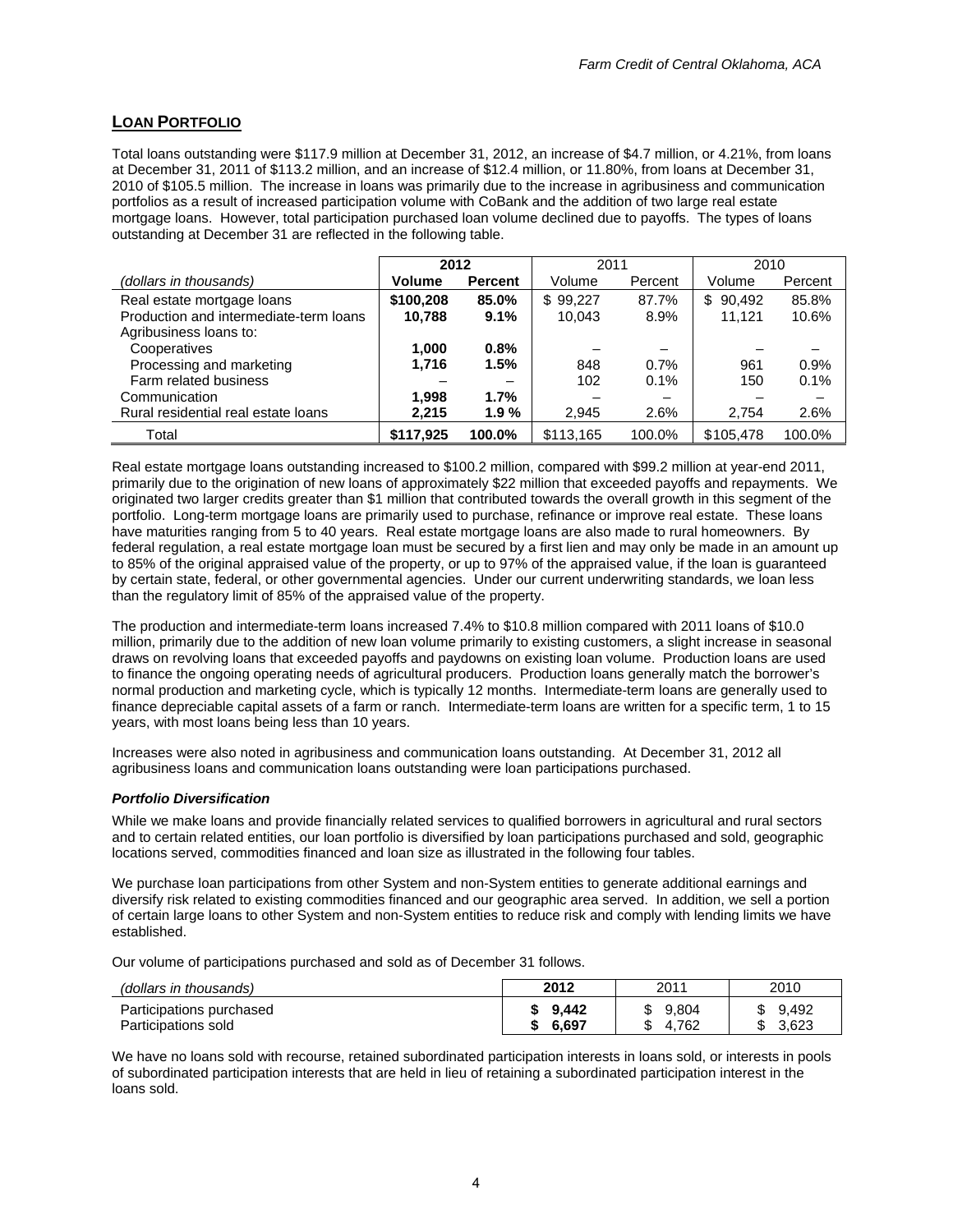The geographic distribution of loans by county at December 31 follows. As previously mentioned we purchase loan participations outside our territory, which are included in other Oklahoma counties and other states in the following table.

|                         | 2012     | 2011    | 2010    |
|-------------------------|----------|---------|---------|
| Caddo                   | 27.29%   | 24.74%  | 24.79%  |
| Cleveland               | 4.95%    | 5.54%   | 6.03%   |
| Comanche                | 11.60%   | 12.05%  | 11.28%  |
| Grady                   | 19.83%   | 19.62%  | 19.51%  |
| <b>McClain</b>          | $8.80\%$ | 8.71%   | 8.77%   |
| Other Oklahoma counties | 15.58%   | 18.81%  | 20.25%  |
| Other states            | 11.95%   | 10.53%  | 9.37%   |
| Total                   | 100.00%  | 100.00% | 100.00% |

We are party to a Territorial Approval Agreement (Agreement) with other associations in the states of Oklahoma, Colorado, Kansas and New Mexico. The Agreement eliminates territorial restrictions and allows associations that are a party to the Agreement to make loans in any other association's territory regardless of a borrower's place of residence, location of operations, location of loan security or location of a headquarters. This Agreement can be terminated upon the earlier to occur of:

- 1) the time when all but one association has withdrawn as a party to the Agreement; or
- 2) December 31, 2025; or
- 3) when requested by FCA.

The following table shows the primary agricultural commodities produced by our borrowers based on the Standard Industrial Classification System (SIC) published by the federal government. This system is used to assign commodity or industry categories based on the primary business of the customer. A primary business category is assigned when the commodity or industry accounts for 50% or more of the total value of sales for a business; however, a large percentage of agricultural operations typically includes more than one commodity.

|                     |         | December 31 |         |
|---------------------|---------|-------------|---------|
| <b>SIC Category</b> | 2012    | 2011        | 2010    |
| <b>Beef</b>         | 57.12%  | 56.24%      | 52.57%  |
| Landlords           | 10.17%  | 11.49%      | 11.60%  |
| Wheat               | 8.81%   | 8.30%       | 9.05%   |
| Hay crops           | 5.29%   | 4.98%       | 3.97%   |
| Peanuts             | 3.89%   | 4.04%       | 3.93%   |
| Horses              | 2.73%   | 2.43%       | 2.53%   |
| Dairy               | 2.37%   | 3.52%       | 4.00%   |
| <b>Buffalo</b>      | 1.05%   | 1.13%       | 1.39%   |
| <b>Biofuels</b>     | 0.59%   | 0.73%       | 0.89%   |
| Other               | 7.98%   | 7.14%       | 10.07%  |
| Total               | 100.00% | 100.00%     | 100.00% |

Our loan portfolio contains a concentration of beef, landlord and wheat producers. Repayment ability of our borrowers is closely related to the production and profitability of the commodities they raise. If a loan fails to perform, restructuring and/or other servicing alternatives are influenced by the underlying value of the collateral which is impacted by industry economics. Our future performance would be negatively impacted by adverse agricultural conditions. The degree of the adverse impact would be correlated to the commodities negatively affected and the magnitude and duration of the adverse agricultural conditions to our borrowers.

In addition to commodity diversification noted in the previous table, further diversification is also achieved from loans to rural residents and part-time farmers which typically derive most of their earnings from non-agricultural sources. These borrowers are less subject to agricultural cycles and would likely be more affected by weaknesses in the general economy. Of our loan volume at December 31, 2012 and 2011, approximately 58% consists of borrowers with income not solely from agricultural sources, compared with 55% for 2010.

The principal balance outstanding at December 31, 2012 for loans \$250 thousand or less accounted for 53.16% of loan volume and 89.28% of the number of loans. Credit risk on small loans, in many instances, may be reduced by non-farm income sources. The following table details loan principal by dollar size at December 31.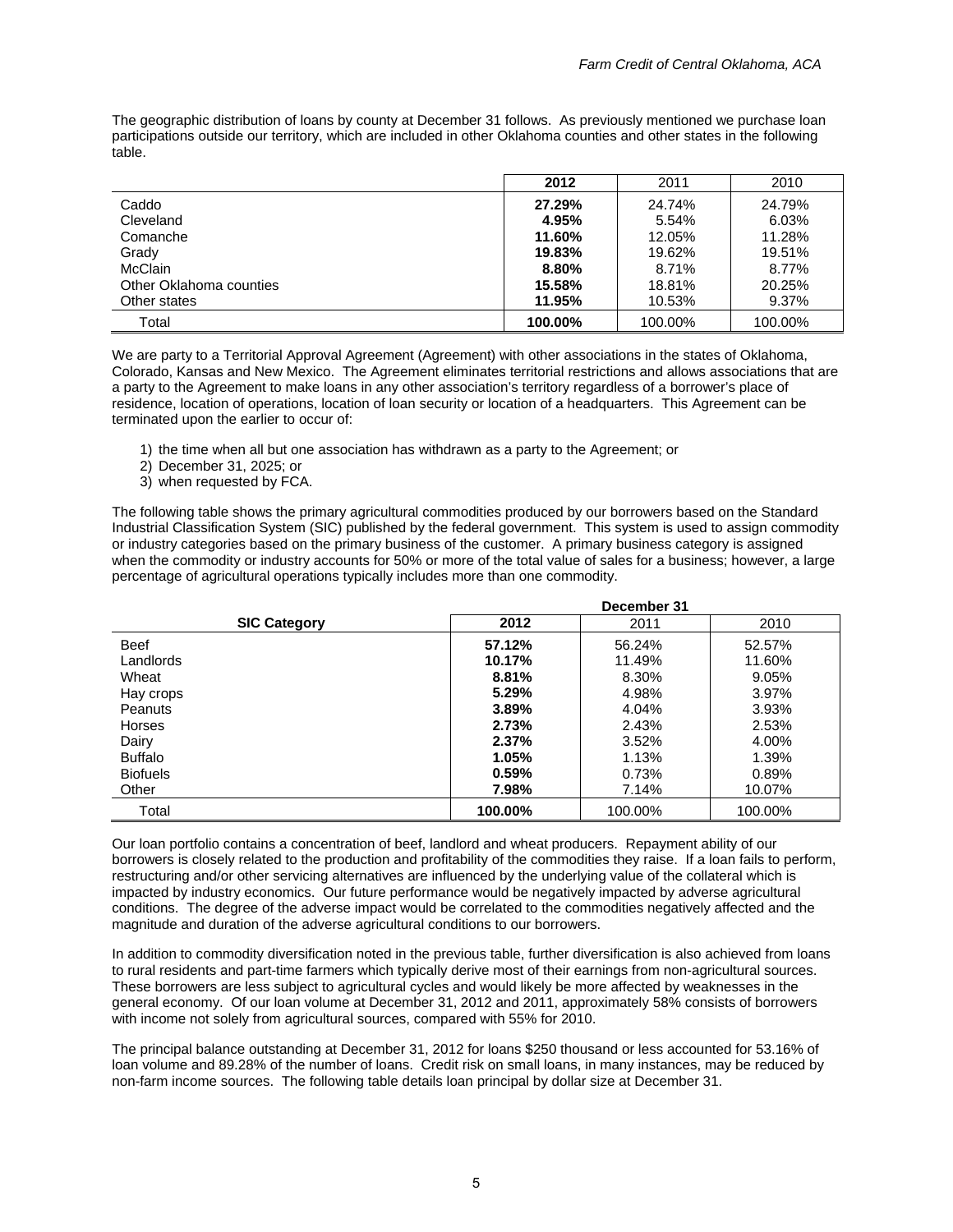|                           | 2012                  |                    | 2011                  |                    | 2010                  |                    |
|---------------------------|-----------------------|--------------------|-----------------------|--------------------|-----------------------|--------------------|
| (dollars in<br>thousands) | Amount<br>outstanding | Number of<br>loans | Amount<br>outstanding | Number of<br>loans | Amount<br>outstanding | Number of<br>loans |
| $$1 - $250$               | 62.694                | 833                | 62.108                | 837                | \$<br>60.847          | 840                |
| $$251 - $500$             | 22.706                | 64                 | 22.548                | 63                 | 21.637                | 61                 |
| $$501 - $1,000$           | 20.116                | 28                 | 16.878                | 24                 | 15.252                | 22                 |
| $$1,001 - $5,000$         | 12.409                |                    | 11,631                |                    | 7.742                 | 5                  |
| Total                     | \$117.925             | 933                | \$113,165             | 932                | \$105,478             | 928                |

Of our loans outstanding 17.69% are attributable to 10 borrowers. Due to their size, the loss of any of these loans or the failure of any of these loans to perform would adversely affect the portfolio and our future operating results.

Credit guarantees with government agencies of \$160 thousand at year-end 2012, \$174 thousand at year-end 2011 and \$187 thousand at year-end 2010 were outstanding.

### *Credit Commitments*

We may participate in financial instruments with off-balance-sheet risk to satisfy the financing needs of our borrowers. These financial instruments include commitments to extend credit. The instruments involve, to varying degrees, elements of credit risk in excess of the amount recognized in our consolidated financial statements. Commitments to extend credit are agreements to lend to a borrower as long as there is not a violation of any condition established in the contract. Commitments generally have fixed expiration dates or other termination clauses and may require payment of a fee by the borrower. The following table summarizes the maturity distribution of unfunded credit commitments on loans at December 31, 2012.

|                              | ∟ess than   |                              |               | Over 5         |              |
|------------------------------|-------------|------------------------------|---------------|----------------|--------------|
| (dollars in thousands)       | vear        | $-3$<br>vears                | $3 - 5$ vears | vears          | Total        |
| Commitments to extend credit | -684 ق<br>ጦ | 2.112<br>æ<br>۰D<br><u>.</u> | 100           | 4.47<br>ጦ<br>Œ | 12.374<br>۰D |

Since many of these commitments are expected to expire without being drawn upon, the total commitments do not necessarily represent future cash requirements. However, these credit-related financial instruments have off-balance sheet credit risk because their amounts are not reflected on the Consolidated Statement of Condition until funded or drawn upon. The credit risk associated with issuing commitments and letters of credit is substantially the same as that involved in extending loans to borrowers and we apply the same credit policies to these commitments. The amount of collateral obtained, if deemed necessary upon extension of credit, is based on our credit evaluation of the borrower. No material losses are anticipated as a result of these credit commitments.

### *High Risk Assets*

Nonperforming loan volume is comprised of nonaccrual loans, restructured loans, and loans 90 days past due still accruing interest and are referred to as impaired loans. High risk assets consist of impaired loans and other property owned. Comparative information regarding high risk assets in the portfolio, including accrued interest, follows.

| (dollars in thousands)                                                                                                                                | 2012                             | 2011                             | 2010                             |
|-------------------------------------------------------------------------------------------------------------------------------------------------------|----------------------------------|----------------------------------|----------------------------------|
| Nonaccrual loans:<br>Real estate mortgage<br>Agribusiness                                                                                             | \$<br>101<br>239                 | \$1,282                          | \$<br>114                        |
| Total nonaccrual loans                                                                                                                                | 340                              | 1,282                            | 114                              |
| Accruing restructured loans:<br>Real estate mortgage<br>Rural residential real estate                                                                 | 73                               | 83                               | 92<br>6                          |
| Total accruing restructured loans                                                                                                                     | 73                               | 83                               | 98                               |
| Total impaired loans                                                                                                                                  | 413                              | 1,365                            | 212                              |
| Other property owned                                                                                                                                  | 860                              |                                  |                                  |
| Total high risk assets                                                                                                                                | \$1,273                          | \$1,365                          | \$<br>212                        |
| Nonaccrual loans to total loans<br>Impaired loans to total loans<br>High risk assets to total loans<br>High risk assets to total shareholders' equity | 0.29%<br>0.35%<br>1.08%<br>4.01% | 1.13%<br>1.21%<br>1.21%<br>4.48% | 0.11%<br>0.20%<br>0.20%<br>0.76% |

We had no loans classified as 90 days past due still accruing interest for the years presented.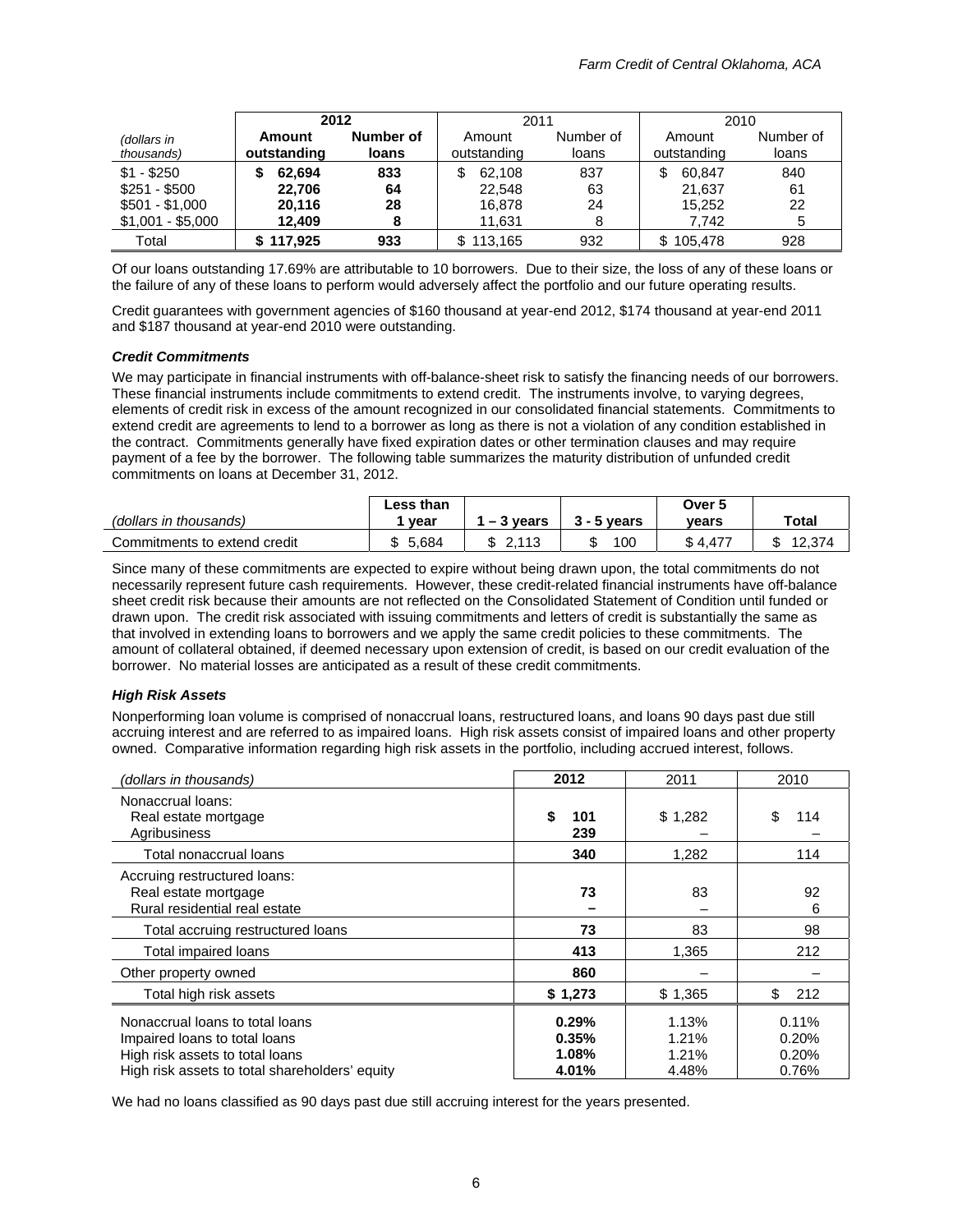Total high risk assets decreased \$92 thousand, or 6.74%, to \$1.3 million at December 31, 2012 compared with yearend 2011. Contributing to the decrease in our high risk assets was the decrease in nonaccrual loans, offset with the increase in other property owned.

Nonaccrual loans represent all loans where there is a reasonable doubt as to collection of all principal and/or interest. Nonaccrual volume decreased \$942 thousand compared with December 31, 2011 due to acquisition of collateral for the collection of a nonaccrual account and partial charge-off of one loan, offset by the transfer to nonaccrual of loans to two customers. The loans to these two customers comprised 100% of our total nonaccrual volume at December 31, 2012. For the years presented, we had no nonaccrual loans current as to principal and interest, no cash basis nonaccrual loans and no restructured loans in nonaccrual status. Accruing restructured loans, including related accrued interest, decreased \$10 thousand during 2012 primarily as a result of repayments. The accruing restructured loans include only the year-end balances of loans and related accrued interest on which monetary concessions have been granted to borrowers and that are in accrual status. Accruing restructured loans do not include loans on which monetary concessions have been granted but which remain in nonaccrual status.

Other property owned is real or personal property that has been acquired through foreclosure, deed in lieu of foreclosure or other means. We had other property owned of \$860 thousand at December 31, 2012, compared with none at December 31, 2011 and 2010. The other property owned consists of 292 acres of improved land that was acquired through foreclosure during the second quarter of 2012.

High risk assets are expected to remain relatively stable or even slightly decrease with the anticipated disposal of other property owned over the next year. This decline could be offset somewhat with challenges in certain sectors of agriculture resulting from the prolonged drought in the servicing area should it continue over the near term.

### *Credit Quality*

We review the credit quality of the loan portfolio on an on-going basis as part of our risk management practices. Each loan is classified according to the Uniform Classification System (UCS), which is used by all System institutions. Below are the classification definitions.

- Acceptable Assets are expected to be fully collectible and represent the highest quality.
- Other Assets Especially Mentioned (OAEM) Assets are currently collectible but exhibit some potential weakness.
- Substandard Assets exhibit some serious weakness in repayment capacity, equity, and/or collateral pledged on the loan.
- Doubtful Assets exhibit similar weaknesses as substandard assets. However, doubtful assets have additional weaknesses in existing facts that make collection in full highly questionable.
- Loss Assets are not considered collectible.

The following table presents statistics based on UCS related to the credit quality of the loan portfolio, including accrued interest at December 31.

|                                          | 2012                        | 2011                     | 2010                     |
|------------------------------------------|-----------------------------|--------------------------|--------------------------|
| Acceptable<br><b>OAEM</b><br>Substandard | 98.23%<br>$0.57\%$<br>1.20% | 98.20%<br>0.26%<br>1.54% | 96.14%<br>1.61%<br>2.25% |
| Total                                    | 100.00%                     | 100.00%                  | 100.00%                  |

During 2012, overall credit quality improved. Loans classified as Acceptable and OAEM were 98.80% at December 31, 2012, 98.46% at December 31, 2011 and 97.75% at December 31, 2010. We had no loans classified as Doubtful or Loss for any of the three years presented. The financial position of most agricultural producers strengthened during the past decade, and most of our borrowers have maintained generally strong financial positions. As such, our credit quality is anticipated to remain sound in the near term. However, agriculture remains a cyclical business that is heavily influenced by production, operating costs and commodity prices. Each of these can be significantly impacted by uncontrollable events. Less favorable economic conditions could lead to weakening in the loan portfolio. Loan delinquencies (accruing loans 30 days or more past due) as a percentage of accruing loans increased, however, remained at a low level of 0.17% at December 31, 2012, compared with 0.12% at December 31, 2011 and 0.19% at December 31, 2010.

### *Allowance for Loan Losses*

We maintain an allowance for loan losses at a level consistent with the probable losses identified by management. The allowance for loan losses at each period end was considered to be adequate to absorb probable losses existing in the loan portfolio. Because the allowance for loan losses considers factors such as current agricultural and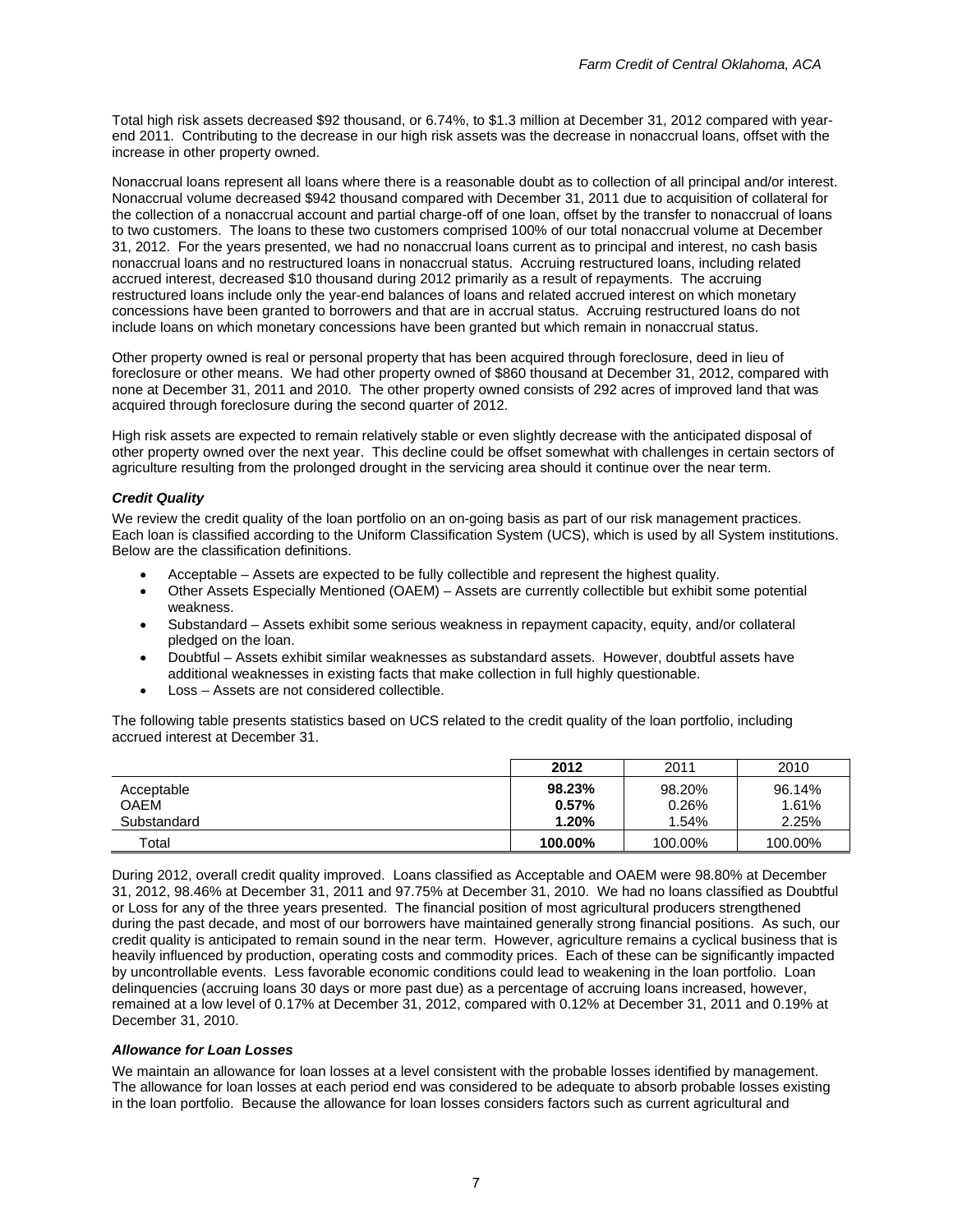economic conditions, loan loss experience, portfolio quality and loan portfolio composition, there will be a direct impact to the allowance for loan losses and our income statement when there is a change in any of those factors. The following table provides relevant information regarding the allowance for loan losses as of December 31.

| (dollars in thousands)                                               | 2012       | 2011 | 2010 |
|----------------------------------------------------------------------|------------|------|------|
| Balance at beginning of year<br>Charge-offs:<br>Real estate mortgage | 295<br>151 | 228  | 306  |
| Provision for loan losses/(Loan loss reversal)                       | 65         | 67   | (78) |
| Balance at December 31                                               | 209        | 295  | 228  |
| Net charge-offs to average net loans                                 | 0.13%      |      |      |

The following table presents the allowance for loan losses by loan type as of December 31.

| (dollars in thousands)           | 2012 | 2011 | 2010 |
|----------------------------------|------|------|------|
| Real estate mortgage             | 115  | 220  | 79   |
| Production and intermediate-term | 42   | 65   | 76   |
| Agribusiness                     | 50   |      | 72   |
| Communication                    |      |      |      |
| Rural residential real estate    |      |      |      |
| Total                            | 209  | 295  | 228  |

The allowance for loan losses decreased \$86 thousand from December 31, 2011, to \$209 thousand at December 31, 2012. The decrease in allowance for loan losses was primarily due to charge-offs of \$151 thousand that were recorded during 2012 related to a single exposure. This was somewhat offset by the provision for loan losses of \$65 thousand that was recorded due to potential risk in certain segments of the portfolio as the result of continued drought conditions, offset by a decrease in specific reserve held for a single loan, which was acquired during the second quarter of 2012. Overall, charge-off activity remains low relative to the size of our loan portfolio. During 2011, our allowance for loan losses increased \$67 thousand primarily due to increase in specific allowance for one loan with a specific reserve amount of \$125, offset by decreased risk in certain loans during the year. Comparative allowance for loan losses coverage as a percentage of loans and certain other credit quality indicators as of December 31 are presented in the following table.

|                               | 2012   | 2011   | 2010    |
|-------------------------------|--------|--------|---------|
| Allowance as a percentage of: |        |        |         |
| Loans                         | 0.18%  | 0.26%  | 0.22%   |
| Impaired loans                | 50.61% | 21.63% | 107.55% |
| Nonaccrual loans              | 61.47% | 23.01% | 200.00% |

### *Young, Beginning and Small Farmers and Ranchers Program*

As part of the Farm Credit System, we are committed to providing sound and dependable credit and related services to young, beginning and small (YBS) farmers and ranchers. Our YBS program mission states: Farm Credit of Central Oklahoma will endeavor to develop and expand the young, beginning and small farmer/rancher market in Central Oklahoma through community involvement, outreach activities, promotion, related services and innovative lending strategies. The FCA regulatory definitions for YBS farmers and ranchers are shown below.

- Young Farmer: A farmer, rancher, or producer or harvester of aquatic products who was age 35 or younger as of the date the loan was originally made.
- Beginning Farmer: A farmer, rancher, or producer or harvester of aquatic products who had 10 years or less farming or ranching experience as of the date the loan was originally made.
- Small Farmer: A farmer, rancher, or producer or harvester of aquatic products who normally generated less than \$250 thousand in annual gross sales of agricultural or aquatic products at the date the loan was originally made.

The following table outlines our percentage of YBS loans as a percentage of the number of loans in our loan portfolio while the USDA column represents the percent of farmers and ranchers classified as YBS within our territory per the 2007 USDA Agricultural Census, which is the most current data available. Due to FCA regulatory definitions, a farmer/rancher may be included in multiple categories as they would be included in each category in which the definition was met.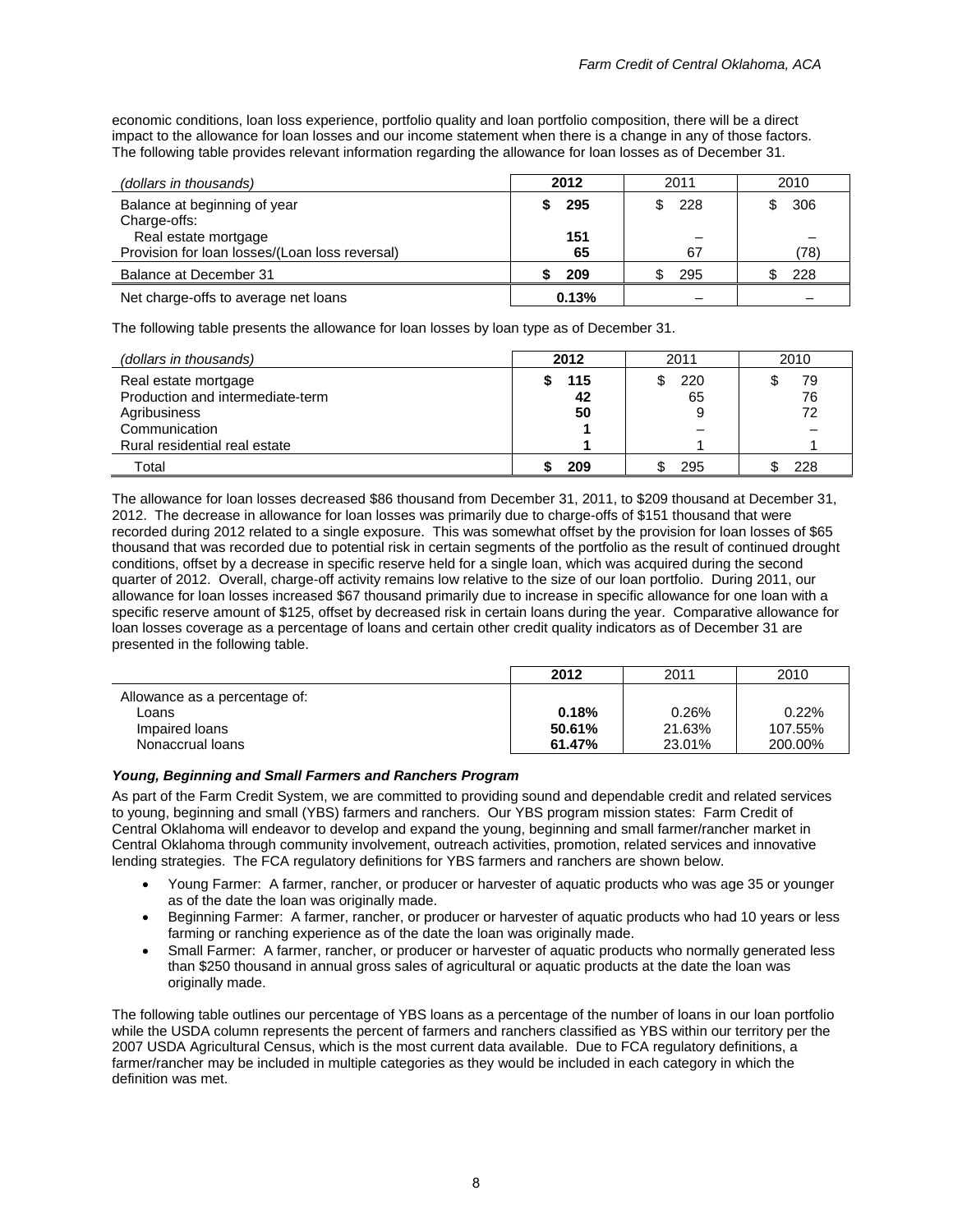|           | <b>USDA</b> | 2012 | 2011 | 2010 |
|-----------|-------------|------|------|------|
| Young     | 6%          | 20%  | 18%  | 20%  |
| Beginning | 31%         | 39%  | 35%  | 43%  |
| Small     | 99%         | 81%  | 71%  | 77%  |

Note that several differences exist in definitions between USDA statistics and our data due to our use of FCA definitions. Young farmers are defined as 34 years old and younger by the USDA, while FCA definitions include farmers 35 years old and younger. Beginning farmers are defined by FCA as those with 10 years or less farming experience; however, the USDA identifies beginning farmers as on their current farm less than 10 years. This may include both beginning farmers and experienced farmers who have recently changed farmsteads. Our percentages are based on the number of loans in our portfolio, while the USDA percentages are based on the number of farmers and ranchers. While these definition differences do exist, the information will be utilized as it is the best comparative information available.

We establish annual marketing goals to increase market share of loans to YBS farmers and ranchers. Our goals are as follows:

- Offer related services either directly or in coordination with others that are responsive to the needs of YBS farmers and ranchers in our territory;
- Take full advantage of opportunities for coordinating credit and services offered with other System institutions in the territory and other governmental and private sources of credit who offer credit and services to those who qualify as YBS farmers and ranchers in our territory; and,
- Implement effective outreach programs to attract YBS farmers and ranchers.

The demographics of our territory provide the possibility to increase market share of loans to YBS farmers and ranchers, especially the beginning and small farmer and rancher. To take advantage of the opportunity, we sponsored and participated in various outreach and leadership activities during 2012 which either promote or associate with prospective YBS customers. Sponsorships and support during the year included both local and state youth agriculture programs and various local adult agriculture programs. In addition, we participate in the Oklahoma Farm Credit Marketing Group which sponsors and supports a variety of youth and adult organizations in a cooperative, statewide effort. Involvement with these types of groups, organizations and activities has become our "best practice" for attracting and cultivating YBS customers. Referrals from existing customers, neighboring system institutions, commercial banks and government agencies is another successful approach to marketing YBS customers. Also, we have included the YBS definition and general YBS information on our website which has become the preferred information delivery system for many people, especially the potential YBS customer.

Semi-annual reports are provided to our Board of Directors detailing the number, volume and credit quality of our YBS customers. We have developed quantitative targets to monitor our progress in servicing this segment of the market which is a percentage goal for new loans made each year to qualifying YBS farmers and ranchers. The established goal is based on the number of qualifying new loans made each year, by category (young, beginning and small) to total loans made during the year.

- Loan volume and loan number goals for YBS farmers and ranchers in our territory;
- Percentage goals representative of the demographics of YBS farmers and ranchers in our territory;
- Percentage goals for loans made to new borrowers qualifying as YBS farmers and ranchers in our territory; and
- Goals for capital committed to loans made to YBS farmers and ranchers in our territory.

The following table illustrates the 2012 goals established and the actual performance for the year.

|           | 2012<br>Goal | 2012<br><b>Actual</b> |
|-----------|--------------|-----------------------|
| Young     | 10%          | 21%                   |
| Beginning | 25%          | 37%                   |
| Small     | 50%          | 78%                   |

To ensure that credit and services offered to our YBS farmers and ranchers are provided in a safe and sound manner and within our risk-bearing capacity, we utilize established loan programs, underwriting standards, loan guarantee programs, fee waiver programs, or other credit enhancement programs. Additionally, we are actively involved in developing and sponsoring educational opportunities, leadership training, business financial training and insurance services for YBS farmers and ranchers.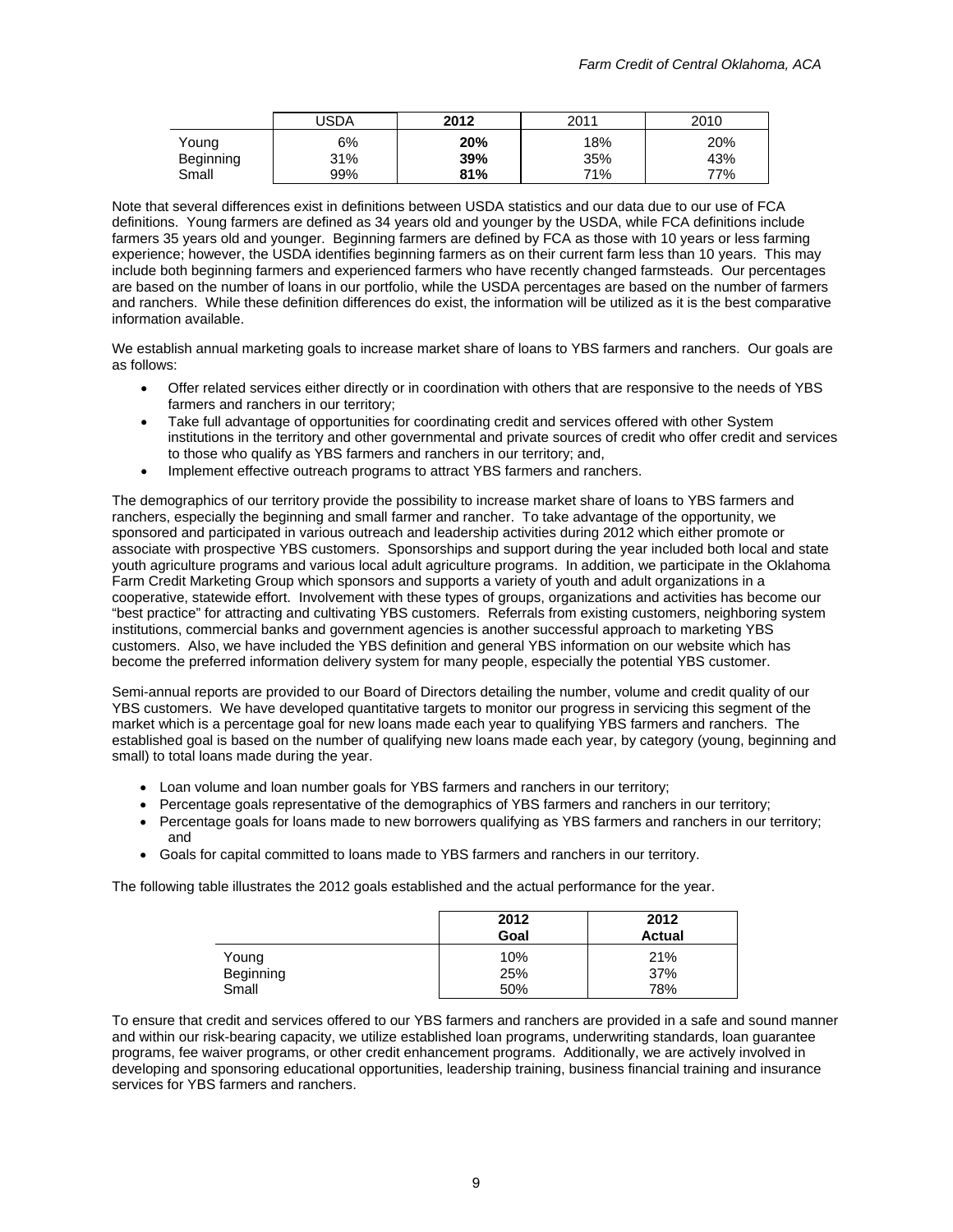### **CREDIT RISK MANAGEMENT**

Credit risk arises from the potential failure of a borrower to meet repayment obligations that result in a financial loss to the lender. Credit risk exists in our loan portfolio and also in our unfunded loan commitments. Credit risk is actively managed on an individual and portfolio basis through application of sound lending and underwriting standards, policies and procedures.

Underwriting standards are utilized to determine an applicant's operational, financial, and managerial resources available for repaying debt within the terms of the note and loan agreement. Underwriting standards include among other things, an evaluation of:

- character borrower integrity and credit history;
- capacity repayment capacity of the borrower based on cash flows from operations or other sources of income;
- collateral to protect the lender in the event of default and also serve as a secondary source of loan repayment;
- capital ability of the operation to survive unanticipated risks; and,
- conditions intended use of the loan funds, terms, restrictions, etc.

Processes for information gathering, balance sheet and income statement verification, loan analysis, credit approvals, disbursements of proceeds and subsequent loan servicing actions are established and followed. Underwriting standards vary by industry and are updated periodically to reflect market and industry conditions.

By regulation, we cannot have loan commitments to one borrower for more than 15% of our permanent capital. Additionally, we set our own lending limits to manage loan concentration risk. Lending limits have been established for individual loan size, commodity type, special lending programs and geographic concentrations.

We have established internal lending delegations to properly control the loan approval process. Delegations to staff are based on our risk-bearing ability, loan size, complexity, type and risk, as well as the expertise and position of the credit staff member. Larger and more complex loans or loans perceived to have higher risk are typically approved by our loan committee with the most experienced and knowledgeable credit staff serving as members.

The majority of our lending is first mortgage real estate loans which must be secured by a first lien on real estate. Production and intermediate-term lending accounts for most of the remaining volume and is typically secured by livestock, crops and equipment. Collateral evaluations are completed in compliance with FCA and Uniform Standards of Professional Appraisal Practices requirements. All property is appraised at market value. All collateral evaluations must be performed by a qualified appraiser. Certain appraisals must be performed by individuals with a state certification or license.

We use a two-dimensional risk rating model (Model) based on the Farm Credit System's Combined System Risk Rating Guidance. The Model estimates each loan's probability of default (PD) and loss given default (LGD). PD estimates the probability that a borrower will experience a default within twelve months from the date of determination. LGD provides an estimation of the anticipated loss with respect to a specific financial obligation of a borrower assuming a default has occurred or will occur within the next twelve months. The Model uses objective and subjective criteria to identify inherent strengths, weaknesses, and risks in each loan. PDs and LGDs are utilized in loan and portfolio management processes and are utilized for the allowance for loan losses estimate. This Model also serves as the basis for economic capital modeling.

The Model's 14-point probability of default scale provides for nine acceptable categories, one OAEM category, two substandard categories, one doubtful category and one loss category, each carrying a distinct percentage of default probability. The Model's LGD scale provides 6 categories, A through F, that have the following anticipated principal loss and range of economic loss expectations:

- A 0% anticipated principal loss; 0% to 5% range of economic loss
- B 0% to 3% anticipated principal loss; >5% to 15% range of economic loss
- C > 3% to 7% anticipated principal loss; >15% to 20% range of economic loss
- D > 7% to 15% anticipated principal loss; >20% to 25% range of economic loss
- E > 15% to 40% anticipated principal loss; >25% to 50% range of economic loss
- F above 40% anticipated loss; above 50% range of economic loss

### **RESULTS OF OPERATIONS**

### *Earnings Summary*

In 2012, we recorded net income of \$1.9 million, compared with \$3.0 million in 2011, and \$1.3 million in 2010. The decrease in 2012 was primarily due to a decrease in patronage income and the one-time recapitalization distribution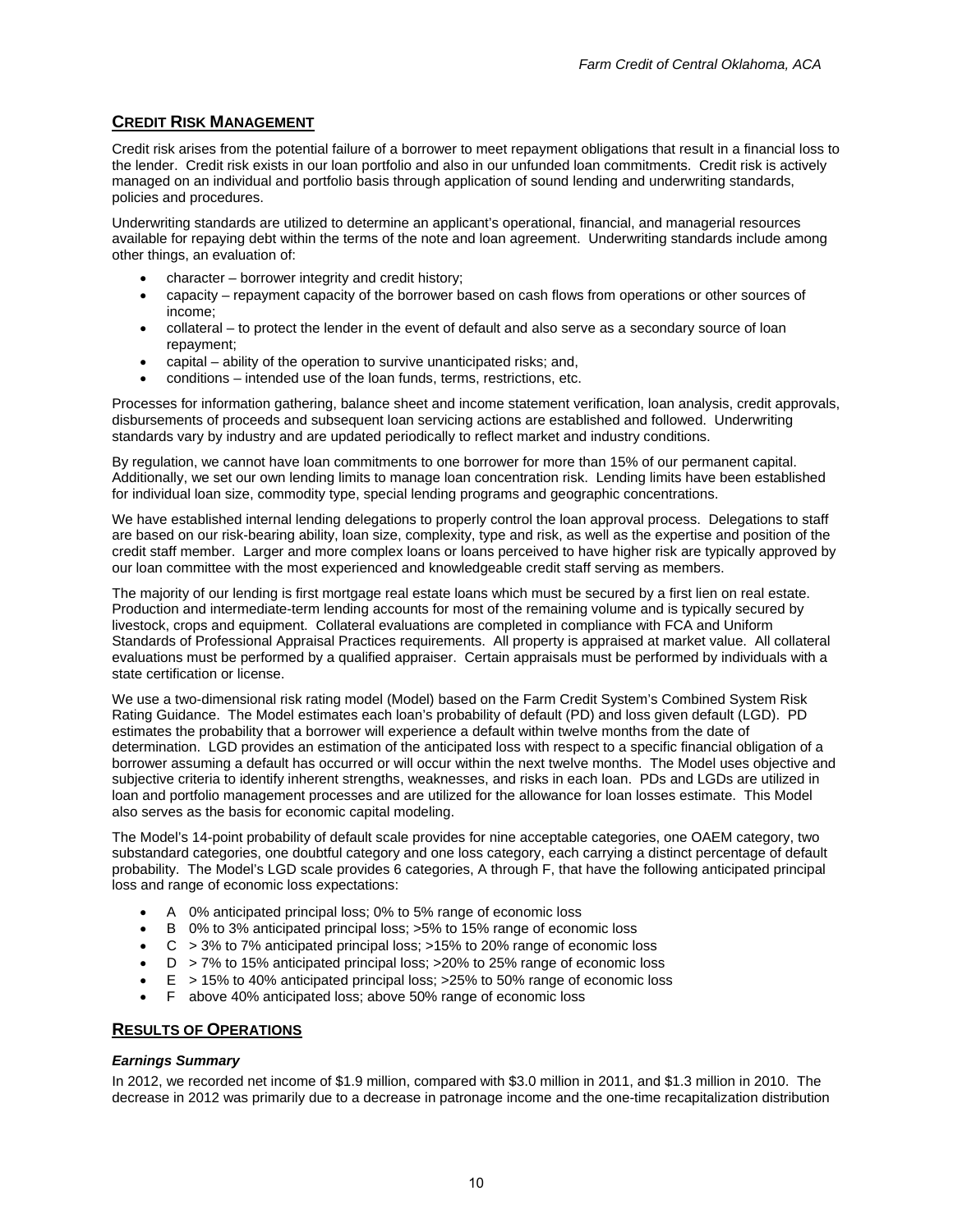from AgBank recorded in 2011 as the result of the merger of AgBank and CoBank January 1, 2012. The following table presents the changes in the significant components of net income from the previous year.

| (dollars in thousands)                  | 2012 vs. 2011 | 2011 vs. 2010 |
|-----------------------------------------|---------------|---------------|
| Net income, prior year                  | \$2,986       | \$1,281       |
| Increase/(Decrease) from changes in:    |               |               |
| Interest income                         | 71            | (83)          |
| Interest expense                        | 446           | 172           |
| Net interest income                     | 517           | 89            |
| Provision for loan losses               |               | (145)         |
| Noninterest income                      | (1, 372)      | 1,888         |
| Noninterest expense                     | (259)         | (127)         |
| Total (decrease)/increase in net income | (1,112)       | 1,705         |
| Net income, current year                | \$1,874       | \$2,986       |

Return on average assets decreased to 1.54% in 2012 from 2.64% in 2011, and return on average shareholders' equity decreased to 6.06% in 2012 from 10.50% in 2011, primarily as a result of decrease in noninterest income, offset slightly by an increase in net interest income.

### *Net Interest Income*

Net interest income for 2012 was \$3.2 million compared with \$2.7 million for 2011 and \$2.6 million for 2010. Net interest income is our principal source of earnings and is impacted by interest earning asset volume, yields on assets and cost of debt. The increase in net interest income and net interest margin was primarily due to decreased cost of funds and increased loan volume. Also contributing to the increase in net interest income and loan spreads was a change in pricing methodology on new loans and conversions. The following table provides an analysis of the individual components of the change in net interest income during 2012 and 2011.

| (dollars in thousands)                                                                                                                                                                                  | 2012 vs. 2011             | 2011 vs. 2010       |
|---------------------------------------------------------------------------------------------------------------------------------------------------------------------------------------------------------|---------------------------|---------------------|
| Net interest income, prior year                                                                                                                                                                         | 2,723<br>S.               | 2,634<br>S          |
| Increase/(Decrease) in net interest income from changes in:<br>Interest rates earned<br>Interest rates paid<br>Volume of interest-bearing assets and liabilities<br>Interest income on nonaccrual loans | (289)<br>640<br>152<br>14 | (469)<br>380<br>176 |
| Increase in net interest income                                                                                                                                                                         | 517                       | 89                  |
| Net interest income, current year                                                                                                                                                                       | 3.240                     | 2.723               |

The following table illustrates net interest margin and the average interest rates on loans and debt cost and interest rate spread.

|                                                          | For the Year Ended December 31 |                |                |  |  |  |
|----------------------------------------------------------|--------------------------------|----------------|----------------|--|--|--|
|                                                          | 2012                           | 2011           | 2010           |  |  |  |
| Net interest margin                                      | 2.81%                          | 2.50%          | 2.59%          |  |  |  |
| Interest rate on:<br>Average loan volume<br>Average debt | 5.25%<br>3.14%                 | 5.50%<br>3.91% | 5.96%<br>4.40% |  |  |  |
| Interest rate spread                                     | 2.11%                          | 1.59%          | 1.56%          |  |  |  |

The increase in interest rate spread of 52 basis points resulted from a 77 basis point decrease in interest rates paid on average debt and a 25 basis point decrease in interest rates earned on average loan volume. The increase in net interest margin was offset by lower earnings on our own capital. The spread was positively impacted in 2011 by a 10 basis point reduction in rates AgBank charged the Association. Net interest income was negatively impacted due to lower interest rate earnings on our own funds.

### *Provision for Loan Losses/(Loan Loss Reversals)*

We monitor our loan portfolio on a regular basis to determine if any increase through provision for loan losses or decrease through a loan loss reversal in our allowance for loan losses is warranted based on our assessment of the probable losses in our loan portfolio. We recorded net provision for loan losses of \$65 thousand in 2012, compared with \$67 thousand in 2011 and net loan loss reversal of \$78 thousand in 2010. The provision for loan losses recorded during 2012 was primarily due to potential risk in certain segments of the portfolio as the result of continued drought conditions in the loan servicing area offset by a decrease in specific reserve. The provision for loan losses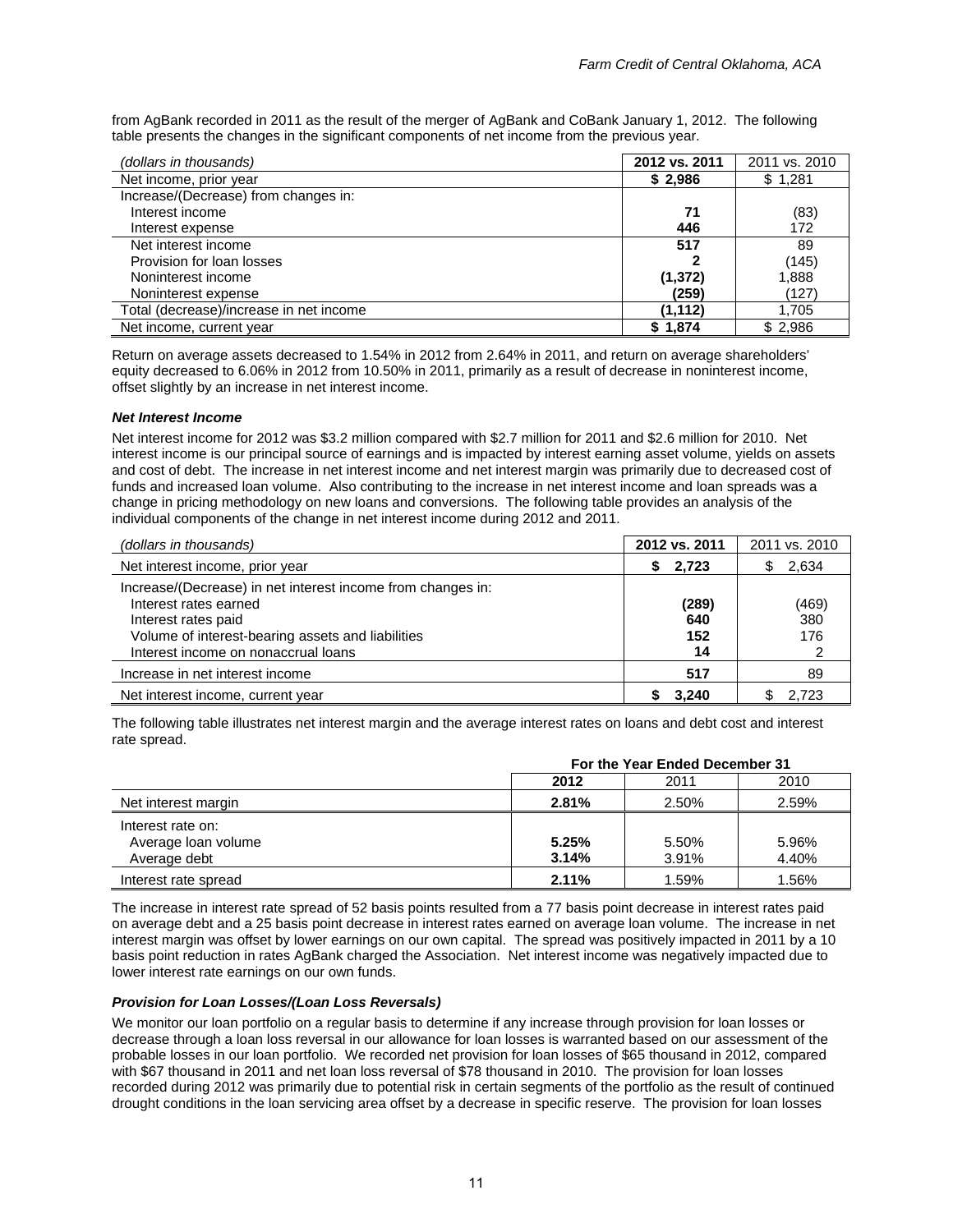recorded during 2011 was primarily due to establishing a specific reserve of \$125 thousand, offset by decreased risk in certain loans during the year. The loan loss reversals recorded during 2010 were primarily due to decreased risk exposure on certain loans.

### *Noninterest Income*

During 2012, we recorded noninterest income of \$799 thousand, compared with \$2.2 million in 2011 and \$283 thousand in 2010. Patronage distributions from our funding Bank are our primary source of noninterest income. Beginning in 2012, patronage is accrued in the year earned and then received from CoBank in the following year. CoBank patronage will be distributed in cash. Patronage earned from CoBank was \$401 thousand in 2012. In March 2011, we received cash patronage from AgBank as a result of its 2010 earnings. AgBank also declared patronage in December 2011, prior to its merger with CoBank, on its 2011 earnings. This resulted in AgBank patronage income of \$1.1 million in 2011. Cash patronage received from AgBank was \$154 thousand in 2010. AgBank patronage was paid in cash. Pursuant to the merger between CoBank and AgBank, AgBank undertook a recapitalization transaction in order to align all associations with CoBank's stock investment requirement. The recapitalization occurred on December 31, 2011 and involved the tax-free issuance of AgBank common stock to each association in exchange for an equal amount of attributed surplus previously allocated on a patronage basis to such association. The attributed surplus was a Bank equity representing prior year earnings. The exchange resulted in non-interest income of \$1.1 million being recognized in 2011 and a corresponding increase in the Investment in Bank. This non-cash income would only be available for patronage to our members upon a cash redemption of the stock by CoBank, which redemption would likely be remote. On January 1, 2012, the stock in AgBank was converted to CoBank stock as a result of the merger.

Beginning in 2012, we also received a patronage distribution from AgVantis, based on our services purchased from AgVantis during 2012. We received a Notice of Allocation with our total patronage of \$56 thousand, which includes cash patronage of \$11 thousand. The balance of the allocation is recorded in other assets. This patronage program replaced the previous program whereby we received a rebate from AgVantis which reduced the cost of our purchased services from AgVantis. Additionally, we received a cash patronage of \$4 thousand from Farm Credit Foundations, the organization that provides our payroll and human resource services. Patronage from these two entities and CoBank is included in patronage distribution from Farm Credit institutions on the Consolidated Statement of Comprehensive Income.

We received mineral income of \$175 thousand during 2012, which is distributed to us quarterly by the Bank. In 2011, mineral income was received from the Bank as a priority patronage and included as part of the Bank patronage income received annually.

During 2012 and 2010, we received from Farm Credit System Insurance Company (FCSIC) a distribution of \$103 thousand and \$99 thousand, respectively, representing our allocated portion of the excess amount in the System's insurance fund above the 2% secure base amount. No such distribution was made in 2011.

Noninterest income also includes loan fees, financially related services income and other noninterest income. Loan fees in 2012 were \$15 thousand, an increase of \$13 thousand from 2011, primarily due to an increase in loan conversion fees.

### *Noninterest Expense*

Noninterest expense for 2012 increased \$259 thousand, or 14.07%, to \$2.1 million compared with 2011. Noninterest expense for each of the three years ended December 31 is summarized below:

|                                                                                                                                       |                                      |                                       |                                     |                                                  | <b>Percent of Change</b>                    |
|---------------------------------------------------------------------------------------------------------------------------------------|--------------------------------------|---------------------------------------|-------------------------------------|--------------------------------------------------|---------------------------------------------|
| (dollars in thousands)                                                                                                                | 2012                                 | 2011                                  | 2010                                | 2012/2011                                        | 2011/2010                                   |
| Salaries & employee benefits<br>Occupancy & equipment<br>Purchased services from AgVantis<br>Supervisory & examination costs<br>Other | 1,175<br>S<br>56<br>323<br>51<br>423 | 1,039<br>\$<br>59<br>225<br>49<br>413 | 959<br>\$<br>51<br>196<br>45<br>382 | 13.09%<br>$(5.09\%)$<br>43.56%<br>4.08%<br>2.42% | 8.34%<br>15.69%<br>14.80%<br>8.89%<br>8.12% |
| Total operating expense                                                                                                               | 2.028                                | 1.785                                 | 1,633                               | 13.61%                                           | 9.31%                                       |
| Losses on other property owned, net<br>Farm Credit Insurance Fund premium                                                             | 28<br>44                             | 55                                    | 38<br>43                            | 2,700.00%<br>$(20.00\%)$                         | (97.37%)<br>27.91%                          |
| Total noninterest expense                                                                                                             | 2.100                                | 1.841<br>\$.                          | 1.714                               | 14.07%                                           | 7.41%                                       |

For the year ended December 31, 2012, total operating expense increased \$243 thousand, or 13.61%, compared with the year ended December 31, 2011, primarily due to increases in salaries and benefits as the result of normal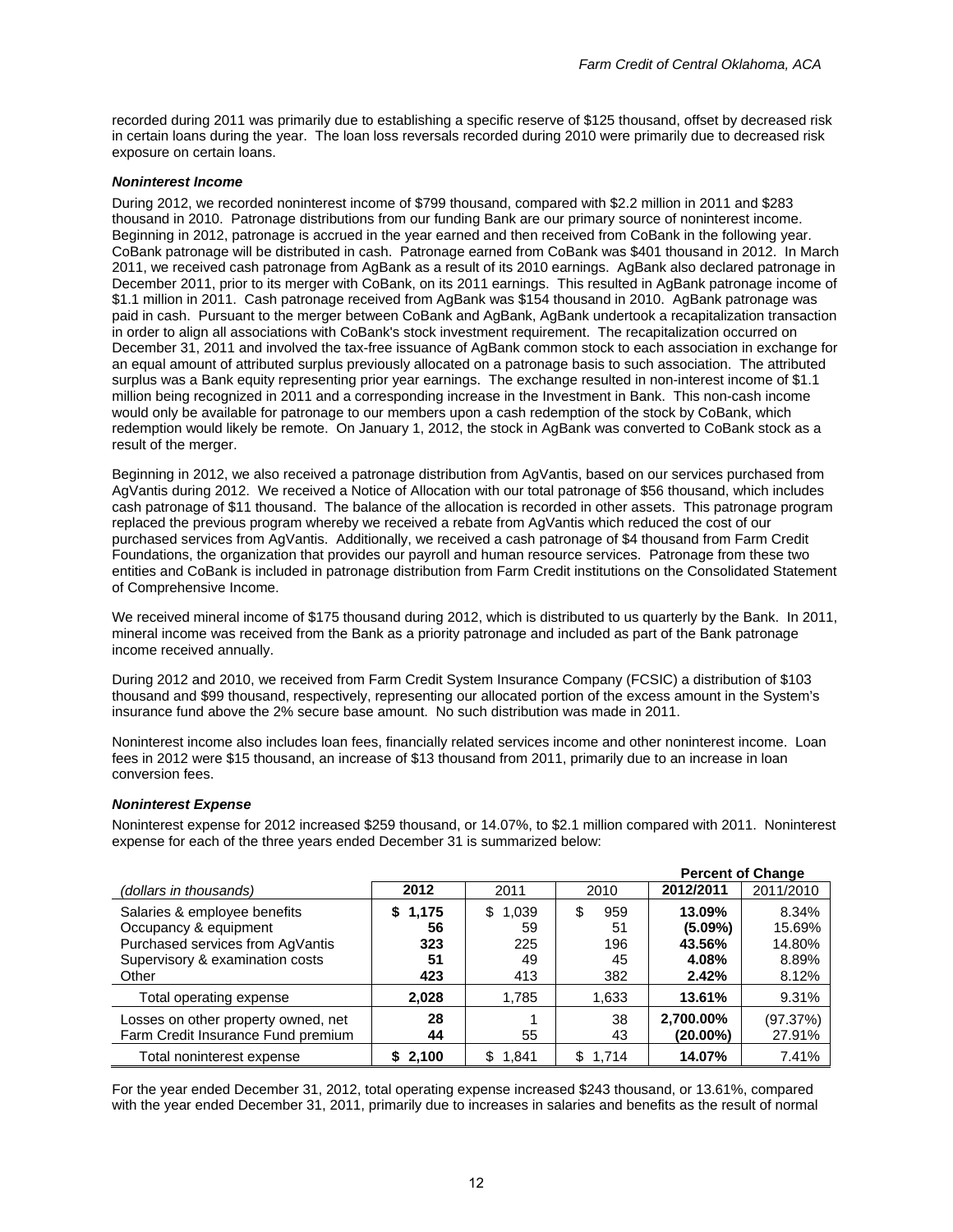salary increases along with an increase in pension expense. Increases in purchased services from AgVantis, our technology provider, were noted during 2012 compared to the same period 2011 primarily due to increases in charges along with a change in the payment of AgVantis patronage for 2012 recorded as income rather than an expense reduction. Farm Credit Insurance Fund premium decreased \$11 thousand to \$44 thousand due to a decrease in the premium rate and offset by an increase in volume. Premium rates were 5 basis points during 2012 compared with 6 basis points in 2011 and 5 basis points during 2010. Losses on other property owned of \$28 thousand were recorded related to operating expenses associated with the held property.

### **LIQUIDITY**

Liquidity is necessary to meet our financial obligations. Liquidity is needed to pay our note with CoBank, fund loans and other commitments, and fund business operations in a cost-effective manner. Our liquidity policy is intended to manage short-term cash flow, maximize debt reduction and liquidate nonearning assets. Our direct loan with CoBank, cash on hand and loan repayments provide adequate liquidity to fund our on-going operations and other commitments.

### *Funding Sources*

Our primary source of liquidity is the ability to obtain funds for our operations through a borrowing relationship with CoBank. Our note payable to CoBank is collateralized by a pledge to CoBank of substantially all of our assets. Substantially all cash received is applied to the note payable and all cash disbursements are drawn on the note payable. The indebtedness is governed by a General Financing Agreement (GFA) which was extended through May 31, 2013 with the merger of AgBank and CoBank on January 1, 2012. We expect renewal of the GFA at that time. The annual average principal balance of the note payable to CoBank was \$89.1 million in 2012. The annual average principal balance of the note payable to AgBank was \$82.9 million in 2011 and \$77.9 million in 2010.

We plan to continue to fund lending operations through the utilization of our borrowing relationship with CoBank, retained earnings from current and prior years and from borrower stock investments. CoBank's primary source of funds is the ability to issue Systemwide Debt Securities to investors through the Federal Farm Credit Bank Funding Corporation. This access has traditionally provided a dependable source of competitively priced debt that is critical for supporting our mission of providing credit to agriculture and rural America. Although financial markets experienced significant volatility in the last few years, we were able to obtain sufficient funding to meet the needs of our customers.

### *Interest Rate Risk*

The interest rate risk inherent in our loan portfolio is substantially mitigated through our funding relationship with CoBank which allows for loans to be match-funded. Borrowings from CoBank match the pricing, maturity, and option characteristics of our loans to borrowers. CoBank manages interest rate risk through the direct loan pricing and its asset/liability management processes. Although CoBank incurs and manages the primary sources of interest rate risk, we may still be exposed to interest rate risk through the impact of interest rate changes on earnings generated from our loanable funds. To stabilize earnings from loanable funds, we have committed excess funds with CoBank at a fixed rate as a part of CoBank's Association Equity Positioning Program (AEPP). This enables us to reduce our overall cost of funds with CoBank without significantly increasing our overall interest rate risk position.

### *Funds Management*

We offer variable, fixed, adjustable prime-based and LIBOR-based rate loans to borrowers. Our Asset/Liability Committee determines the interest rate charged based on the following factors: 1) the interest rate charged by CoBank; 2) our existing rates and spreads; 3) the competitive rate environment; and 4) our profitability objectives.

### **CAPITAL RESOURCES**

Capital supports asset growth and provides protection for unexpected credit and operating losses. Capital is also needed for investments in new products and services. We believe a sound capital position is critical to our long-term financial success due to the volatility and cycles in agriculture. Over the past several years, we have been able to build capital primarily through net income retained after patronage. Shareholders' equity at December 31, 2012 totaled \$31.7 million, compared with \$30.5 million at December 31, 2011 and \$27.9 million at December 31, 2010. The increase of \$1.3 million in shareholders' equity reflects net income and a decrease in accumulated other comprehensive loss, partially offset by patronage refunds and net stock retirements. Our capital position is reflected in the following ratio comparisons.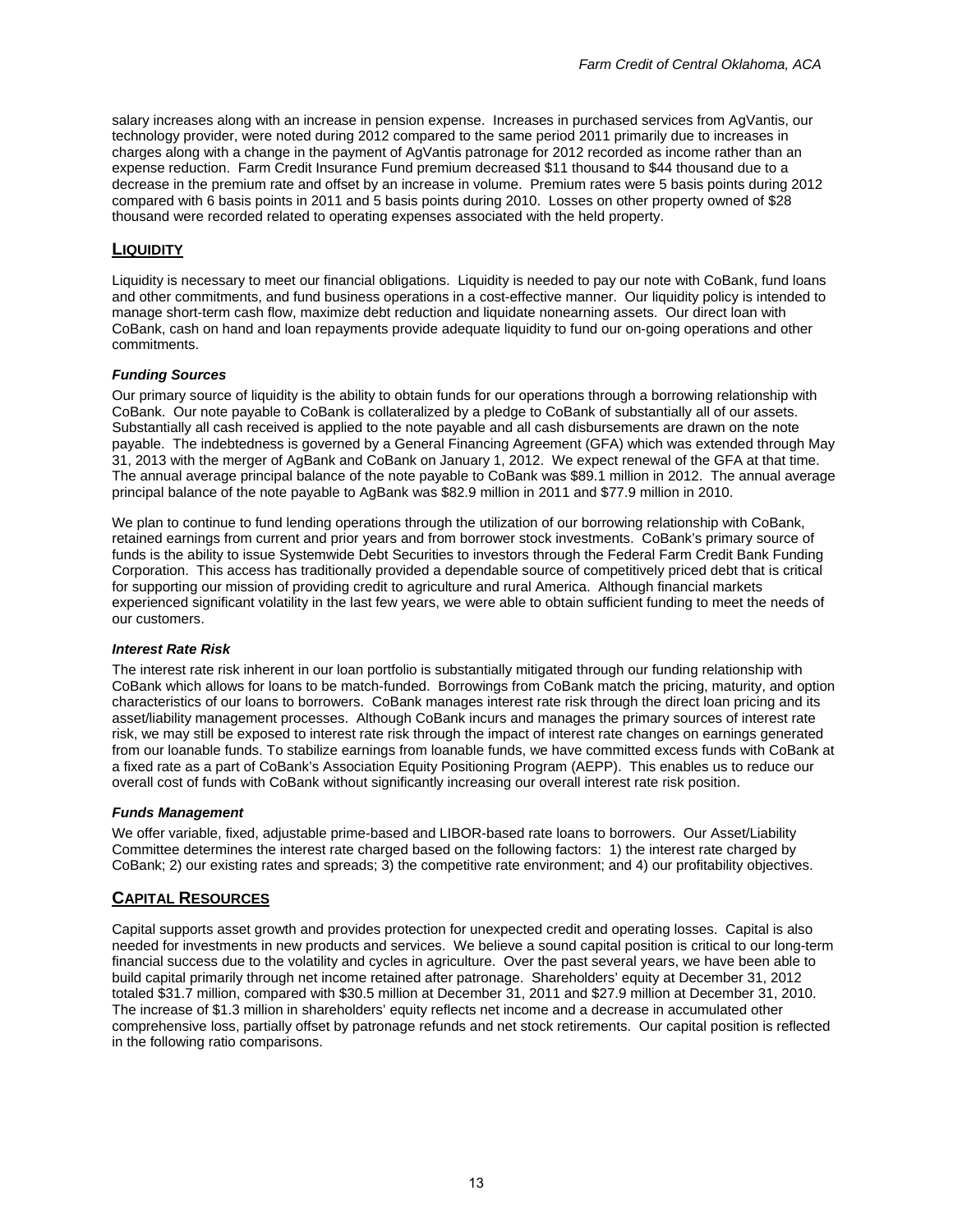|                                                   | 2012   | 2011   | 2010   |
|---------------------------------------------------|--------|--------|--------|
| Debt to shareholders' equity                      | 2.93:1 | 2.90:1 | 2.94:1 |
| Shareholders' equity as a percent of net loans    | 26.97% | 27.02% | 26.50% |
| Shareholders' equity as a percent of total assets | 25.43% | 25.63% | 25.41% |

Debt to shareholders' equity increased and shareholders' equity as a percent of net loans and of total assets decreased from 2011 primarily due to increased loan volume and a related increase in our note payable to CoBank.

### *Retained Earnings*

Our retained earnings increased \$1.2 million to \$31.1 million at December 31, 2012 from \$29.9 million at December 31, 2011 and increased \$3.8 million from \$27.3 million at December 31, 2010. The increase was a result of net income of \$1.9 million, partially offset by \$630 thousand of patronage distributions declared.

### *Patronage Program*

We have a Patronage Program that allows us to distribute our available net earnings to our shareholders. This program provides for the application of net earnings in the manner described in our Bylaws. In addition to determining the amount and method of patronage to be distributed, this includes increasing surplus to meet capital adequacy standards established by Regulations; increasing surplus to a level necessary to support competitive pricing at targeted earnings levels; and increasing surplus for reasonable reserves. Patronage distributions are based on business done with us during the year. We paid cash patronage of \$630 thousand in 2012, \$392 thousand in 2011 and \$365 thousand in 2010.

### *Stock*

Our total stock decreased \$1 thousand to \$612 thousand at December 31, 2012, from \$613 thousand at December 31, 2011 and increased from \$607 thousand at December 31, 2010. The decrease was due to \$55 thousand of stock retirements, partially offset by \$54 thousand of stock issuances. We require a stock investment for each borrower**.** The current stock requirement for each borrower is the lesser of one thousand dollars or 2.00% of the borrower's combined loan balance(s).

### *Accumulated Other Comprehensive Income or Loss*

Accumulated other comprehensive loss totaled \$14 thousand at December 31, 2012, a decrease of \$10 thousand compared with year-end 2011 and a decrease of \$17 thousand compared with year-end 2010. Certain employees participate in a non-qualified Defined Benefit Pension Restoration Plan (Plan). Accounting guidance requires recognition of the Plan's underfunded status and unamortized actuarial gains and losses and prior service costs or credits as a liability with an offsetting adjustment to accumulated other comprehensive income.

### *Capital Plan and Regulatory Requirements*

Our Board of Directors establishes a formal capital adequacy plan that addresses capital goals in relation to risks. The capital adequacy plan assesses the capital level necessary for financial viability and to provide for growth. Our plan is updated annually and approved by our Board of Directors. FCA regulations require the plan consider the following factors in determining optimal capital levels, including:

- Regulatory capital requirements;
- Asset quality;
- Needs of our customer base; and
- Other risk-oriented activities, such as funding and interest rate risks, contingent and off-balance sheet liabilities and other conditions warranting additional capital.

FCA regulations establish minimum capital standards expressed as a ratio of capital to assets, taking into account relative risk factors for all System institutions. In general, the regulations provide for a relative risk weighting of assets and establish a minimum ratio of permanent capital, total surplus and core surplus to risk-weighted assets. Our capital ratios as of December 31 and the FCA minimum requirements follow.

|                                                | Regulatory<br><b>Minimum</b> | 2012             | 2011             | 2010             |
|------------------------------------------------|------------------------------|------------------|------------------|------------------|
| Permanent capital ratio<br>Total surplus ratio | 7.00%<br>7.00%               | 23.60%<br>23.09% | 23.31%<br>22.77% | 24.54%<br>23.97% |
| Core surplus ratio                             | 3.50%                        | 23.06%           | 22.77%           | 23.73%           |

As of December 31, 2012, we exceeded the regulatory minimum capital ratios and are expected to do so throughout 2013. However, the minimum ratios established were not meant to be adopted as the optimum capital level, so we have established goals in excess of the regulatory minimum. As of December 31, 2012, we have exceeded our goals. Due to our strong capital position, we will continue to be able to retire at-risk stock.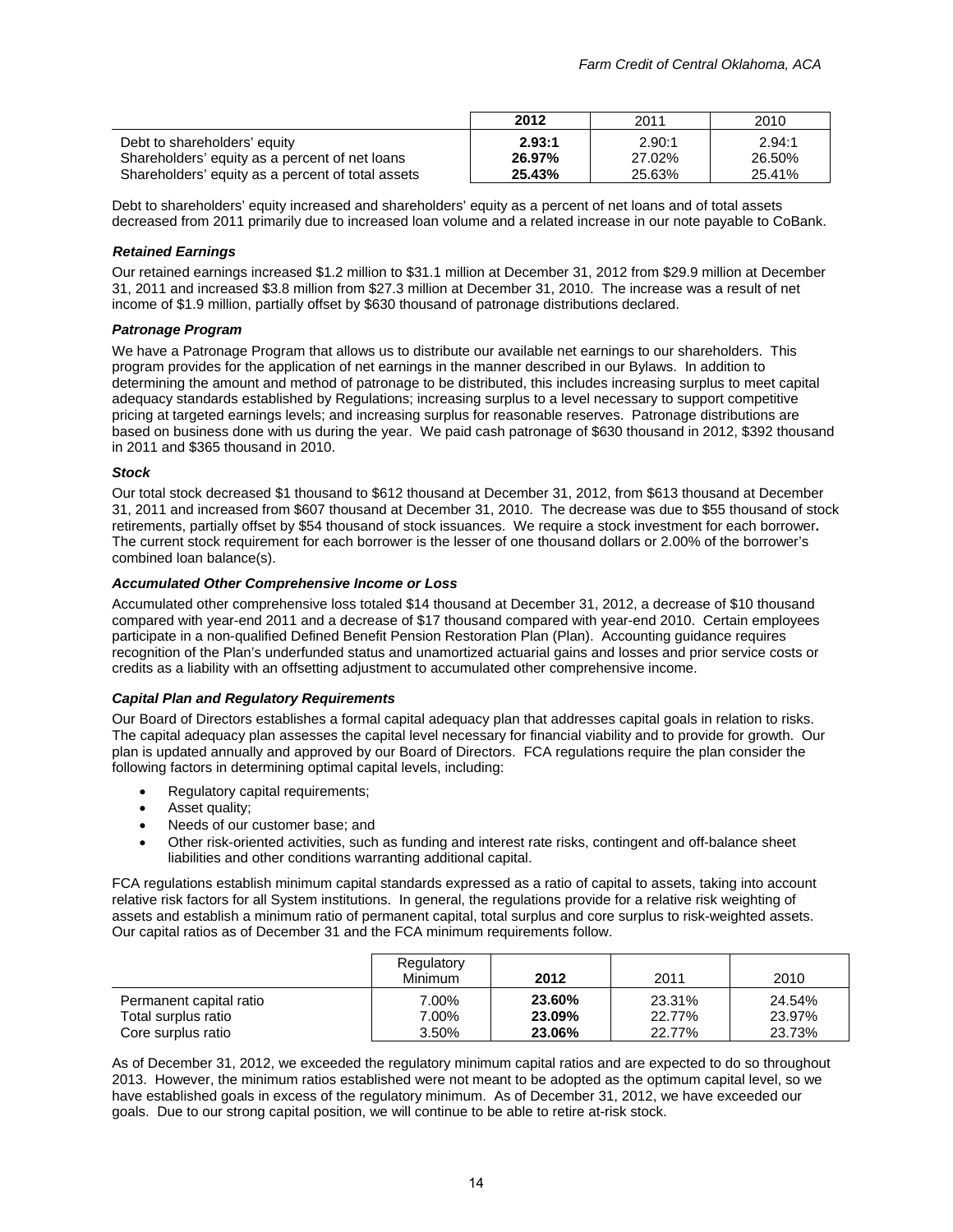### **REGULATORY MATTERS**

As of December 31, 2012, we had no enforcement actions in effect and FCA took no enforcement actions on us during the year.

The FCA is considering the promulgation of Tier 1 and Tier 2 capital standards for Farm Credit System institutions. The Tier 1/Tier 2 capital structure would be similar to the capital tiers delineated in the Basel Accord that the other Federal financial regulatory agencies have proposed for the banking organizations they regulate.

### **GOVERNANCE**

### *Board of Directors*

We are governed by a five member board that provides direction and oversees our management. Of these directors, four are elected by the shareholders and one is appointed by the elected directors. Our Board of Directors represents the interests of our shareholders. The Board of Directors meets regularly to perform the following functions, among others:

- selects, evaluates and compensates the chief executive officer;
- approves the strategic plan, capital plan, financial plan and the annual operating budget;
- oversees the lending operations;
- directs management on significant issues; and,
- oversees the financial reporting process, communications with shareholders and our legal and regulatory compliance.

#### *Director Independence*

All directors must exercise sound judgment in deciding matters in our interest. All our directors are independent from the perspective that none of our management or staff serves as Board members. However, we are a financial services cooperative, and the Farm Credit Act and FCA Regulations require our elected directors to have a loan relationship with us.

The elected directors, as borrowers, have a vested interest in ensuring our Association remains strong and successful. However, our borrowing relationship could be viewed as having the potential to compromise the independence of an elected director. For this reason, the Board has established independence criteria to ensure that a loan relationship does not compromise the independence of our Board. Annually, in conjunction with our independence analysis and reporting on our loans to directors, each director provides financial information and any other documentation and/or assertions needed for the Board to determine the independence of each Board member.

### *Audit Committee*

The Audit Committee reports to the Board of Directors. The Audit Committee is composed of the full Board of Directors. During 2012, five meetings were held. The Audit Committee responsibilities generally include, but are not limited to:

- oversight of the financial reporting risk and the accuracy of the quarterly and annual shareholder reports;
- the oversight of the system of internal controls related to the preparation of quarterly and annual shareholder reports;
- the review and assessment of the impact of accounting and auditing developments on the consolidated financial statements; and,
- the establishment and maintenance of procedures for the receipt, retention and treatment of confidential and anonymous submission of concerns, regarding accounting, internal accounting controls or auditing matters.

#### *Compensation Committee*

The Compensation Committee is responsible for the oversight of employee and director compensation. The Compensation Committee is composed of the full Board of Directors. The Committee annually reviews, evaluates and approves the compensation policies, programs and plans for senior officers and employees including benefits programs.

### *Other Governance*

The Board has monitored the requirements of public companies under the Sarbanes-Oxley Act. While we are not subject to the requirements of this law, we are striving to implement steps to strengthen governance and financial reporting. We strive to maintain strong governance and financial reporting through the following actions:

- a system for the receipt and treatment of whistleblower complaints;
- a code of ethics for our President/CEO, Chief Financial Officer and Chief Credit Officer;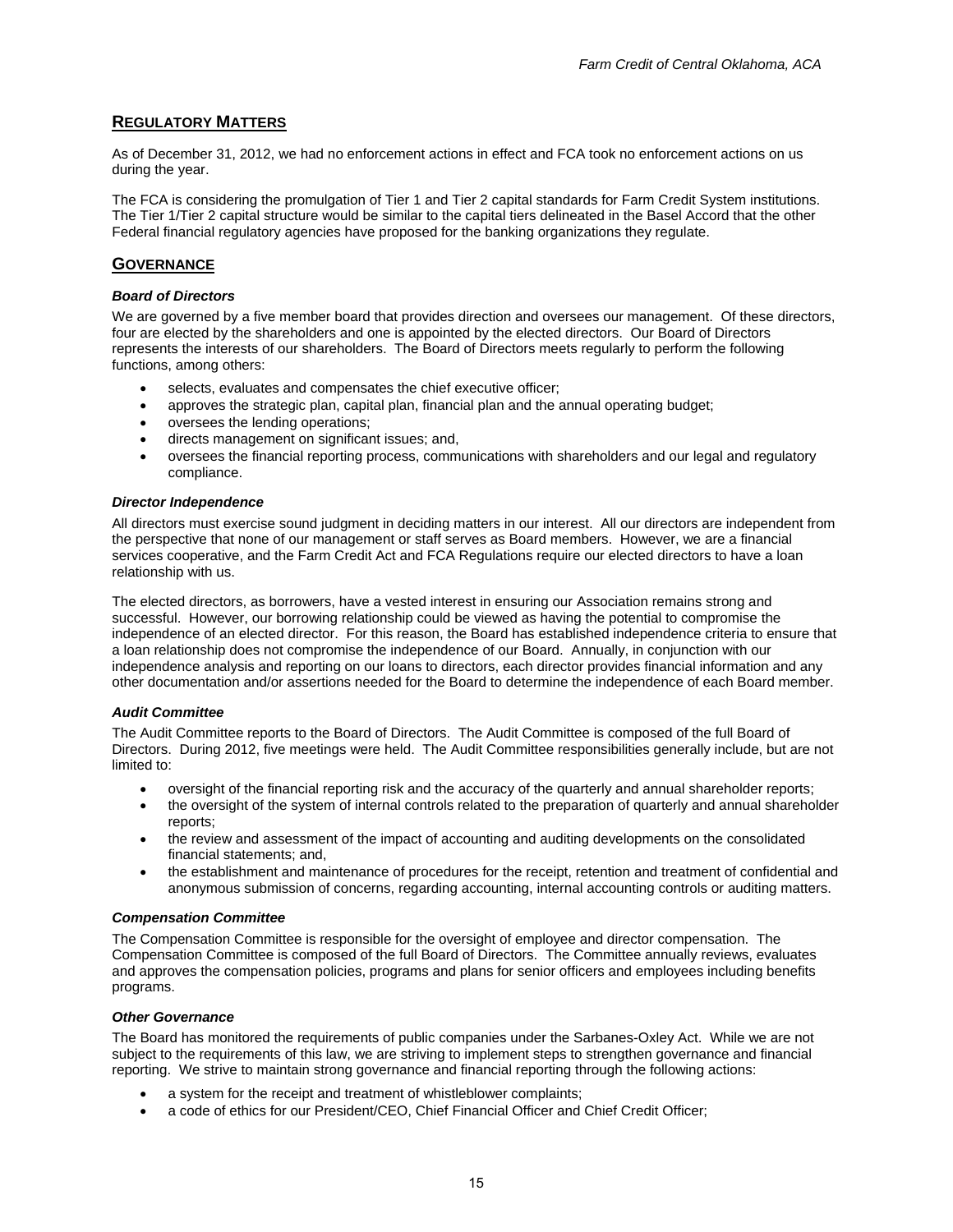- open lines of communication between the independent auditors, management, and the Audit Committee;
- "plain English" disclosures;
- officer certification of accuracy and completeness of the consolidated financial statements; and,
- information disclosure through our website.

### **FORWARD-LOOKING INFORMATION**

Our discussion contains forward-looking statements. These statements are not guarantees of future performance and involve certain risks, uncertainties and assumptions that are difficult to predict. Words such as "anticipates," "believes," "could," "estimates," "may," "should," and "will," or other variations of these terms are intended to identify forward-looking statements. These statements are based on assumptions and analyses made in light of experience and other historical trends, current conditions, and expected future developments. However, actual results and developments may differ materially from our expectations and predictions due to a number of risks and uncertainties, many of which are beyond our control. These risks and uncertainties include, but are not limited to:

- political, legal, regulatory and economic conditions and developments in the United States and abroad;
- economic fluctuations in the agricultural, rural utility, international, and farm-related business sectors;
- weather, disease, and other adverse climatic or biological conditions that periodically occur that impact agricultural productivity and income;
- changes in United States government support of the agricultural industry and/or the Farm Credit System; and,
- actions taken by the Federal Reserve System in implementing monetary policy.

### **CRITICAL ACCOUNTING POLICIES AND ESTIMATES**

Our consolidated financial statements are based on accounting principles generally accepted in the United States of America. Our significant accounting policies are critical to the understanding of our results of operations and financial position because some accounting policies require us to make complex or subjective judgments and estimates that may affect the value of certain assets or liabilities. We consider these policies critical because we have to make judgments about matters that are inherently uncertain. For a complete discussion of significant accounting policies, see Note 2 of the accompanying consolidated financial statements. The development and selection of critical accounting policies, and the related disclosures, have been reviewed by our Audit Committee. A summary of critical policies relating to the determination of the allowance for loan losses follows.

### *Allowance for Loan Losses*

The allowance for loan losses is our best estimate of the amount of probable loan losses existing in and inherent in our loan portfolio as of the balance sheet date. The allowance for loan losses is increased through provisions for loan losses and loan recoveries and is decreased through loan loss reversals and loan charge-offs. We determine the allowance for loan losses based on a regular evaluation of the loan portfolio, which generally considers recent historical charge-off experience adjusted for relevant factors.

Loans are evaluated based on the borrower's overall financial condition, resources, and payment record; the prospects for support from any financially responsible guarantor; and, if appropriate, the estimated net realizable value of any collateral. The allowance for loan losses attributable to these loans is established by a process that estimates the probable loss inherent in the loans, taking into account various historical factors, internal risk ratings, regulatory oversight, and geographic, industry and other factors.

Changes in the factors we consider in the evaluation of losses in the loan portfolio could occur for various credit related reasons and could result in a change in the allowance for loan losses, which would have a direct impact on the provision for loan losses and results of operations. See Notes 2 and 3 to the accompanying consolidated financial statements for detailed information regarding the allowance for loan losses.

### **CUSTOMER PRIVACY**

FCA regulations require that borrower information be held in confidence by Farm Credit institutions, their directors, officers and employees. FCA regulations and our Standards of Conduct Policies specifically restrict Farm Credit institution directors and employees from disclosing information not normally contained in published reports or press releases about the institution or its borrowers or members. These regulations also provide Farm Credit institutions clear guidelines for protecting their borrowers' nonpublic information.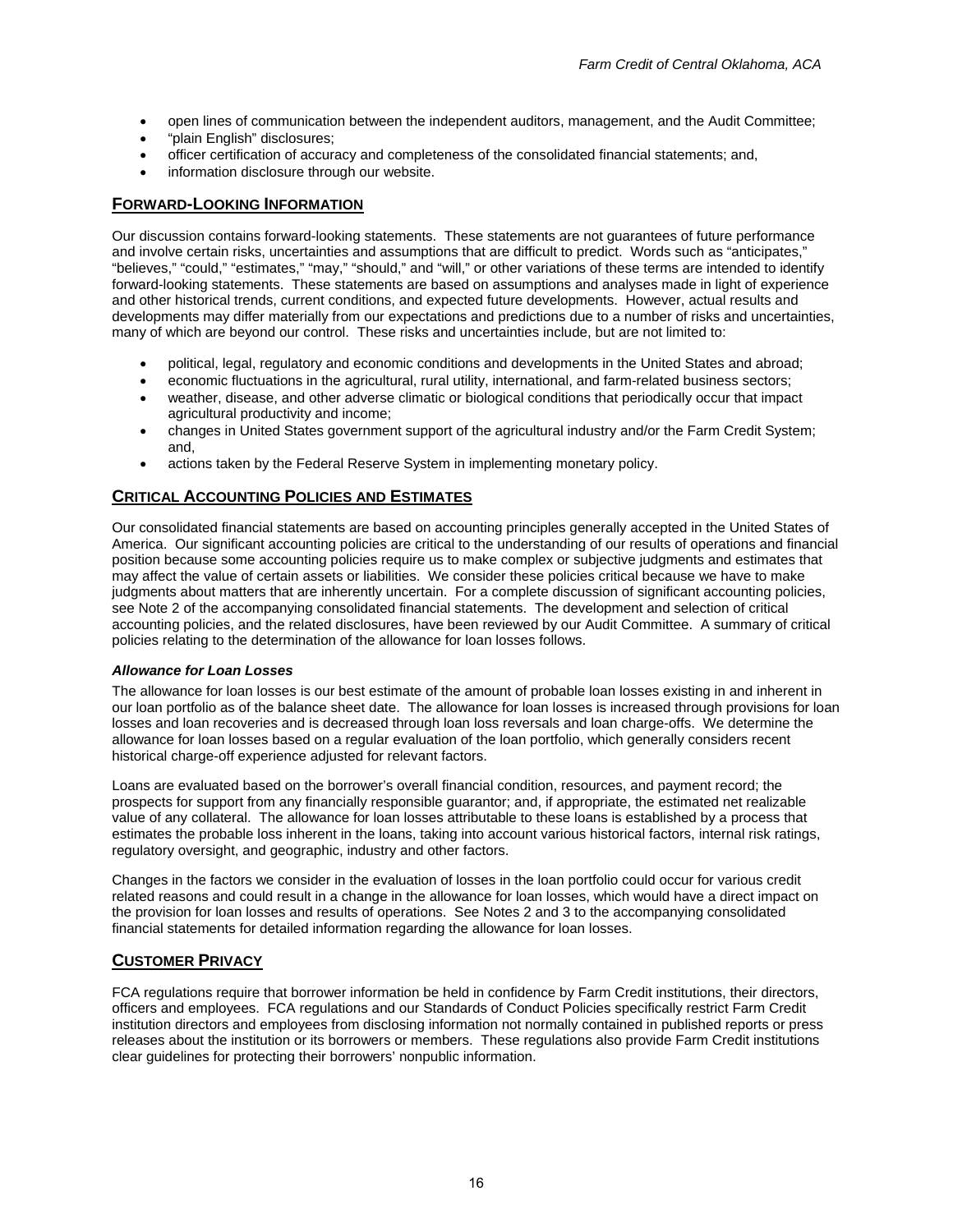

Farm Credit of Central Oklahoma Mission & Georgia, P.O. Box 910 Anadarko, Oklahoma 73005 405-247-2421

## REPORT OF MANAGEMENT

The financial statements of Farm Credit of Central Oklahoma (Association) are prepared by management, who is responsible for their integrity and objectivity, including amounts that must necessarily be based on judgments and estimates. The financial statements have been prepared in conformity with generally accepted accounting principles appropriate in the circumstances, and in the opinion of management, fairly present the financial condition of the Association. Other financial information included in the 2012 annual report is consistent with that in the financial statements.

To meet its responsibility for reliable financial information, management depends on the Association's accounting and internal control systems, which have been designed to provide reasonable, but not absolute, assurance that assets are safeguarded and transactions are properly authorized and recorded. To monitor compliance, CoBank, ACB's Internal Audit staff performed audits of the accounting records, reviewed accounting systems and internal controls, and recommended improvements as appropriate. The financial statements are examined by PricewaterhouseCoopers LLP, independent auditors, who also conduct a review of internal controls to the extent necessary to comply with auditing standards generally accepted in the United States of America. The Association is also examined by the Farm Credit Administration.

The Audit Committee of the Board of Directors has overall responsibility for the Association's system of internal control and financial reporting. The Audit Committee consults regularly with management and reviews the results of the examinations by the various entities named above. The independent auditors have direct access to the Audit Committee.

The undersigned certify the Farm Credit of Central Oklahoma, ACA Annual Report has been reviewed and prepared in accordance with all applicable statutory or regulatory requirements, and that the information contained herein is true, accurate, and complete to the best of our knowledge and belief.

\_\_\_\_\_\_\_\_\_\_\_\_\_\_\_\_\_\_\_\_\_\_\_\_\_\_\_\_\_\_\_\_\_\_\_ \_\_\_\_\_\_\_\_\_\_\_\_\_\_\_\_\_\_\_\_\_\_\_\_\_\_\_\_\_\_\_\_\_\_

Bobby Tarp discussed by Tarp Blake Byrd<br>
Chairman of the Board discussed by The Board Chairman of the Board discussed by The Board Discussed by The B

"Signature on File' "Signature on File"

President and Chief Executive Officer

"Signature on File"

Michael C. Prochaska Chief Financial Officer

March 15, 2013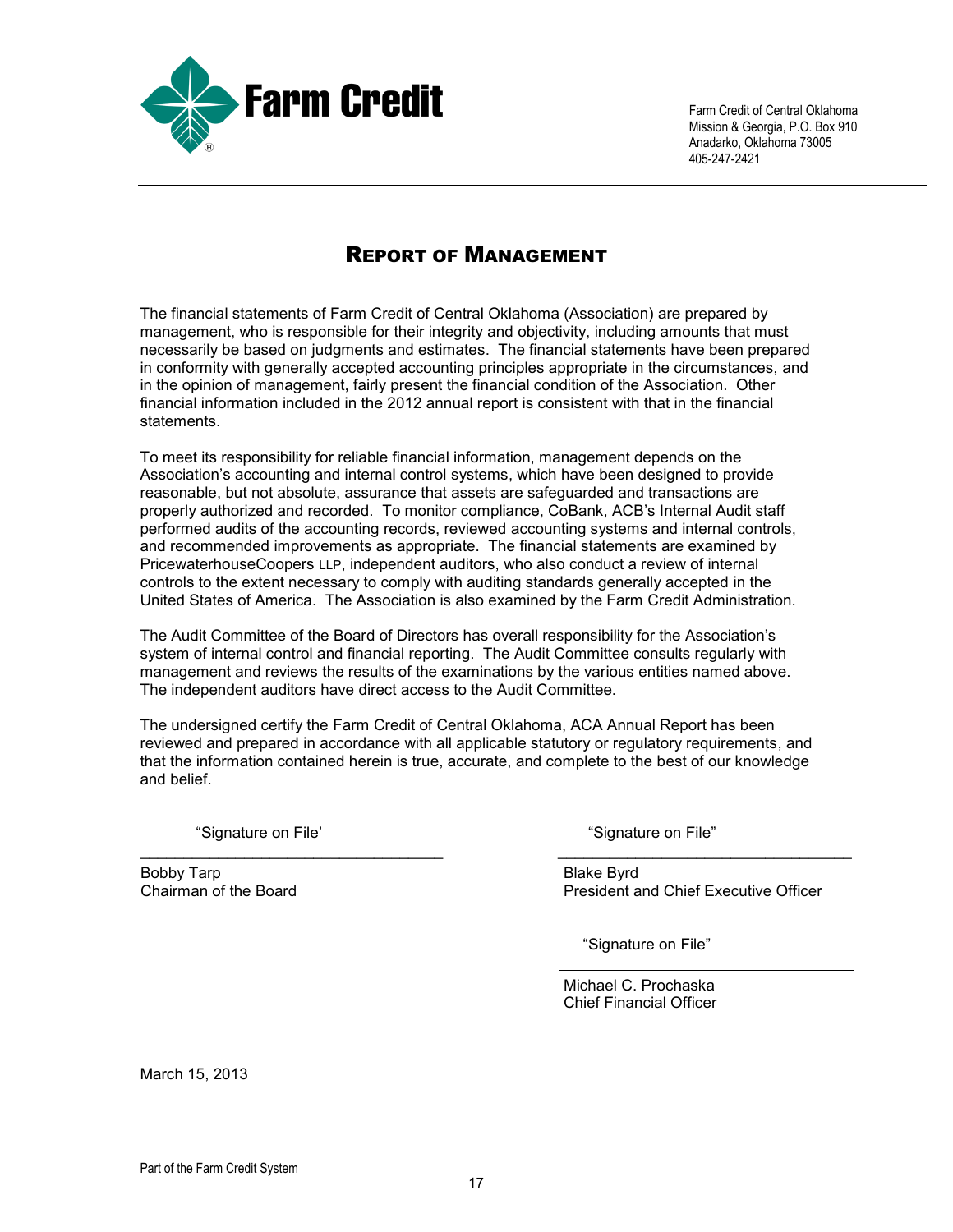

Farm Credit of Central Oklahoma Mission & Georgia, P.O. Box 910 Anadarko, Oklahoma 73005 405-247-2421

## AUDIT COMMITTEE REPORT

The Audit Committee (Committee) includes five members from the Board of Directors of Farm Credit of Central Oklahoma (Association). In 2012, five Committee meetings were held. The Committee oversees the scope of the Association's internal audit program, the independence of the outside auditors, the adequacy of the Association's system of internal controls and procedures, and the adequacy of management's action with respect to recommendations arising from those auditing activities. The Committee's responsibilities are described more fully in the Internal Control Policy and the Audit Committee Charter. The Committee approved the appointment of PricewaterhouseCoopers, LLP (PwC) as the Association's independent auditors for 2012.

The fees for professional services rendered for the Association by its independent auditor, PwC, during 2012 were \$ 11,834 for audit services, \$ 6,800 for tax services.

The Committee reviewed the non-audit services provided by PwC and concluded these services were not incompatible with maintaining the independent auditor's independence.

Management is responsible for the Association's internal controls and the preparation of the consolidated financial statements in accordance with accounting principles generally accepted in the United States of America. PwC is responsible for performing an independent audit of the Association's consolidated financial statements in accordance with auditing standards generally accepted in the United States of America and to issue a report thereon. The Committee's responsibilities include monitoring and overseeing these processes.

In this context, the Committee reviewed and discussed the Association's Quarterly Reports and the Association's audited financial statements for the year ended December 31, 2012 (the "Financial Statements") with management.The Committee also reviews with PwC the matters required to be discussed by Statement on Auditing Standards No. 114 (The Auditor's Communication with Those Charged with Governance). Both PwC and the Association's internal auditors directly provide reports on significant matters to the Committee.

Based on the foregoing review and discussions and relying thereon, the Committee recommended that the Board of Directors include the Financial Statements in the Association's Annual Report to Shareholders for the year ended December 31, 2012.

"Signature on File"

Alan Schenk, Chairman of the Audit Committee

Audit Committee Members David Dolch, Vice Chairman Steve Calhoun Ricky Carothers Bobby Tarp

March 15, 2013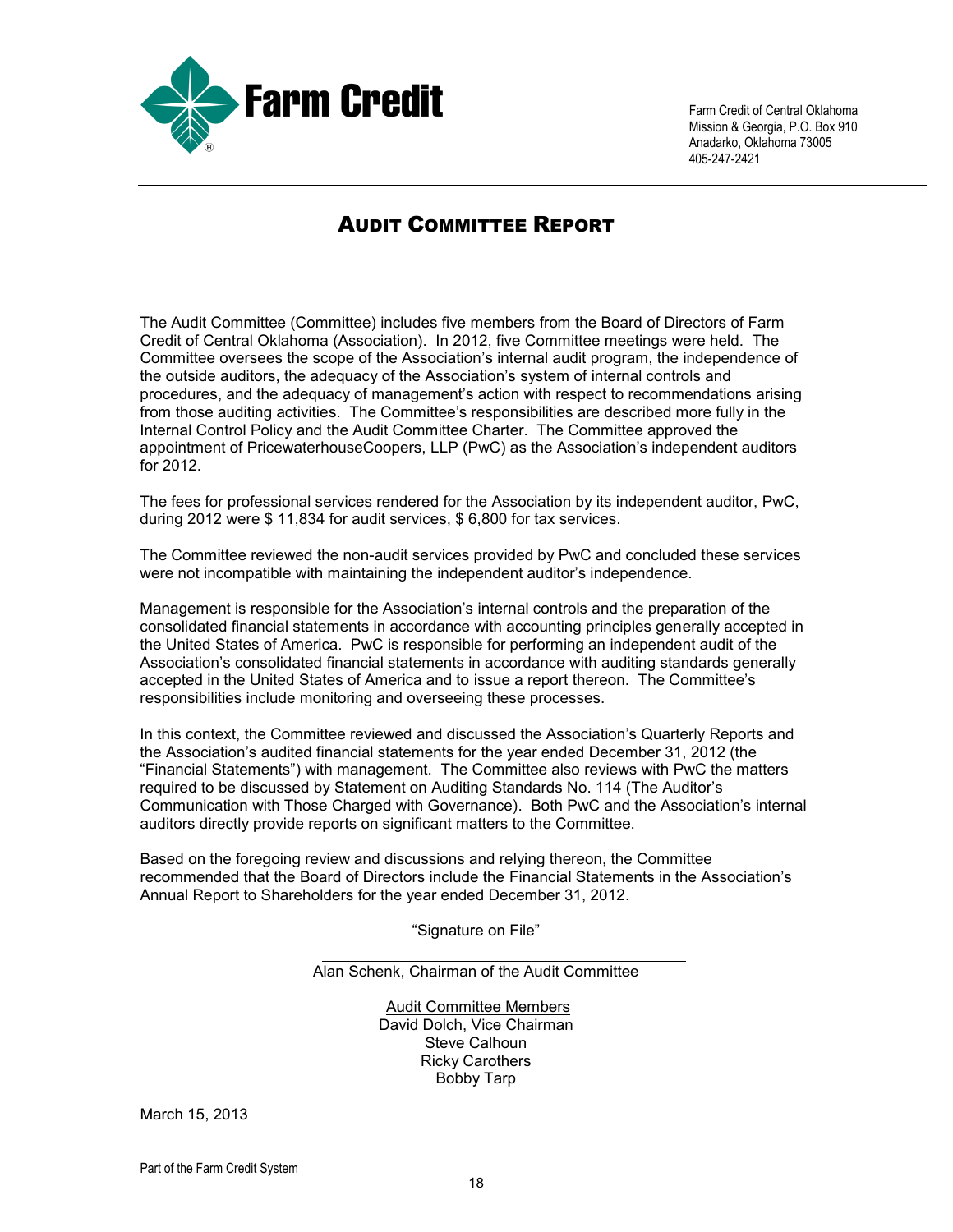

### **Independent Auditor's Report**

To the Board of Directors and Shareholders of Farm Credit of Central Oklahoma, ACA

We have audited the accompanying consolidated financial statements of Farm Credit of Central Oklahoma, ACA and its subsidiaries (the Association), which comprise the consolidated statement of condition as of December 31, 2012, 2011 and 2010, and the related consolidated statements of comprehensive income, of changes in shareholders' equity, and of cash flows for the years then ended.

### *Management's Responsibility for the Consolidated Financial Statements*

Management is responsible for the preparation and fair presentation of the consolidated financial statements in accordance with accounting principles generally accepted in the United States of America; this includes the design, implementation, and maintenance of internal control relevant to the preparation and fair presentation of consolidated financial statements that are free from material misstatement, whether due to fraud or error.

### *Auditor's Responsibility*

Our responsibility is to express an opinion on the consolidated financial statements based on our audits. We conducted our audits in accordance with auditing standards generally accepted in the United States of America. Those standards require that we plan and perform the audit to obtain reasonable assurance about whether the consolidated financial statements are free from material misstatement.

An audit involves performing procedures to obtain audit evidence about the amounts and disclosures in the consolidated financial statements. The procedures selected depend on our judgment, including the assessment of the risks of material misstatement of the consolidated financial statements, whether due to fraud or error. In making those risk assessments, we consider internal control relevant to the Association's preparation and fair presentation of the consolidated financial statements in order to design audit procedures that are appropriate in the circumstances, but not for the purpose of expressing an opinion on the effectiveness of the Association's internal control. Accordingly, we express no such opinion. An audit also includes evaluating the appropriateness of accounting policies used and the reasonableness of significant accounting estimates made by management, as well as evaluating the overall presentation of the consolidated financial statements. We believe that the audit evidence we have obtained is sufficient and appropriate to provide a basis for our audit opinion.

### *Opinion*

In our opinion, the consolidated financial statements referred to above present fairly, in all material respects, the financial position of Farm Credit of Central Oklahoma, ACA and its subsidiaries at December 31, 2012, 2011 and 2010, and the results of its operations and its cash flows for the years then ended in accordance with accounting principles generally accepted in the United States of America.

Pricewaterhouse Coopers LLP

March 15, 2013

*PricewaterhouseCoopers LLP, 1100 Walnut Suite 1300, Kansas City MO 64106 T: (816) 472 7921, F: (813) 329 7730, www.pwc.com/us*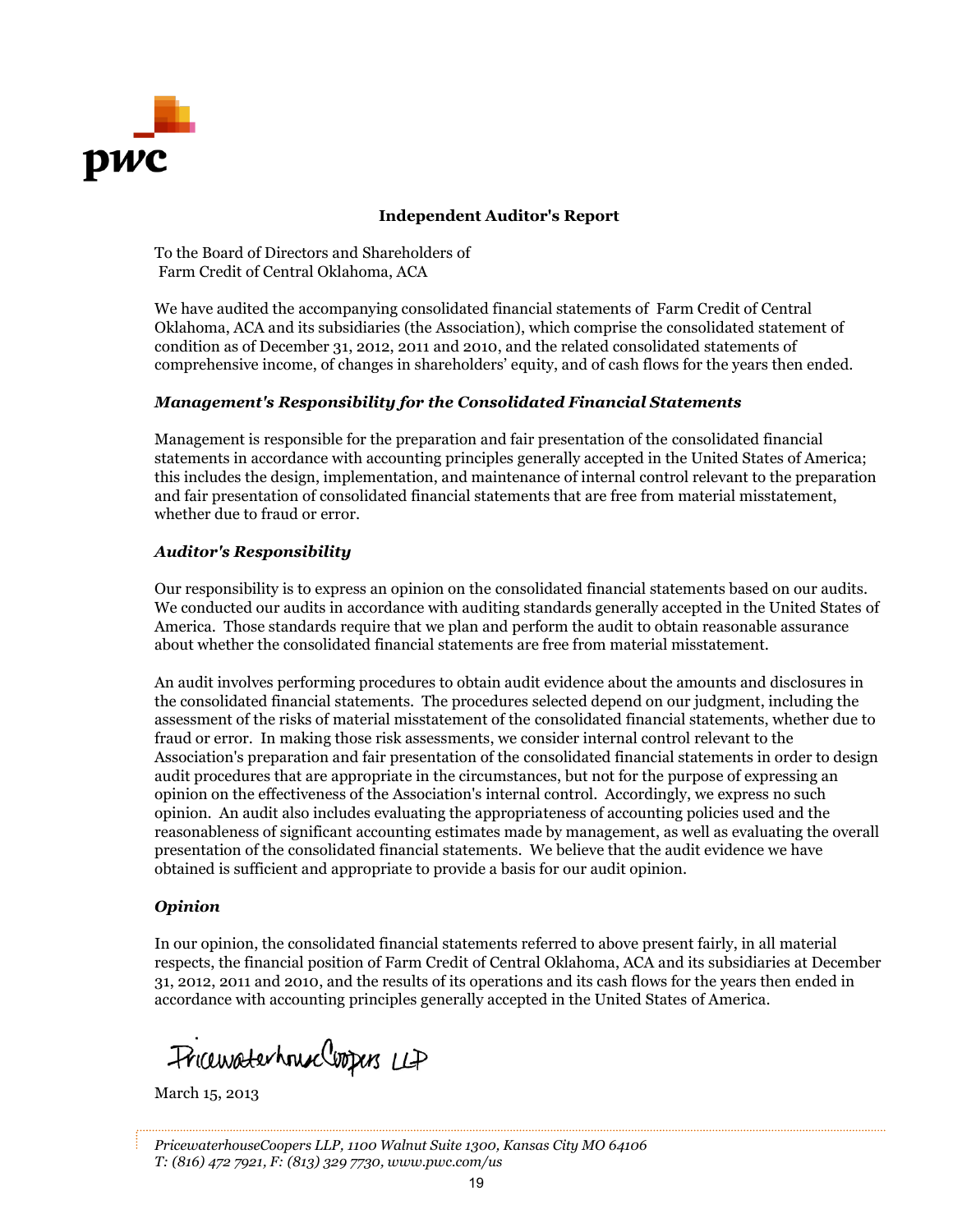## Consolidated Statement of Condition

(Dollars in Thousands)

|                                                    |               | December 31 |           |    |           |  |
|----------------------------------------------------|---------------|-------------|-----------|----|-----------|--|
|                                                    | 2012          |             | 2011      |    | 2010      |  |
| <b>ASSETS</b>                                      |               |             |           |    |           |  |
| Loans                                              | \$<br>117,925 | \$          | 113,165   | \$ | 105,478   |  |
| Less allowance for loan losses                     | 209           |             | 295       |    | 228       |  |
| Net loans                                          | 117,716       |             | 112,870   |    | 105,250   |  |
| Cash                                               | 191           |             | 138       |    | 241       |  |
| Accrued interest receivable                        | 1,542         |             | 1,563     |    | 1,488     |  |
| Investment in CoBank, ACB                          | 3,588         |             | <b>NA</b> |    | <b>NA</b> |  |
| Investment in U.S. AgBank, FCB                     | <b>NA</b>     |             | 3,349     |    | 2,224     |  |
| Premises and equipment, net                        | 216           |             | 186       |    | 163       |  |
| Other property owned                               | 860           |             |           |    |           |  |
| Prepaid benefit expense                            | 203           |             | 206       |    | 230       |  |
| Other assets                                       | 545           |             | 641       |    | 155       |  |
| <b>Total assets</b>                                | \$<br>124,861 | \$          | 118,953   | \$ | 109,751   |  |
|                                                    |               |             |           |    |           |  |
| <b>LIABILITIES</b>                                 |               |             |           |    |           |  |
| Note payable to CoBank, ACB                        | \$<br>90,958  |             | <b>NA</b> |    | <b>NA</b> |  |
| Note payable to U.S. AgBank, FCB                   | <b>NA</b>     |             | 85,951    |    | 80,114    |  |
| Advance conditional payments                       | 385           |             | 913       |    | 294       |  |
| Accrued interest payable                           | 778           |             | 952       |    | 963       |  |
| Accrued benefits liability                         | 95            |             | 125       |    | 153       |  |
| Other liabilities                                  | 899           |             | 519       |    | 341       |  |
| <b>Total liabilities</b>                           | 93,115        |             | 88,460    |    | 81,865    |  |
| <b>Commitments and Contingencies (See Note 14)</b> |               |             |           |    |           |  |
| <b>SHAREHOLDERS' EQUITY</b>                        |               |             |           |    |           |  |
| Protected borrower stock                           |               |             | 1         |    | 1         |  |
| Capital stock                                      | 612           |             | 612       |    | 606       |  |
| Unallocated retained earnings                      | 31,148        |             | 29,904    |    | 27,310    |  |
| Accumulated other comprehensive income/(loss)      | (14)          |             | (24)      |    | (31)      |  |
| <b>Total shareholders' equity</b>                  | 31,746        |             | 30,493    |    | 27,886    |  |
| Total liabilities and shareholders' equity         | \$<br>124,861 | \$          | 118,953   | \$ | 109,751   |  |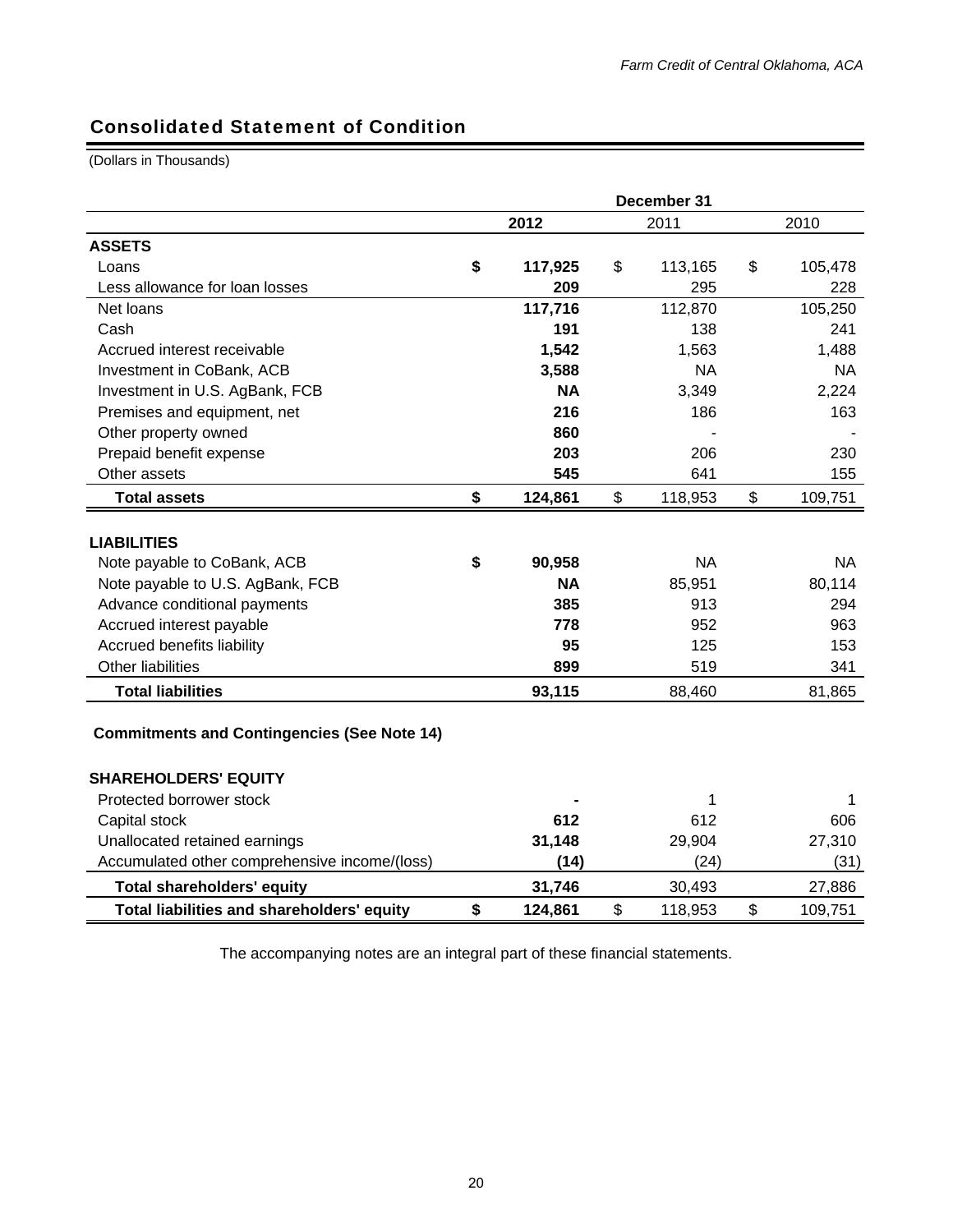## Consolidated Statement of Comprehensive Income

(Dollars in Thousands)

|                                                                          | For the Year Ended December 31 |             |                |    |       |  |
|--------------------------------------------------------------------------|--------------------------------|-------------|----------------|----|-------|--|
|                                                                          |                                | 2012        | 2011           |    | 2010  |  |
| <b>INTEREST INCOME</b>                                                   |                                |             |                |    |       |  |
| Loans                                                                    | \$                             | 6,054       | \$5,983        | \$ | 6,066 |  |
| <b>Total interest income</b>                                             |                                | 6,054       | 5,983          |    | 6,066 |  |
| <b>INTEREST EXPENSE</b>                                                  |                                |             |                |    |       |  |
| Note payable to CoBank, ACB                                              |                                | 2,806       | NA.            |    | NA.   |  |
| Note payable to U.S. AgBank, FCB                                         |                                | <b>NA</b>   | 3,253          |    | 3,431 |  |
| Other                                                                    |                                | 8           | $\overline{7}$ |    | 1     |  |
| <b>Total interest expense</b>                                            |                                | 2,814       | 3,260          |    | 3,432 |  |
| Net interest income                                                      |                                | 3,240       | 2,723          |    | 2,634 |  |
| Provision for loan losses/(Loan loss reversal)                           |                                | 65          | 67             |    | (78)  |  |
| Net interest income after provision for loan losses/(loan loss reversal) |                                | 3,175       | 2,656          |    | 2,712 |  |
| <b>NONINTEREST INCOME</b>                                                |                                |             |                |    |       |  |
| Financially related services income                                      |                                | 3           | $\overline{2}$ |    | 4     |  |
| Loan fees                                                                |                                | 15          | $\overline{2}$ |    | 11    |  |
| Patronage distribution from Farm Credit institutions                     |                                | 461         | 1,062          |    | 154   |  |
| Farm Credit Insurance Fund distribution                                  |                                | 103         |                |    | 99    |  |
| Mineral income                                                           |                                | 175         |                |    |       |  |
| Tax-free recapitalization distribution due to AgBank merger              |                                |             | 1,088          |    |       |  |
| Other noninterest income                                                 |                                | 42          | 17             |    | 15    |  |
| <b>Total noninterest income</b>                                          |                                | 799         | 2,171          |    | 283   |  |
| <b>NONINTEREST EXPENSE</b>                                               |                                |             |                |    |       |  |
| Salaries and employee benefits                                           |                                | 1,175       | 1,039          |    | 959   |  |
| Occupancy and equipment                                                  |                                | 56          | 59             |    | 51    |  |
| Purchased services from AgVantis, Inc.                                   |                                | 323         | 225            |    | 196   |  |
| Losses on other property owned, net                                      |                                | 28          | 1              |    | 38    |  |
| Farm Credit Insurance Fund premium                                       |                                | 44          | 55             |    | 43    |  |
| Supervisory and examination costs                                        |                                | 51          | 49             |    | 45    |  |
| Other noninterest expense                                                |                                | 423         | 413            |    | 382   |  |
| <b>Total noninterest expense</b>                                         |                                | 2,100       | 1,841          |    | 1,714 |  |
| Net income                                                               |                                | 1,874       | 2,986          |    | 1,281 |  |
| <b>COMPREHENSIVE INCOME</b>                                              |                                |             |                |    |       |  |
| Amortization of retirement costs                                         |                                | $\mathbf 2$ | 6              |    | 9     |  |
| Actuarial gain in retirement obligation                                  |                                | 8           | 1              |    |       |  |
| <b>Total comprehensive income</b>                                        | \$                             | 1,884       | \$<br>2,993    | \$ | 1,290 |  |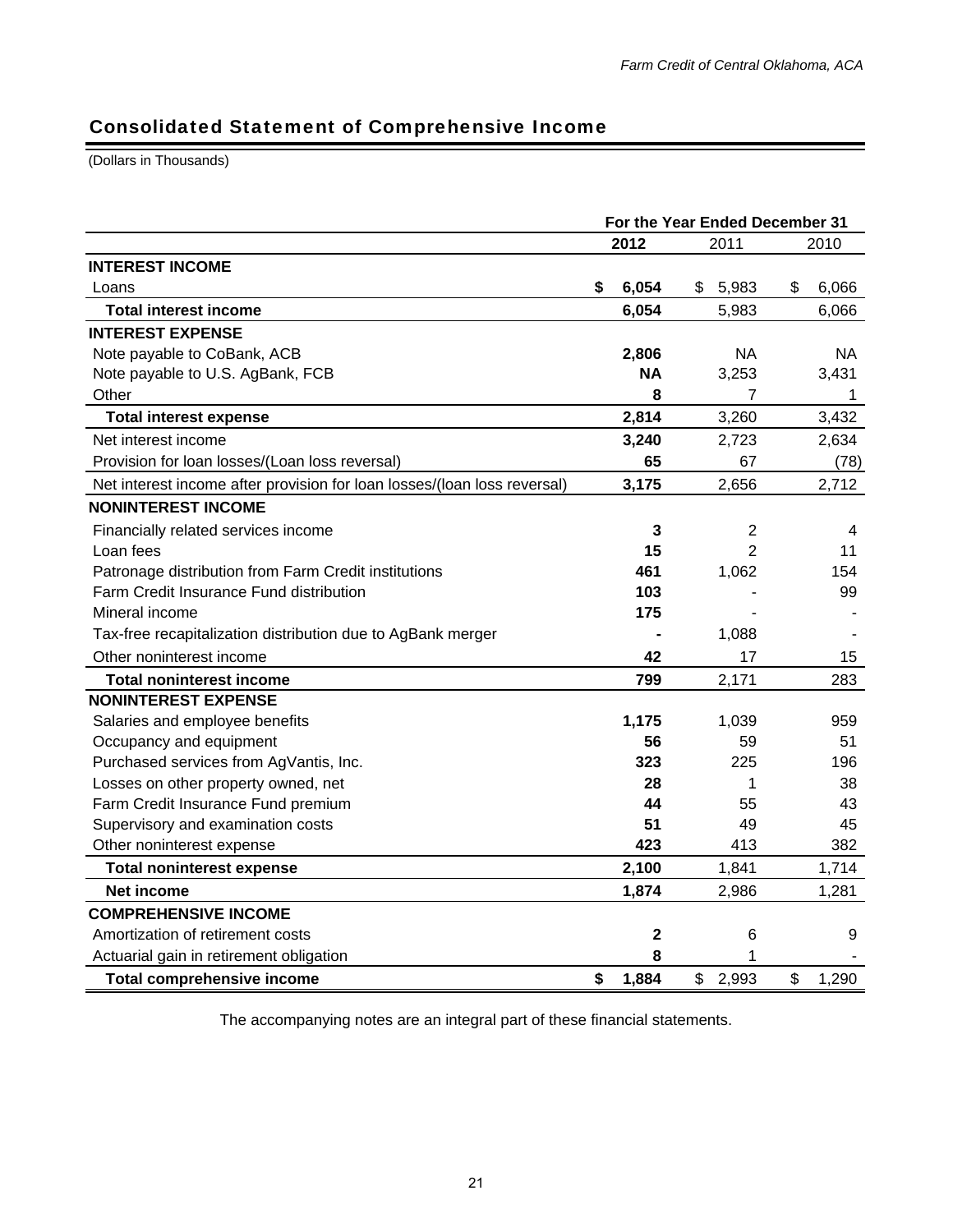## Consolidated Statement of Changes in Shareholders' Equity

(Dollars in Thousands)

|                                     |                                 |                  |                         |      | <b>Accumulated</b>                 |             |                                |           |       |                                |  |
|-------------------------------------|---------------------------------|------------------|-------------------------|------|------------------------------------|-------------|--------------------------------|-----------|-------|--------------------------------|--|
|                                     |                                 | <b>Protected</b> |                         |      |                                    | Unallocated | Other                          |           | Total |                                |  |
|                                     | <b>Borrower</b><br><b>Stock</b> |                  | Capital<br><b>Stock</b> |      | <b>Retained</b><br><b>Earnings</b> |             | Comprehensive<br>Income/(Loss) |           |       | Shareholders'<br><b>Equity</b> |  |
| Balance at December 31, 2009        | \$                              | 1                | \$                      | 597  | \$                                 | 26,394      | \$                             | $(40)$ \$ |       | 26,952                         |  |
| Comprehensive income                |                                 |                  |                         |      |                                    | 1,281       |                                | 9         |       | 1,290                          |  |
| Stock issued                        |                                 |                  |                         | 68   |                                    |             |                                |           |       | 68                             |  |
| Stock retired                       |                                 |                  |                         | (59) |                                    |             |                                |           |       | (59)                           |  |
| Patronage distributions: Cash       |                                 |                  |                         |      |                                    | (365)       |                                |           |       | (365)                          |  |
| <b>Balance at December 31, 2010</b> |                                 | 1                |                         | 606  |                                    | 27,310      |                                | (31)      |       | 27,886                         |  |
| Comprehensive income                |                                 |                  |                         |      |                                    | 2,986       |                                | 7         |       | 2,993                          |  |
| Stock issued                        |                                 |                  |                         | 98   |                                    |             |                                |           |       | 98                             |  |
| Stock retired                       |                                 |                  |                         | (92) |                                    |             |                                |           |       | (92)                           |  |
| Patronage distributions: Cash       |                                 |                  |                         |      |                                    | (392)       |                                |           |       | (392)                          |  |
| <b>Balance at December 31, 2011</b> |                                 | 1                |                         | 612  |                                    | 29,904      |                                | (24)      |       | 30,493                         |  |
| Comprehensive income                |                                 |                  |                         |      |                                    | 1,874       |                                | 10        |       | 1,884                          |  |
| Stock issued                        |                                 |                  |                         | 54   |                                    |             |                                |           |       | 54                             |  |
| Stock retired                       |                                 | (1)              |                         | (54) |                                    |             |                                |           |       | (55)                           |  |
| Patronage distributions: Cash       |                                 |                  |                         |      |                                    | (630)       |                                |           |       | (630)                          |  |
| <b>Balance at December 31, 2012</b> | \$                              |                  | \$                      | 612  | S                                  | 31,148      | \$                             | (14) \$   |       | 31,746                         |  |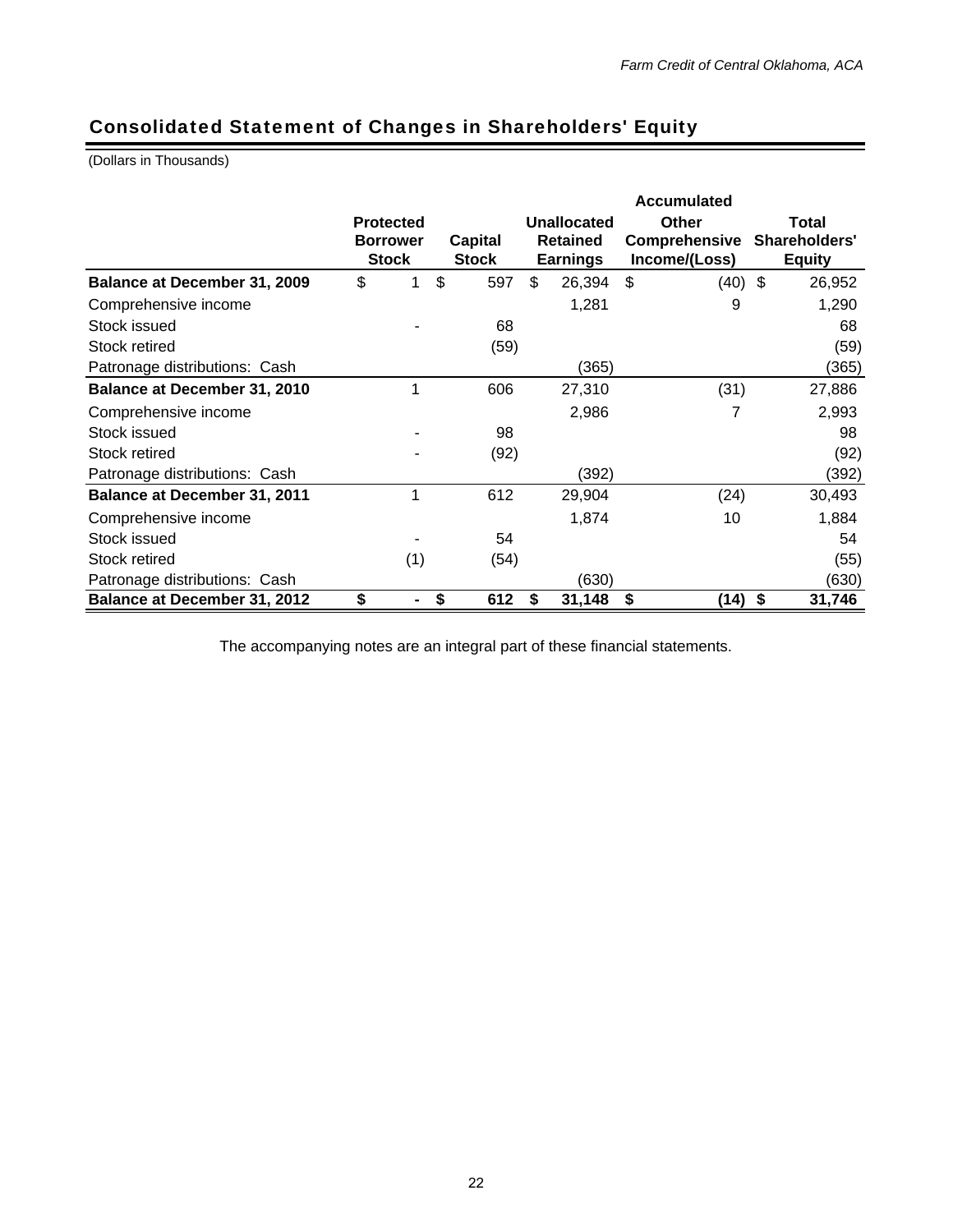## Consolidated Statement of Cash Flows

(Dollars in Thousands)

|                                                             |          | For the Year Ended December 31 |    |            |     |          |
|-------------------------------------------------------------|----------|--------------------------------|----|------------|-----|----------|
|                                                             |          | 2012                           |    | 2011       |     | 2010     |
| <b>CASH FLOWS FROM OPERATING ACTIVITIES:</b>                |          |                                |    |            |     |          |
| Net income                                                  | \$       | 1,874                          | \$ | 2,986      | \$  | 1,281    |
| Adjustments to reconcile net income to net                  |          |                                |    |            |     |          |
| cash provided by/(used in) operating activities:            |          |                                |    |            |     |          |
| Depreciation                                                |          | 48                             |    | 30         |     | 25       |
| Provision for loan losses/(Loan loss reversal)              |          | 65                             |    | 67         |     | (78)     |
| Tax-free recapitalization distribution due to AgBank merger |          |                                |    | (1,088)    |     |          |
| Allocated patronage from AgVantis                           |          | (45)                           |    |            |     |          |
| Gains on sales of premises and equipment                    |          | (29)                           |    |            |     |          |
| Losses on sales of other property owned                     |          |                                |    |            |     | 18       |
| Change in assets and liabilities:                           |          |                                |    |            |     |          |
| Decrease/(Increase) in accrued interest receivable          |          | 21                             |    | (75)       |     | 73       |
| Decrease in prepaid benefit expense                         |          | 3                              |    | 24         |     | 33       |
| Decrease/(Increase) in other assets                         |          | 141                            |    | (486)      |     | 34       |
| Decrease in accrued interest payable                        |          | (174)                          |    | (11)       |     | (78)     |
| Decrease in accrued benefits liability                      |          | (20)                           |    | (21)       |     | (17)     |
| Increase/(Decrease) in other liabilities                    |          | 380                            |    | 178        |     | (88)     |
| Total adjustments                                           |          | 390                            |    | (1, 382)   |     | (78)     |
| Net cash provided by operating activities                   |          | 2,264                          |    | 1,604      |     | 1,203    |
| <b>CASH FLOWS FROM INVESTING ACTIVITIES:</b>                |          |                                |    |            |     |          |
| Increase in loans, net                                      |          | (5, 771)                       |    | (7,687)    |     | (5, 573) |
| Increase in investment in CoBank/AgBank                     |          | (239)                          |    | (37)       |     |          |
| Expenditures for premises and equipment, net                |          | (49)                           |    | (53)       |     | (9)      |
| Proceeds from sales of other property owned                 |          |                                |    |            |     | 365      |
| Net cash used in investing activities                       |          | (6,059)                        |    | (7, 777)   |     | (5,217)  |
| <b>CASH FLOWS FROM FINANCING ACTIVITIES:</b>                |          |                                |    |            |     |          |
| Net draw on note payable to CoBank/AgBank                   |          | 5,007                          |    | 5,837      |     | 4,055    |
| (Decrease)/Increase in advance conditional payments         |          | (528)                          |    | 619        |     | 78       |
| Protected borrower stock retired                            |          | (1)                            |    |            |     |          |
| Capital stock retired                                       |          | (54)                           |    | (92)       |     | (59)     |
| Capital stock issued                                        |          | 54                             |    | 98         |     | 68       |
| Cash patronage distributions paid                           |          | (630)                          |    | (392)      |     | (365)    |
| Net cash provided by financing activities                   |          | 3,848                          |    | 6,070      |     | 3,777    |
| Net increase/(decrease) in cash                             |          | 53                             |    | (103)      |     | (237)    |
| Cash at beginning of year                                   | S        | 138<br>191                     | \$ | 241<br>138 | \$. | 478      |
| Cash at end of year                                         |          |                                |    |            |     | 241      |
| SUPPLEMENTAL CASH INFORMATION:                              |          |                                |    |            |     |          |
| Cash paid during the year for interest                      |          |                                | \$ | 3,271      | \$  | 3,510    |
|                                                             | \$       | 2,988                          |    |            |     |          |
| SUPPLEMENTAL SCHEDULE OF NON-CASH INVESTING                 |          |                                |    |            |     |          |
| <b>AND FINANCING ACTIVITIES:</b>                            |          |                                |    |            |     |          |
| Tax-free recapitalization distribution due to AgBank merger | \$       |                                | \$ | 1,088      | \$  |          |
| Allocated patronage from AgVantis                           |          | 45                             | \$ |            | \$  |          |
| Financed sales of other property owned                      | \$<br>\$ |                                | \$ |            | \$  | 260      |
| Loans transferred to other property owned                   | \$       | 860                            | \$ |            | \$  | 217      |
| Net charge-offs                                             | \$       | 151                            | \$ |            | \$  |          |
| Change in accumulated other comprehensive income/(loss)     | \$       | 10                             | \$ | 7          | \$  | 9        |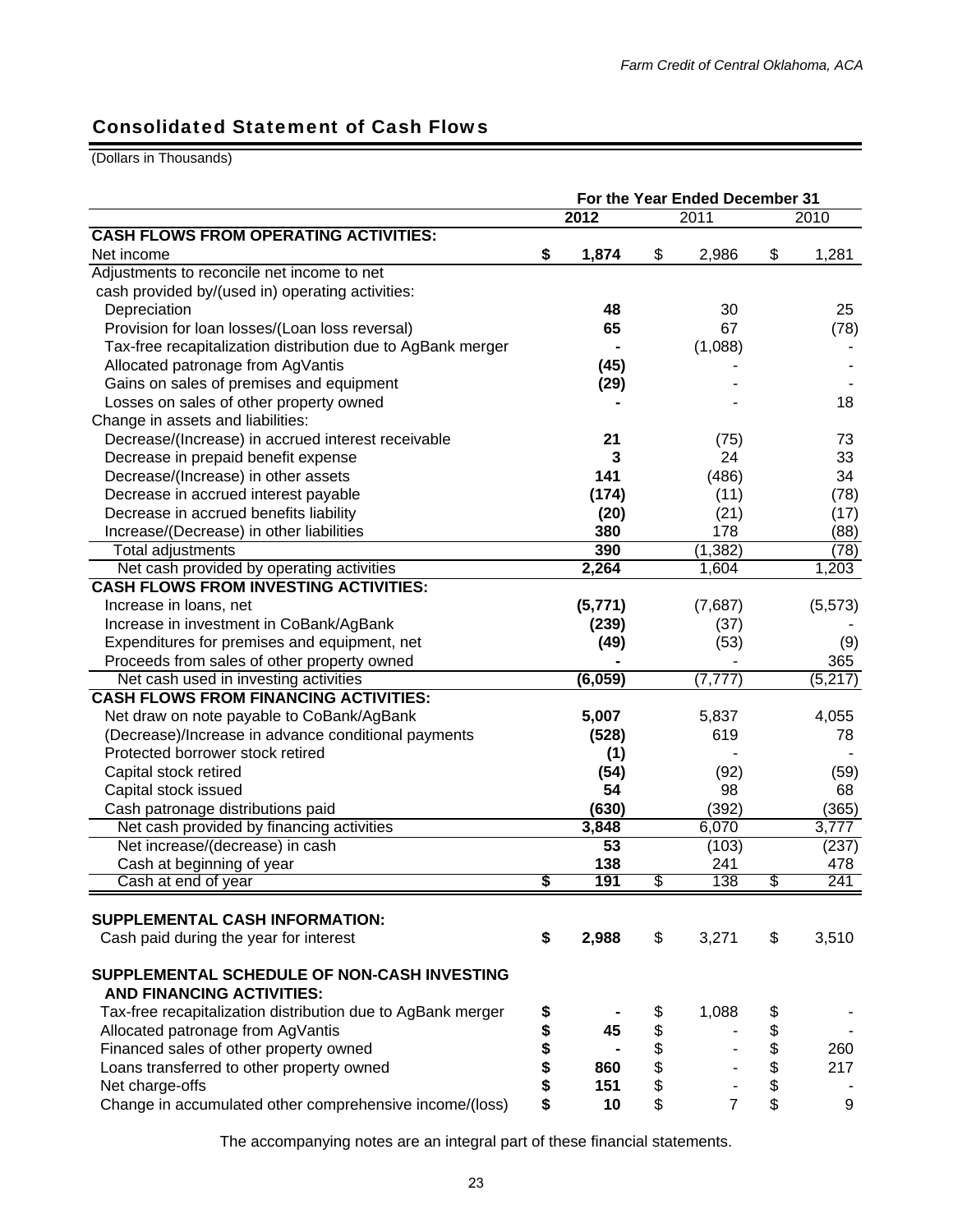## NOTES TO CONSOLIDATED FINANCIAL STATEMENTS

(Dollars in Thousands, Except as Noted)

### **NOTE 1 – ORGANIZATION AND OPERATIONS**

A. Organization: Farm Credit of Central Oklahoma, ACA and its subsidiaries, Farm Credit of Central Oklahoma, FLCA, (Federal Land Credit Association (FLCA)) and Farm Credit of Central Oklahoma, PCA, (Production Credit Association (PCA)), (collectively called "the Association") are member-owned cooperatives which provide credit and credit-related services to or for the benefit of eligible borrowers/shareholders for qualified agricultural purposes in the counties of Caddo, Comanche, Grady, Cleveland and McClain in the state of Oklahoma.

The Association is a lending institution of the Farm Credit System (System), a nationwide system of cooperatively owned banks and associations, which was established by Acts of Congress to meet the credit needs of American agriculture and is subject to the provisions of the Farm Credit Act of 1971, as amended (the Farm Credit Act). At December 31, 2012, the System was comprised of three Farm Credit Banks, one Agricultural Credit Bank and 82 associations.

Effective January 1, 2012, U.S. AgBank, FCB (AgBank) merged with and into CoBank, FCB, a wholly owned subsidiary of CoBank, ACB (CoBank). As a result of the merger, CoBank became the funding bank of the Association beginning January 1, 2012. For purposes throughout this disclosure, "the Bank" refers to AgBank for periods prior to January 1, 2012 and to CoBank for periods subsequent to December 31, 2011.

CoBank, its related associations and AgVantis, Inc. (AgVantis) are collectively referred to as the District. CoBank provides the funding to associations within the District and is responsible for supervising certain activities of the District Associations. AgVantis, which is owned by the entities it serves, provides technology and other operational services to certain associations and to CoBank. The CoBank District consists of CoBank, 27 Agricultural Credit Associations (ACA), which each have two wholly owned subsidiaries, (a FLCA and a PCA), two FLCAs and AgVantis.

ACA parent companies provide financing and related services through their FLCA and PCA subsidiaries. Generally, the FLCA makes secured long-term agricultural real estate and rural home mortgage loans and the PCA makes short- and intermediate-term loans for agricultural production or operating purposes.

The Farm Credit Administration (FCA) is delegated authority by Congress to regulate the System Banks and Associations. The FCA examines the activities of System institutions to ensure their compliance with the Farm Credit Act, FCA regulations and safe and sound banking practices.

The Farm Credit Act established the Farm Credit System Insurance Corporation (Insurance Corporation) to administer the Farm Credit Insurance Fund (Insurance Fund). By law, the Insurance Fund is required to be used (1) to ensure the timely payment of principal and interest on Systemwide debt obligations (Insured Debt), (2) to ensure the retirement of protected stock at par or stated value, and (3) for other specified purposes. The Insurance Fund is also available for discretionary use by the Insurance Corporation in providing assistance to certain troubled System institutions and to cover the operating expenses of the Insurance Corporation. Each System Bank is required to pay premiums, which may be passed on to the Associations, into the Insurance Fund based on its annual average outstanding insured debt adjusted to reflect the reduced risk on loans or investments guaranteed by federal or state governments until the assets in the Insurance Fund reach the "secure base amount," which is defined in the Farm Credit Act as 2.0 percent of the aggregate Insured Debt or such other percentage of the Insured Debt as the Insurance Corporation, in its sole discretion, determines to be actuarially sound. When the amount in the Insurance Fund exceeds the secure base amount, the Insurance Corporation is required to reduce premiums, as necessary to maintain the Insurance Fund at the 2.0 percent level. As required by the Farm Credit Act, as amended, the Insurance Corporation may return excess funds above the secure base amount to System institutions. The Bank passes this premium expense and the return of excess funds as applicable through to each Association based on the Association's average adjusted note payable with the Bank.

B. Operations: The Farm Credit Act sets forth the types of authorized lending activity, persons eligible to borrow, and financial services which can be provided by the Association. The Association is authorized to provide, either directly or in participation with other lenders, credit, credit commitments and related services to eligible borrowers. Eligible borrowers include farmers, ranchers, producers or harvesters of aquatic products, their cooperatives, rural residents and farm-related businesses.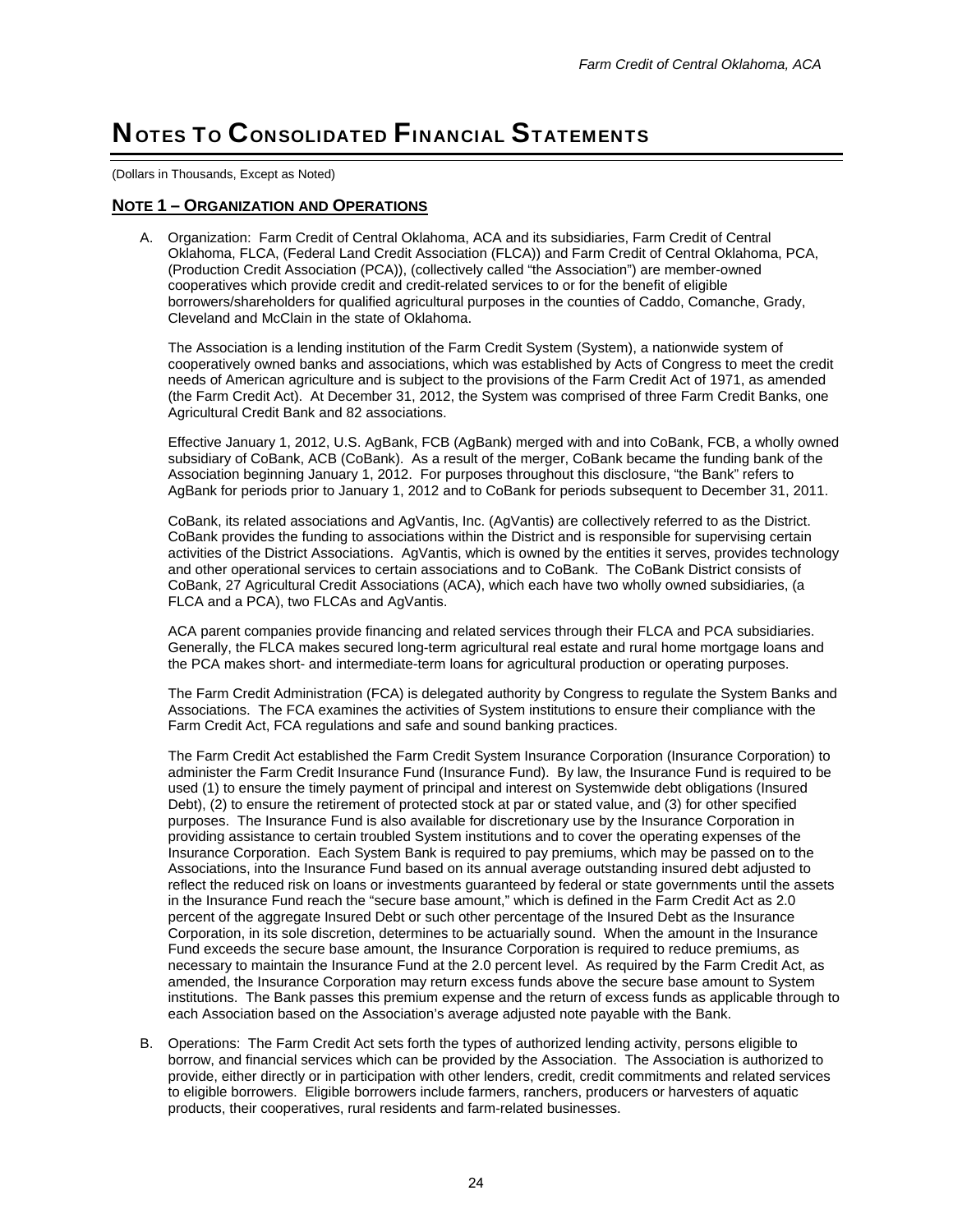The Association also offers credit life insurance, multi-peril crop and crop hail insurance, advance conditional payment accounts, and vehicle and equipment leasing.

The Association's financial condition may be impacted by factors affecting CoBank. The CoBank Annual Report is available free of charge on CoBank's website, www.cobank.com; or may be obtained at no charge by contacting the Association at 509 W. Georgia Ave., Anadarko, Oklahoma 73005 or by calling (405) 247- 2421. Upon request, Association shareholders will be provided with a copy of the CoBank Annual Report, which includes the unaudited condensed combined balance sheet and income statement of CoBank and its related Associations, and AgVantis. The CoBank Annual Report discusses the material aspects of the Bank's and District's financial condition, changes in financial condition, and results of operations.

### **NOTE 2 – SUMMARY OF SIGNIFICANT ACCOUNTING POLICIES**

The accounting and reporting policies of the Association conform to accounting principles generally accepted in the United States of America (GAAP) and prevailing practices within the banking industry. The preparation of financial statements in conformity with GAAP requires Association management to make estimates and assumptions that affect the amounts reported in the consolidated financial statements and accompanying notes. Actual results may differ from these estimates. Significant estimates are discussed in these footnotes as applicable. Certain amounts in prior years' consolidated financial statements have been reclassified to conform to the current year's financial statement presentation.

The consolidated financial statements include the accounts of Farm Credit of Central Oklahoma, FLCA and Farm Credit of Central Oklahoma, PCA. All significant inter-company transactions have been eliminated in consolidation. Recently issued or adopted accounting pronouncements follow.

In June and December 2011, the Financial Accounting Standards Board (FASB) issued guidance entitled, "Comprehensive Income – Presentation of Comprehensive Income." This guidance is intended to increase the prominence of other comprehensive income in financial statements. The main provisions of the guidance provides that an entity that reports items of other comprehensive income has the option to present comprehensive income in either one or two consecutive financial statements. This guidance did not change the items that must be reported in other comprehensive income. With either approach, an entity is required to present reclassification adjustments for items reclassified from other comprehensive income to net income in the statement(s). The December 2011 guidance deferred the effective date for the presentation of reclassification adjustments. This guidance is to be applied retrospectively and is effective for fiscal years, and interim periods within those years, beginning after December 15, 2011. The adoption of this guidance did not impact financial condition or results of operations, but resulted in changes to the presentation of comprehensive income.

Below is a summary of our significant accounting policies.

A. Loans and Allowance for Loan Losses: Long-term real estate mortgage loans generally have original maturities ranging from five to 40 years. Substantially all short- and intermediate-term loans made for agricultural production or operating purposes have maturities of ten years or less. Loans are carried at their principal amount outstanding adjusted for charge-offs and deferred loan fees or costs. Interest on loans is accrued and credited to interest income based upon the daily principal amount outstanding. Loan origination fees and direct loan origination costs are capitalized and the net fee or cost is amortized over the life of the related loan as an adjustment to yield.

Impaired loans are loans for which it is probable that principal and interest will not be collected according to the contractual terms of the loan and are generally considered substandard or doubtful, which is in accordance with the loan rating model, as described below. Impaired loans include nonaccrual loans, restructured loans and loans past due 90 days or more and still accruing interest. A loan is considered contractually past due when any principal repayment or interest payment required by the loan contract is not received on or before the due date. A loan shall remain contractually past due until it is formally restructured or until the entire amount past due, including principal, accrued interest, and penalty interest incurred is collected in full or otherwise discharged.

Impaired loans are generally placed in nonaccrual status when principal or interest is delinquent for 90 days or more (unless adequately collateralized and in the process of collection) or when circumstances indicate that collection of principal and/or interest is in doubt. Additionally, all loans over 180 days past due are placed in nonaccrual status. When a loan is placed in nonaccrual status, accrued interest deemed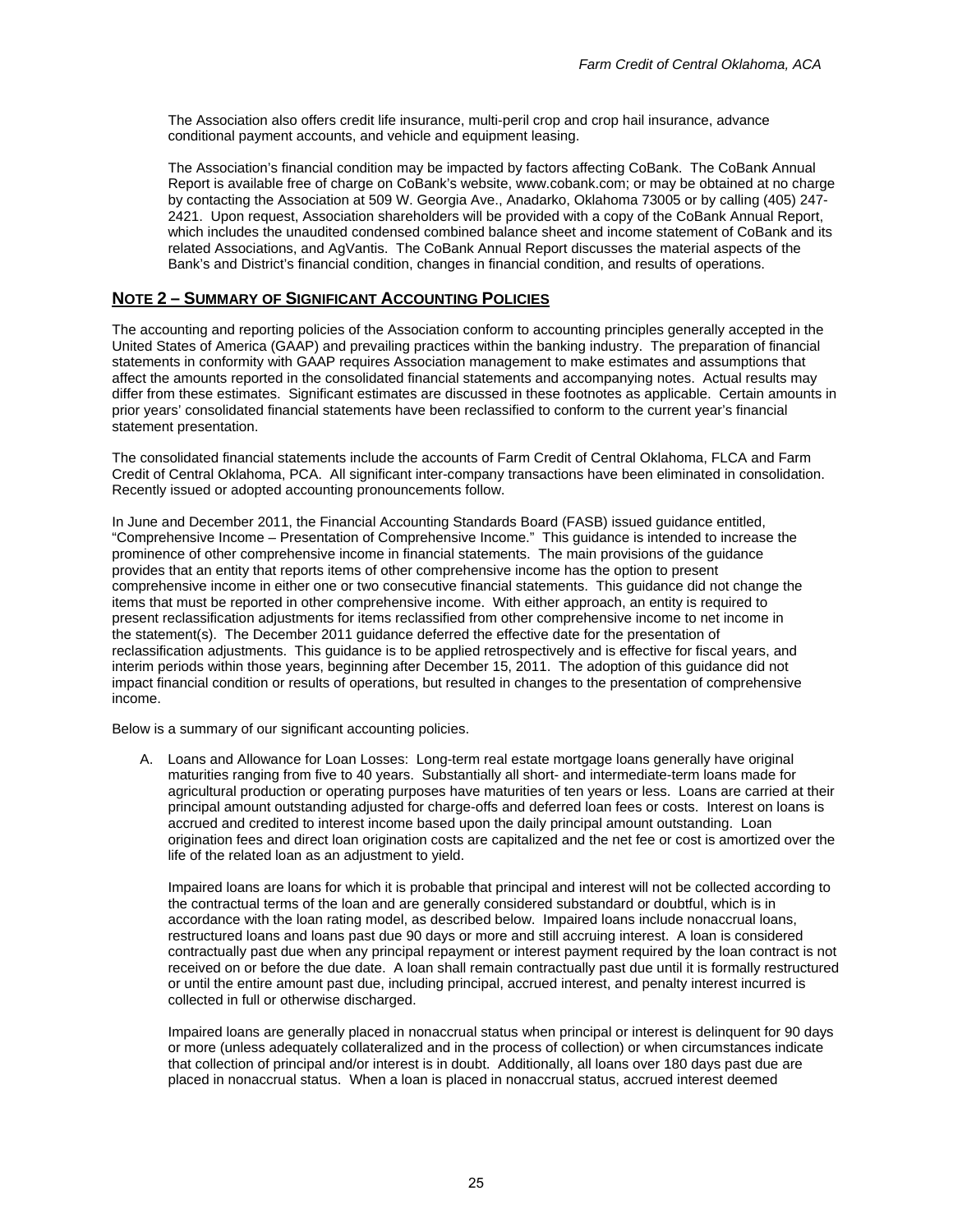uncollectible is reversed (if accrued in the current year) and/or included in the recorded nonaccrual balance (if accrued in prior years). Loans are charged-off at the time they are determined to be uncollectible.

A restructured loan constitutes a troubled debt restructuring if for economic or legal reasons related to the debtor's financial difficulties the Association grants a concession to the debtor that it would not otherwise consider.

When loans are in nonaccrual status, loan payments are generally applied against the recorded nonaccrual balance. A nonaccrual loan may, at times, be maintained on a cash basis. As a cash basis nonaccrual loan, the recognition of interest income from cash payments received is allowed when the collectibility of the recorded investment in the loan is no longer in doubt and the loan does not have a remaining unrecovered charge-off associated with it. Nonaccrual loans may be returned to accrual status when all contractual principal and interest is current, the borrower has demonstrated payment performance, there are no unrecovered prior charge-offs and collection of future payments is no longer in doubt. If previously unrecognized interest income exists at the time the loan is transferred to accrual status, cash received at the time of or subsequent to the transfer is first recorded as interest income until such time as the recorded balance equals the contractual indebtedness of the borrower.

In cases where a borrower experiences financial difficulties and the Association makes certain monetary concessions to the borrower through modifications to the contractual term of the loan, the loan is classified as a restructured loan. If the borrower's ability to meet the revised payment schedule is uncertain, the loan is classified as a nonaccrual loan.

The Association purchases loan participations from other System and non-System entities to generate additional earnings and diversify risk related to existing commodities financed and the geographic area served. Additionally, the Association sells a portion of certain large loans to other System and non-System entities to reduce risk and comply with established lending limits. Loans are sold following accounting requirements for sale treatment.

The Association uses a two-dimensional loan rating model based on an internally generated combined System risk rating guidance that incorporates a 14-point risk-rating scale to identify and track the probability of borrower default and a separate scale addressing loss given default over a period of time. Probability of default is the probability that a borrower will experience a default within 12 months from the date of the determination of the risk rating. A default is considered to have occurred if the lender believes the borrower will not be able to pay its obligation in full or the borrower is past due more than 90 days. The loss given default is management's estimate as to the anticipated economic loss on a specific loan assuming default has occurred or is expected to occur within the next 12 months.

Each of the probability of default categories carries a distinct percentage of default probability. The 14-point risk rating scale provides for granularity of the probability of default, especially in the acceptable ratings. There are nine acceptable categories that range from a borrower of the highest quality to a borrower of minimally acceptable quality. The probability of default between 1 and 9 is very narrow and would reflect almost no default to a minimal default percentage. The probability of default grows more rapidly as a loan moves from a "9" to other assets especially mentioned and grows significantly as a loan moves to a substandard (viable) level. A substandard (non-viable) rating indicates that the probability of default is almost certain.

The credit risk rating methodology is a key component of the Association's allowance for loan losses evaluation, and is generally incorporated into its loan underwriting standards and internal lending limit. The allowance for loan losses is maintained at a level considered adequate by management to provide for probable and estimable losses inherent in the loan portfolio. The allowance is increased through provision for loan losses and loan recoveries and is decreased through loan loss reversals and loan charge-offs. The allowance is based on a periodic evaluation of the loan portfolio by management in which numerous factors are considered, including economic conditions, environmental conditions, loan portfolio composition, collateral value, portfolio quality, current production conditions and prior loan loss experience. The allowance for loan losses encompasses various judgments, evaluations and appraisals with respect to the loans and their underlying collateral that, by their nature, contain elements of uncertainty, imprecision and variability. Changes in the agricultural economy and environment and their impact on borrower repayment capacity will cause various judgments, evaluations and appraisals to change over time. Accordingly, actual circumstances could vary significantly from the Association's expectations and predictions of those circumstances. Management considers the following macro-economic factors in determining and supporting the level of allowance for loan losses: the concentration of lending in agriculture, combined with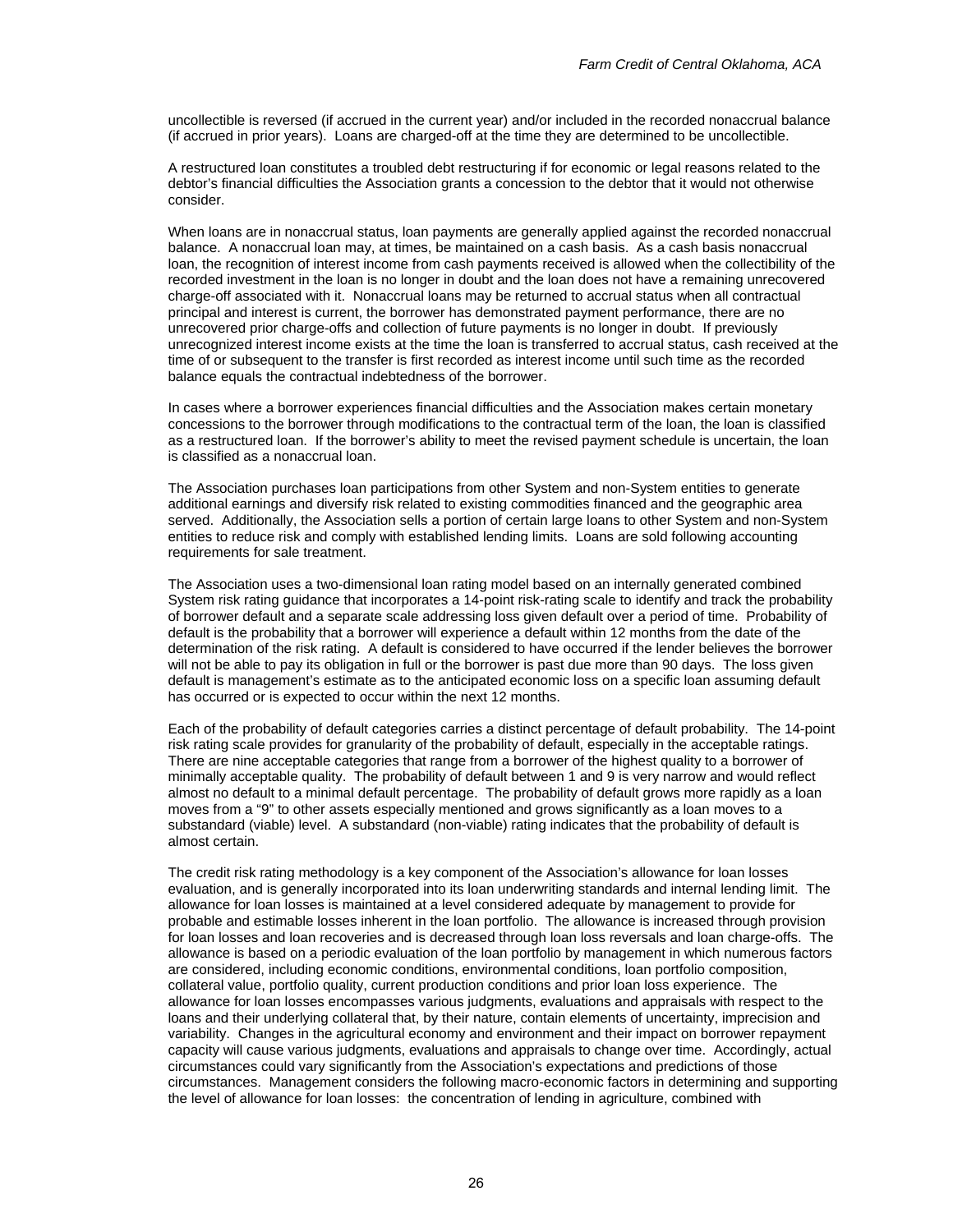uncertainties associated with farmland values, commodity prices, exports, government assistance programs, regional economic effects and weather-related influences.

The allowance for loan losses includes components for loans individually evaluated for impairment and loans collectively evaluated for impairment. Generally, for loans individually evaluated, the allowance for loan losses represents the difference between the recorded investment in the loan and the present value of the cash flows expected to be collected discounted at the loan's effective interest rate, or at the fair value of the collateral, if the loan is collateral dependent. For those loans collectively evaluated for impairment, the allowance for loan losses is determined using the risk-rating model as previously discussed.

- B. Cash: Cash, as included in the consolidated financial statements, represents cash on hand and on deposit at financial institutions.
- C. Investment in CoBank: The Association's required investment in CoBank is in the form of Class A Stock. The minimum required investment is 4.00 percent of the prior year's average direct loan volume. The investment in CoBank is composed of patronage based stock and purchased stock.

 Prior to the bank merger on January 1, 2012, the Association's investment in AgBank was in the form of Class A Stock. The minimum required investment in AgBank was 5.00 percent of average direct loan volume, net of excess investment. The required investment was adjusted on a quarterly basis to reflect changes in direct loan volume. The required investment was composed of AgBank surplus attributed to the Association, patronage based stock and purchased stock. At the time of the merger, the investment in AgBank was converted to an investment in CoBank.

- D. Premises and Equipment: Land is carried at cost. Premises and equipment are carried at cost less accumulated depreciation. Depreciation is provided on the straight-line method over the estimated useful lives of the assets. Estimated useful life for the building is 50 years and ranges from 1 to 8 years for furniture, equipment and automobiles. Gains and losses on dispositions are reflected in current operating results. Maintenance and repairs are charged to operating expense and improvements above certain thresholds are capitalized.
- E. Other Property Owned: Other property owned, consisting of real and personal property acquired through foreclosure or deed in lieu of foreclosure, is recorded at fair value less estimated selling costs upon acquisition. Any initial reduction in the carrying amount of a loan to the fair value of the collateral received is charged to the allowance for loan losses. On at least an annual basis, revised estimates to the fair value less cost to sell are reported as adjustments to the carrying amount of the asset, provided that such adjusted value is not in excess of the carrying amount at acquisition. Income and expenses from operations and carrying value adjustments are included in net losses on other property owned in the Consolidated Statement of Comprehensive Income.
- F. Other Assets and Other Liabilities: Other assets are comprised primarily of accounts receivable, prepaid expenses, and investment in Farm Credit institutions. Significant components of other liabilities primarily include accounts payable and employee benefits.
- G. Advance Conditional Payments: The Association is authorized under the Farm Credit Act to accept advance payments from borrowers. To the extent the borrower's access to such advance payments is restricted, the advance conditional payments are netted against the borrower's related loan balance. Unrestricted advance conditional payments are included in other interest bearing liabilities. Restricted advance conditional payments are primarily associated with mortgage loans, while non-restricted are primarily related to production and intermediate-term loans and insurance proceeds on mortgage loans. Advance conditional payments are not insured. Interest is generally paid by the Association on advance conditional payments.
- H. Employee Benefit Plans: Substantially all employees of the Association participate in the Ninth Farm Credit District Pension Plan (Pension Plan) and/or the Farm Credit Foundations Defined Contribution/401(k) Plan (401(k) Plan). The Pension Plan is a non-contributory defined benefit plan. Benefits are based on compensation and years of service. The Association recognizes its proportional share of expense and contributes its proportional share of funding. The Pension Plan was closed to employees beginning January 1, 2007. All defined contribution costs are expensed in the same period that participants earn employer contributions. The Association also participates in the Farm Credit Foundations Retiree Medical Plan. These postretirement benefits (other than pensions) are provided to eligible retired employees of the Association. The anticipated costs of these benefits were accrued during the period of the employee's active service. The authoritative accounting guidance requires the accrual of the expected cost of providing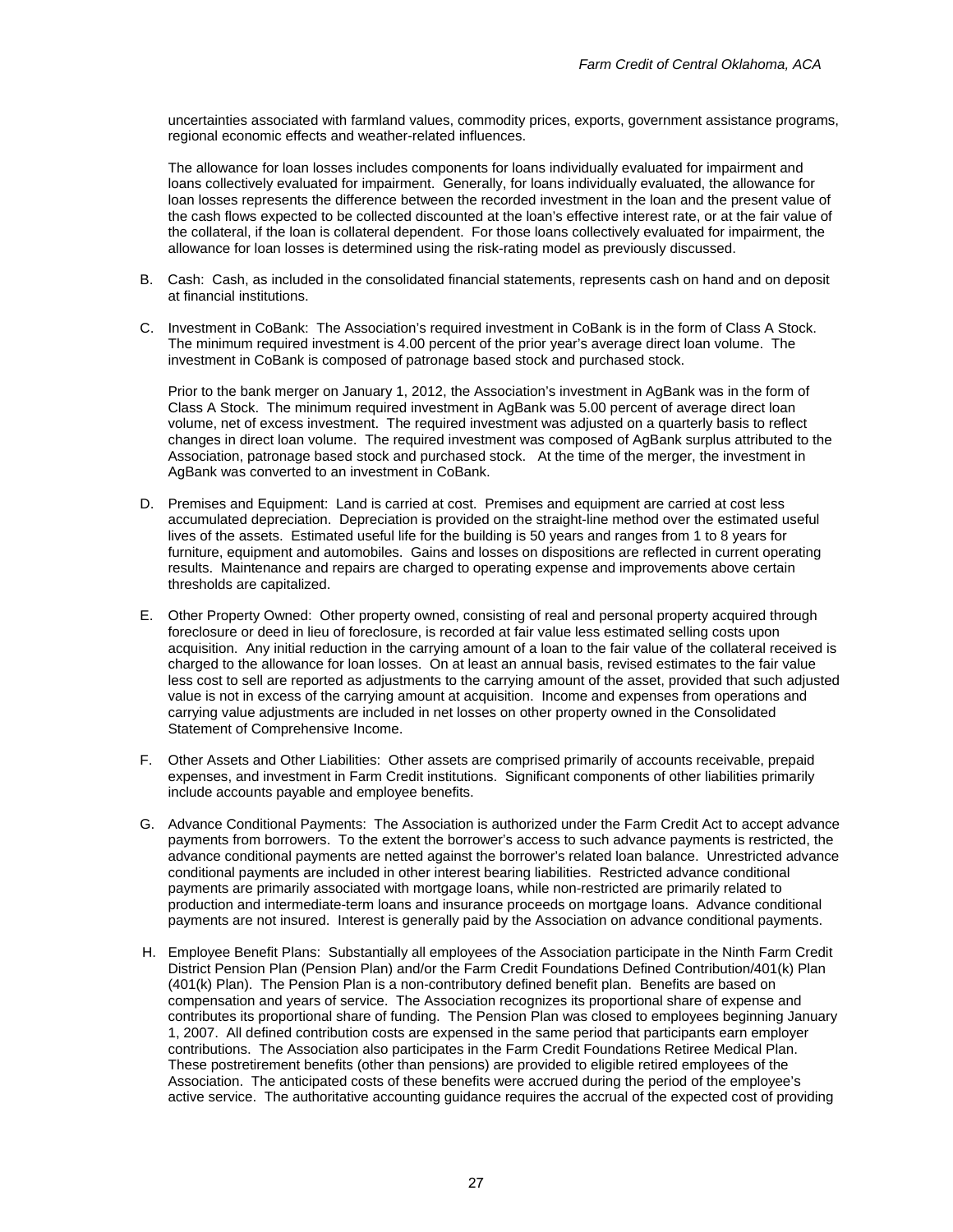postretirement benefits during the years that the employee renders service necessary to become eligible for these benefits.

The Association also participates in the Ninth District nonqualified defined benefit Pension Restoration Plan. This plan provides retirement benefits above the Internal Revenue Code compensation limit to certain highly compensated eligible employees. Benefits payable under this plan are offset by the benefits payable from the pension plan.

Eligible employees may also participate in a Salary Deferral Plan governed by Section 401(k) of the Internal Revenue Code. The Association matches a certain percentage of employee contributions to the plan.

- I. Patronage Distribution from CoBank: Effective January 1, 2012, patronage distributions from CoBank are accrued by the Association. Prior to the bank merger, the Association historically recorded patronage distributions from AgBank upon receipt of the distribution. Effective December 31, 2011, the Association accrued the AgBank patronage from its 2011 earnings. This resulted in the Association recording two years of patronage income from AgBank in 2011. The accrued 2011 patronage was paid by CoBank to the Association in March 2012.
- J. Income Taxes: As previously described, the ACA holding company conducts its business activities through two wholly owned subsidiaries. Long-term mortgage lending activities are operated through a wholly owned FLCA subsidiary which is exempt from federal and state income tax. Short- and intermediate-term lending activities are operated through a wholly owned PCA subsidiary. Operating expenses are allocated to each subsidiary based on estimated relative service. All significant transactions between the subsidiaries and the parent company have been eliminated in consolidation. The ACA, along with the PCA subsidiary, is subject to income taxes. The Association accounts for income taxes under the liability method. Accordingly, deferred taxes are recognized for estimated taxes ultimately payable or recoverable based on federal, state or local laws.

The Association is eligible to operate as a cooperative that qualifies for tax treatment under Subchapter T of the Internal Revenue Code. Accordingly, under specified conditions, the Association can exclude from taxable income amounts distributed as qualified patronage refunds in the form of cash, stock or allocated retained earnings. Provisions for income taxes are made only on those earnings that will not be distributed as qualified patronage distributions. Deferred taxes are recorded on the tax effect of all temporary differences based on the assumption that such temporary differences are retained by the Association and will therefore impact future tax payments. A valuation allowance is provided against deferred tax assets to the extent that it is more likely than not (over 50 percent probability), based on management's estimate, the deferred tax assets will not be realized. The consideration of valuation allowances involves various estimates and assumptions as to future taxable earnings, including the effects of the Association's expected patronage program, which reduces taxable earnings.

On December 31, 2011, AgBank, in anticipation of its January 1, 2012 merger with CoBank, recapitalized and distributed stock to its Association members. Deferred taxes have not been recorded by the Association on that distribution as management's intent, if that stock is ever converted to cash, is to pass through any related earnings to Association borrowers through qualified patronage allocations.

- K. Other Comprehensive Income/Loss: Other comprehensive income refers to revenue, expenses, gains and losses that under GAAP are recorded as an element of shareholders' equity and comprehensive income but are excluded from net income. Accumulated other comprehensive income/loss refers to the balance of these transactions. The Association records other comprehensive income/loss associated with the liability under the Pension Restoration Plan.
- L. Fair Value Measurement: Accounting guidance defines fair value, establishes a framework for measuring fair value and expands disclosures about fair value measurements. It describes three levels of inputs that may be used to measure fair value:

Level 1 — Quoted prices in active markets for identical assets or liabilities that the reporting entity has the ability to access at the measurement date. Level 1 assets include assets held in trust funds which relate to the Association's deferred compensation plan and supplemental retirement plan. The trust funds include investments that are actively traded and have quoted net asset values that are observable in the marketplace.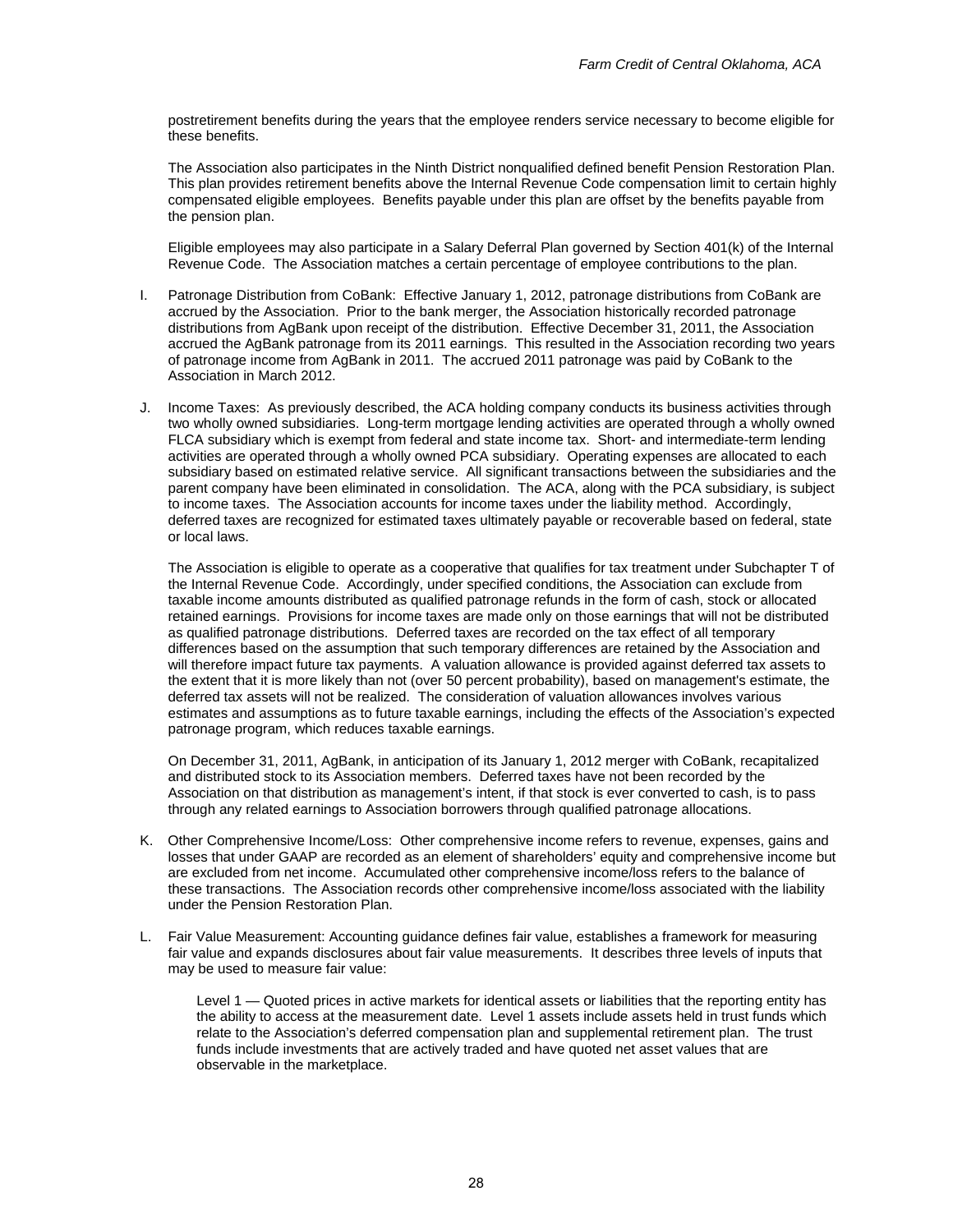Level 2 — Observable inputs other than quoted prices included within Level 1 that are observable for the asset or liability either directly or indirectly. Level 2 inputs include the following: (a) quoted prices for similar assets or liabilities in active markets; (b) quoted prices for identical or similar assets or liabilities in markets that are not active so that they are traded less frequently than exchange-traded instruments, the prices are not current or principal market information is not released publicly; (c) inputs other than quoted prices that are observable such as interest rates and yield curves, prepayment speeds, credit risks and default rates; and, (d) inputs derived principally from or corroborated by observable market data by correlation or other means.

Level 3 — Unobservable inputs are those that are supported by little or no market activity and that are significant to the determination of the fair value of the assets or liabilities. These unobservable inputs reflect the reporting entity's own assumptions about factors that market participants would use in pricing the asset or liability. Level 3 assets and liabilities include financial instruments whose values are determined using pricing models, discounted cash flow methodologies, or similar techniques, as well as instruments for which the determination of fair value requires significant management judgment or estimation. Level 3 assets include loans and other property owned.

The fair value disclosures are presented in Note 15.

M. Off-balance-sheet credit exposures: Commitments to extend credit are agreements to lend to customers, generally having fixed expiration dates or other termination clauses that may require payment of a fee. Commercial letters of credit are conditional commitments issued to guarantee the performance of a customer to a third party. These letters of credit are issued to facilitate commerce and typically result in the commitment being funded when the underlying transaction is consummated between the customer and third party. The credit risk associated with commitments to extend credit and commercial letters of credit is essentially the same as that involved with extending loans to customers and is subject to normal credit policies. Collateral may be obtained based on management's assessment of the customer's creditworthiness.

### **NOTE 3 – LOANS AND ALLOWANCE FOR LOAN LOSSES**

A summary of loans follows.

|                                  | December 31 |              |              |  |  |  |  |
|----------------------------------|-------------|--------------|--------------|--|--|--|--|
|                                  | 2012        | 2011         | 2010         |  |  |  |  |
| Real estate mortgage             | \$100,208   | 99,227<br>\$ | 90,492<br>\$ |  |  |  |  |
| Production and intermediate-term | 10,788      | 10,043       | 11,121       |  |  |  |  |
| Agribusiness:                    |             |              |              |  |  |  |  |
| Loans to cooperatives            | 1,000       |              |              |  |  |  |  |
| Processing and marketing         | 1,716       | 848          | 961          |  |  |  |  |
| Farm related business            |             | 102          | 150          |  |  |  |  |
| Communication                    | 1,998       |              |              |  |  |  |  |
| Rural residential real estate    | 2,215       | 2,945        | 2,754        |  |  |  |  |
| Total loans                      | \$117,925   | \$113,165    | \$105,478    |  |  |  |  |

The Association purchases or sells loan participations with other parties in order to diversify risk, manage loan volume and comply with FCA regulations. The following table presents information regarding participations purchased and sold as of December 31, 2012:

|                                                                           | <b>Other Farm Credit</b><br>Institutions |                  | Non-Farm Credit<br><b>Institutions</b> |      | Total              |                  |  |  |
|---------------------------------------------------------------------------|------------------------------------------|------------------|----------------------------------------|------|--------------------|------------------|--|--|
|                                                                           | Purchased                                | Sold             | Purchased                              | Sold | Purchased          | Sold             |  |  |
| Real estate mortgage<br>Production and intermediate-term<br>Agribusiness: | \$1,798<br>190                           | \$4,116<br>2,580 | \$2,740                                | \$   | 4,538<br>\$<br>190 | \$4,117<br>2,580 |  |  |
| Loans to cooperatives                                                     | 1,000                                    |                  |                                        |      | 1,000              |                  |  |  |
| Process and marketing                                                     | 1,001                                    |                  | 715                                    |      | 1.716              |                  |  |  |
| Communication                                                             | 1,998                                    |                  |                                        |      | 1,998              |                  |  |  |
| Total                                                                     | \$5,987                                  | \$6,696          | \$3,455                                |      | 9,442<br>\$        | \$6,697          |  |  |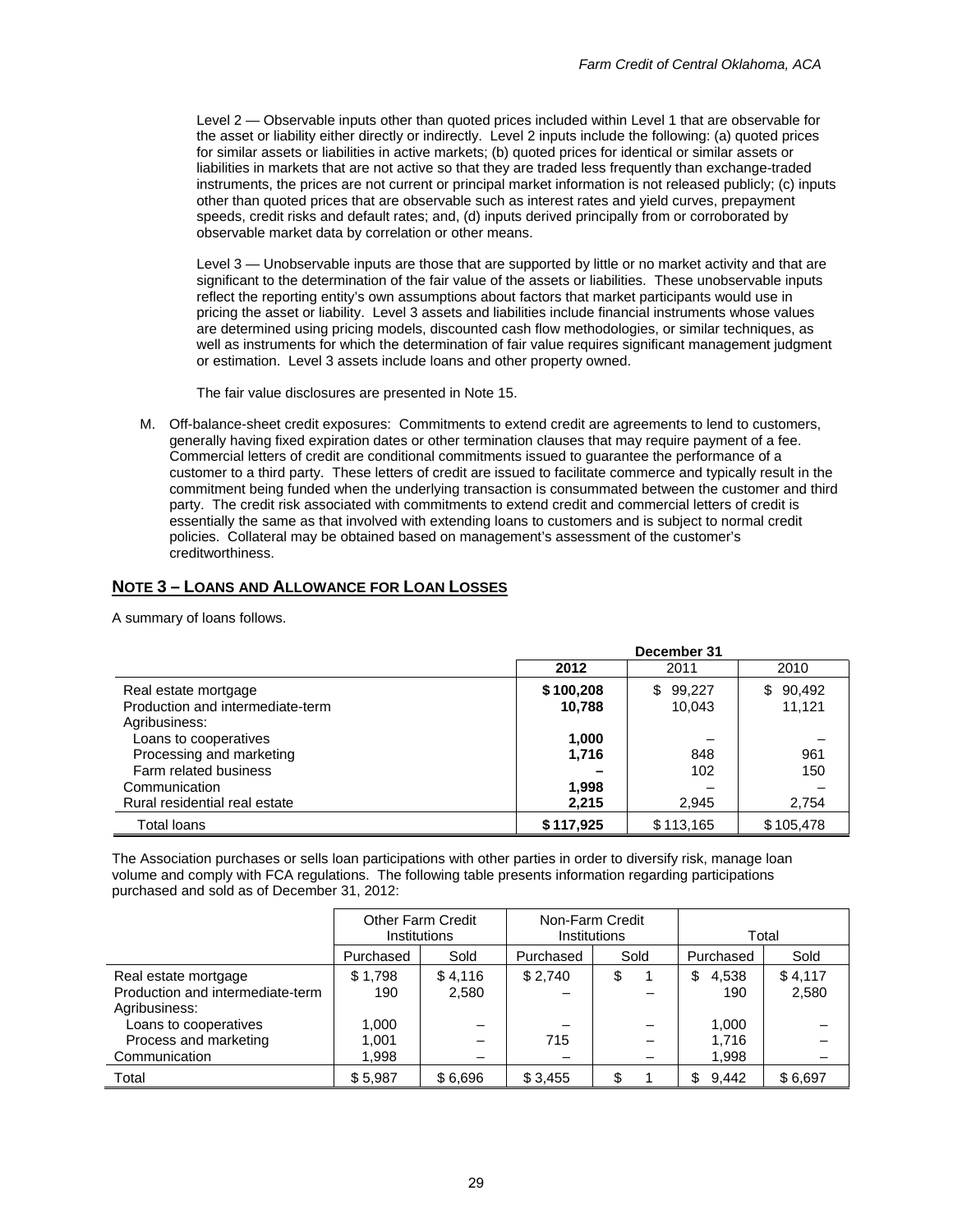|                     | December 31  |                |                |         |           |         |  |  |  |  |  |  |
|---------------------|--------------|----------------|----------------|---------|-----------|---------|--|--|--|--|--|--|
|                     | 2012         |                | 2011           |         | 2010      |         |  |  |  |  |  |  |
| <b>SIC Category</b> | Amount       | <b>Percent</b> | Amount         | Percent | Amount    | Percent |  |  |  |  |  |  |
| <b>Beef</b>         | \$<br>67,359 | 57.12%         | \$<br>63.644   | 56.24%  | \$55,450  | 52.57%  |  |  |  |  |  |  |
| Landlords           | 11.993       | 10.17%         | 13.003         | 11.49%  | 12.235    | 11.60%  |  |  |  |  |  |  |
| Wheat               | 10.389       | 8.81%          | 9,393          | 8.30%   | 9,546     | 9.05%   |  |  |  |  |  |  |
| Hay crops           | 6,238        | 5.29%          | 5,636          | 4.98%   | 4.187     | 3.97%   |  |  |  |  |  |  |
| Peanuts             | 4,587        | 3.89%          | 4,572          | 4.04%   | 4,145     | 3.93%   |  |  |  |  |  |  |
| <b>Horses</b>       | 3,220        | 2.73%          | 2.750          | 2.43%   | 2,669     | 2.53%   |  |  |  |  |  |  |
| Dairy               | 2.795        | 2.37%          | 3,983          | 3.52%   | 4.219     | 4.00%   |  |  |  |  |  |  |
| <b>Buffalo</b>      | 1.238        | 1.05%          | 1.279          | 1.13%   | 1.466     | 1.39%   |  |  |  |  |  |  |
| <b>Biofuels</b>     | 696          | 0.59%          | 826            | 0.73%   | 939       | 0.89%   |  |  |  |  |  |  |
| Other               | 9.410        | 7.98%          | 8.080          | 7.14%   | 10,622    | 10.07%  |  |  |  |  |  |  |
| Total               | \$117.925    | 100.00%        | 113.165<br>\$. | 100.00% | \$105.478 | 100.00% |  |  |  |  |  |  |

The Association's concentration of credit risk in various agricultural commodities is shown in the following table.

While the percentages shown in the previous table represent the relative amounts of the Association's potential credit risk as it relates to recorded loan principal, a substantial portion of the Association's loans are collateralized. Accordingly, the Association's exposure to credit loss associated with lending activities is considerably less than the recorded loan balances. An estimate of the Association's current loss exposure is indicated in the consolidated financial statements in the allowance for loan losses.

The amount of collateral obtained, if deemed necessary upon extension of credit, is based on management's credit evaluation of the borrower. Collateral held varies, but typically includes farmland and income-producing property, such as crops and livestock, as well as receivables. Long-term real estate loans are secured by first liens on the underlying real property. Federal regulations state that long-term real estate loans are not to exceed 85 percent (97 percent if guaranteed or enhanced by a government agency) of the property's appraised value. However, a decline in a property's market value subsequent to loan origination or advances, or other actions necessary to protect the financial interest of the Association in the collateral, may result in loan to value ratios in excess of the regulatory maximum.

Credit enhancements with federal government agencies of \$160 at year-end 2012, \$174 at year-end 2011 and \$187 at year-end 2010 were outstanding.

One credit quality indicator utilized by the Association is the Farm Credit Administration Uniform Loan Classification System that categorizes loans into five categories. The categories are defined as follows:

- Acceptable assets are expected to be fully collectible and represent the highest quality,
- Other assets especially mentioned (OAEM) assets are currently collectible but exhibit some potential weakness,
- Substandard assets exhibit some serious weakness in repayment capacity, equity, and/or collateral pledged on the loan,
- Doubtful assets exhibit similar weaknesses to substandard assets; however, doubtful assets have additional weaknesses in existing factors, conditions and values that make collection in full highly questionable, and
- Loss assets are considered uncollectible.

The following table shows loans and related accrued interest classified under the FCA Uniform Loan Classification system as a percentage of total loans and related accrued interest receivable by loan type as of December 31.

|                                  | 2012    | 2011    | 2010    |
|----------------------------------|---------|---------|---------|
| Real estate mortgage             |         |         |         |
| Acceptable                       | 98.66%  | 97.95%  | 97.00%  |
| <b>OAEM</b>                      | 0.67%   | 0.30%   | 0.38%   |
| Substandard                      | 0.67%   | 1.75%   | 2.62%   |
| Total                            | 100.00% | 100.00% | 100.00% |
| Production and intermediate-term |         |         |         |
| Acceptable                       | 99.66%  | 100.00% | 94.10%  |
| <b>OAFM</b>                      |         |         | 5.90%   |
| Substandard                      | 0.34%   |         |         |
| Total                            | 100.00% | 100.00% | 100.00% |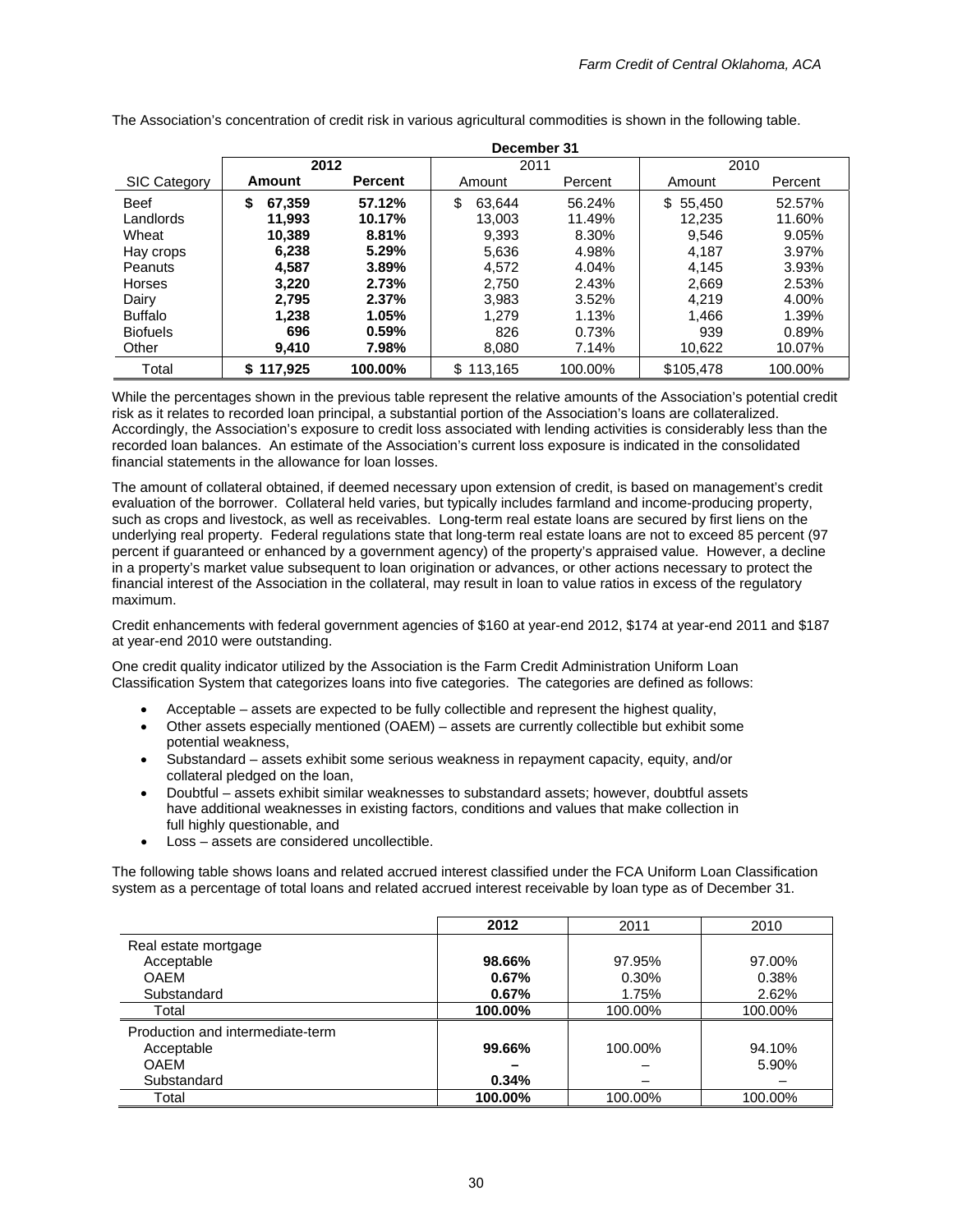| (continued from previous page)                                    | 2012                        | 2011                     | 2010                        |
|-------------------------------------------------------------------|-----------------------------|--------------------------|-----------------------------|
| Agribusiness<br>Acceptable<br><b>OAEM</b><br>Substandard<br>Total | 73.73%<br>26.27%<br>100.00% | 100.00%<br>100.00%       | 36.89%<br>63.11%<br>100.00% |
| Communication<br>Acceptable<br>Total                              | 100.00%<br>100.00%          |                          |                             |
| Rural residential real estate<br>Acceptable<br>Total              | 100.00%<br>100.00%          | 100.00%<br>100.00%       | 100.00%<br>100.00%          |
| Total Loans<br>Acceptable<br><b>OAEM</b><br>Substandard           | 98.23%<br>0.57%<br>1.20%    | 98.20%<br>0.26%<br>1.54% | 96.14%<br>1.61%<br>2.25%    |
| Total                                                             | 100.00%                     | 100.00%                  | 100.00%                     |

Impaired loans are loans for which it is probable that all principal and interest will not be collected according to the contractual terms. The following presents information relating to impaired loans including accrued interest.

|                                         | December 31 |         |      |  |  |  |  |  |
|-----------------------------------------|-------------|---------|------|--|--|--|--|--|
|                                         | 2012        | 2011    | 2010 |  |  |  |  |  |
| Nonaccrual loans:<br>Past due           | 340         | \$1,282 | 114  |  |  |  |  |  |
| Total nonaccrual loans                  | 340         | 1,282   | 114  |  |  |  |  |  |
| Impaired accrual loans:<br>Restructured | 73          | 83      | 98   |  |  |  |  |  |
| Total impaired loans                    | 413         | \$1,365 | 212  |  |  |  |  |  |

There were no loans classified as accruing loans 90 days or more past due for the years presented.

There were no material commitments to lend additional funds to debtors whose loans were classified impaired for the years presented.

High risk assets consist of impaired loans and other property owned. The following table presents these in a more detailed manner than the previous table. These nonperforming assets (including related accrued interest) are as follows:

|                                                                                      | December 31     |       |          |  |  |  |  |  |  |
|--------------------------------------------------------------------------------------|-----------------|-------|----------|--|--|--|--|--|--|
| (dollars in thousands)                                                               | 2012            | 2011  | 2010     |  |  |  |  |  |  |
| Nonaccrual loans<br>Real estate mortgage<br>Agribusiness                             | 101<br>S<br>239 | 1,282 | S<br>114 |  |  |  |  |  |  |
| Total nonaccrual loans                                                               | 340             | 1,282 | 114      |  |  |  |  |  |  |
| Accruing restructured loans<br>Real estate mortgage<br>Rural residential real estate | 73              | 83    | 92<br>6  |  |  |  |  |  |  |
| Total accruing restructured loans                                                    | 73              | 83    | 98       |  |  |  |  |  |  |
| Total impaired loans<br>Other property owned                                         | 413<br>860      | 1,365 | 212      |  |  |  |  |  |  |
| Total high risk assets                                                               | 1,273           | 1,365 | 212      |  |  |  |  |  |  |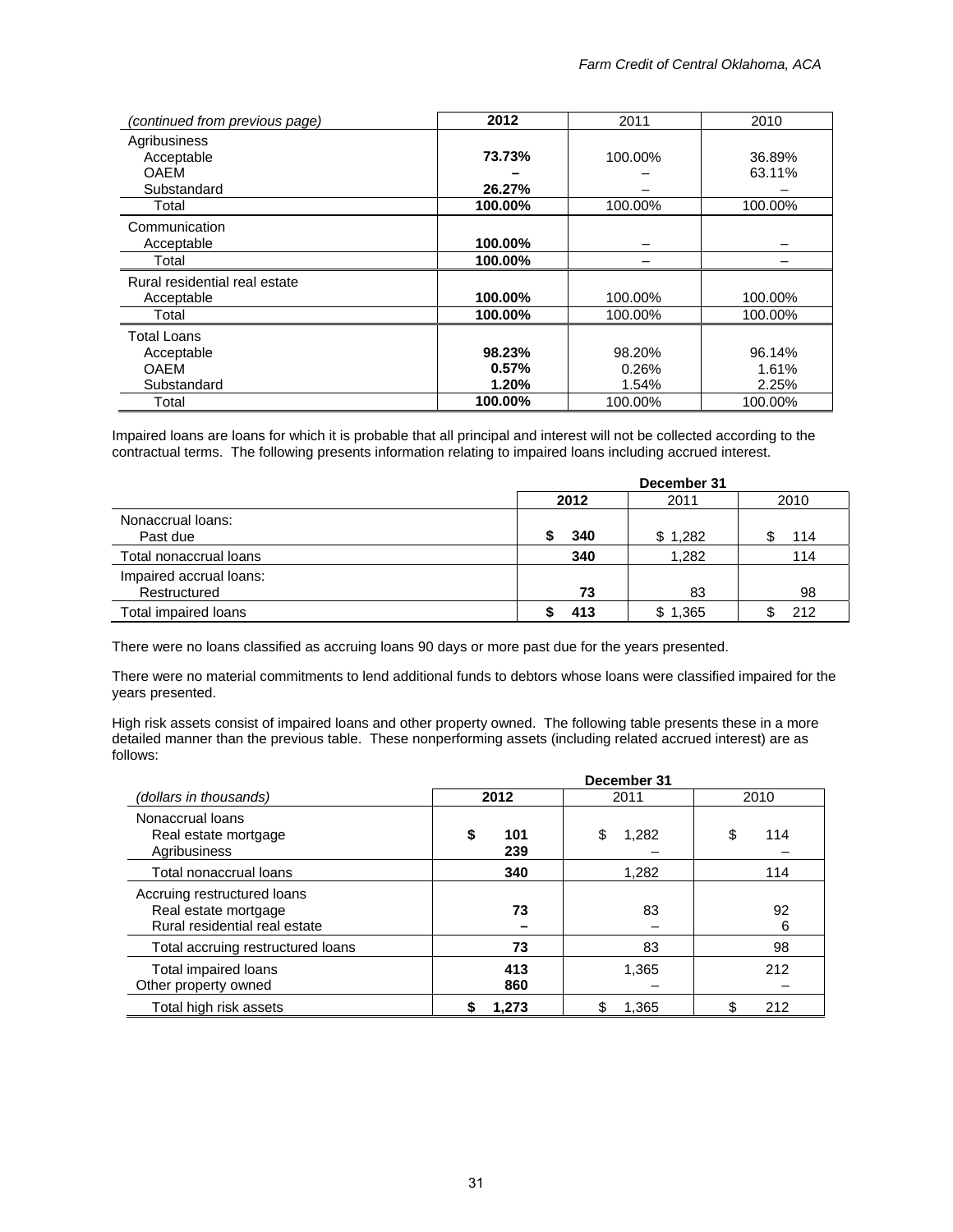Additional impaired loan information is as follows:

|                                                                        |     | Recorded<br>Investment<br>at 12/31/12 |     | Unpaid<br>Principal<br>Balance* | Related<br>Allowance |     | Average<br>Impaired<br>Loans | Interest<br>Income<br>Recognized |
|------------------------------------------------------------------------|-----|---------------------------------------|-----|---------------------------------|----------------------|-----|------------------------------|----------------------------------|
| Impaired loans with a related<br>allowance for credit losses:          |     |                                       |     |                                 |                      |     |                              |                                  |
| Real estate mortgage                                                   | \$  |                                       | \$  |                                 | \$                   | \$  | 330                          | \$                               |
| Total                                                                  | \$  |                                       | \$  |                                 | \$                   | \$  | 330                          | \$                               |
| Impaired loans with no related<br>allowance for credit losses:         |     |                                       |     |                                 |                      |     |                              |                                  |
| Real estate mortgage<br>Process and marketing                          | \$  | 174<br>239                            | \$  | 162<br>239                      |                      | \$  | 227<br>4                     | \$<br>26                         |
| Total                                                                  | \$  | 413                                   | \$  | 401                             |                      | \$  | 231                          | \$<br>26                         |
| Total impaired loans:<br>Real estate mortgage<br>Process and marketing | \$  | 174<br>239                            | \$  | 162<br>239                      | \$                   | \$  | 558<br>4                     | \$<br>26                         |
| Total                                                                  | \$. | 413                                   | \$. | 401                             | \$                   | \$. | 562                          | \$<br>26                         |

|                                                                                | Recorded<br>Investment<br>at 12/31/11 | Unpaid<br>Principal<br>Balance* | Related<br>Allowance |     | Average<br>Impaired<br>Loans | Interest<br>Income<br>Recognized |
|--------------------------------------------------------------------------------|---------------------------------------|---------------------------------|----------------------|-----|------------------------------|----------------------------------|
| Impaired loans with a related<br>allowance for credit losses:                  |                                       |                                 |                      |     |                              |                                  |
| Real estate mortgage                                                           | \$<br>986                             | \$<br>936                       | \$<br>125            | \$  | 743                          | \$                               |
| Total                                                                          | \$<br>986                             | \$<br>936                       | \$<br>125            | \$  | 743                          | \$                               |
| Impaired loans with no related<br>allowance for credit losses:                 |                                       |                                 |                      |     |                              |                                  |
| Real estate mortgage<br>Rural residential real estate                          | \$<br>379                             | \$<br>351                       |                      | \$. | 265<br>3                     | \$<br>13                         |
| Total                                                                          | \$<br>379                             | \$<br>351                       |                      | \$  | 268                          | \$<br>13                         |
| Total impaired loans:<br>Real estate mortgage<br>Rural residential real estate | \$<br>1,365                           | \$<br>1.287                     | \$<br>125            | \$  | 1.008<br>3                   | \$<br>13                         |
| Total                                                                          | \$<br>1,365                           | \$<br>1,287                     | \$<br>125            | \$  | 1,011                        | 13                               |

\* Unpaid principal balance represents the recorded principal balance of the loan

Interest income is recognized and cash payments are applied on nonaccrual impaired loans as described in Note 2. The following table presents interest income recognized on impaired loans.

|                                              | <b>Year Ended December 31</b> |    |  |      |  |  |  |  |  |
|----------------------------------------------|-------------------------------|----|--|------|--|--|--|--|--|
|                                              | 2012<br>2011                  |    |  | 2010 |  |  |  |  |  |
| Interest income recognized on:               |                               |    |  |      |  |  |  |  |  |
| Nonaccrual loans                             |                               | 25 |  |      |  |  |  |  |  |
| Restructured accrual loans                   |                               |    |  |      |  |  |  |  |  |
| Accrual loans 90 days or more past due       |                               |    |  |      |  |  |  |  |  |
| Interest income recognized on impaired loans |                               | 26 |  |      |  |  |  |  |  |

Interest income on nonaccrual and accruing restructured loans that would have been recognized under the original terms of the loans follows.

|                                                                                                                       | <b>Year Ended December 31</b> |  |  |      |  |          |  |  |  |  |  |
|-----------------------------------------------------------------------------------------------------------------------|-------------------------------|--|--|------|--|----------|--|--|--|--|--|
|                                                                                                                       | 2012                          |  |  | 2011 |  | 2010     |  |  |  |  |  |
| Interest income which would have been recognized<br>under the original loan terms<br>Less: interest income recognized | 62<br>26                      |  |  | 99   |  | 19<br>10 |  |  |  |  |  |
| Interest income not recognized                                                                                        | 36                            |  |  |      |  |          |  |  |  |  |  |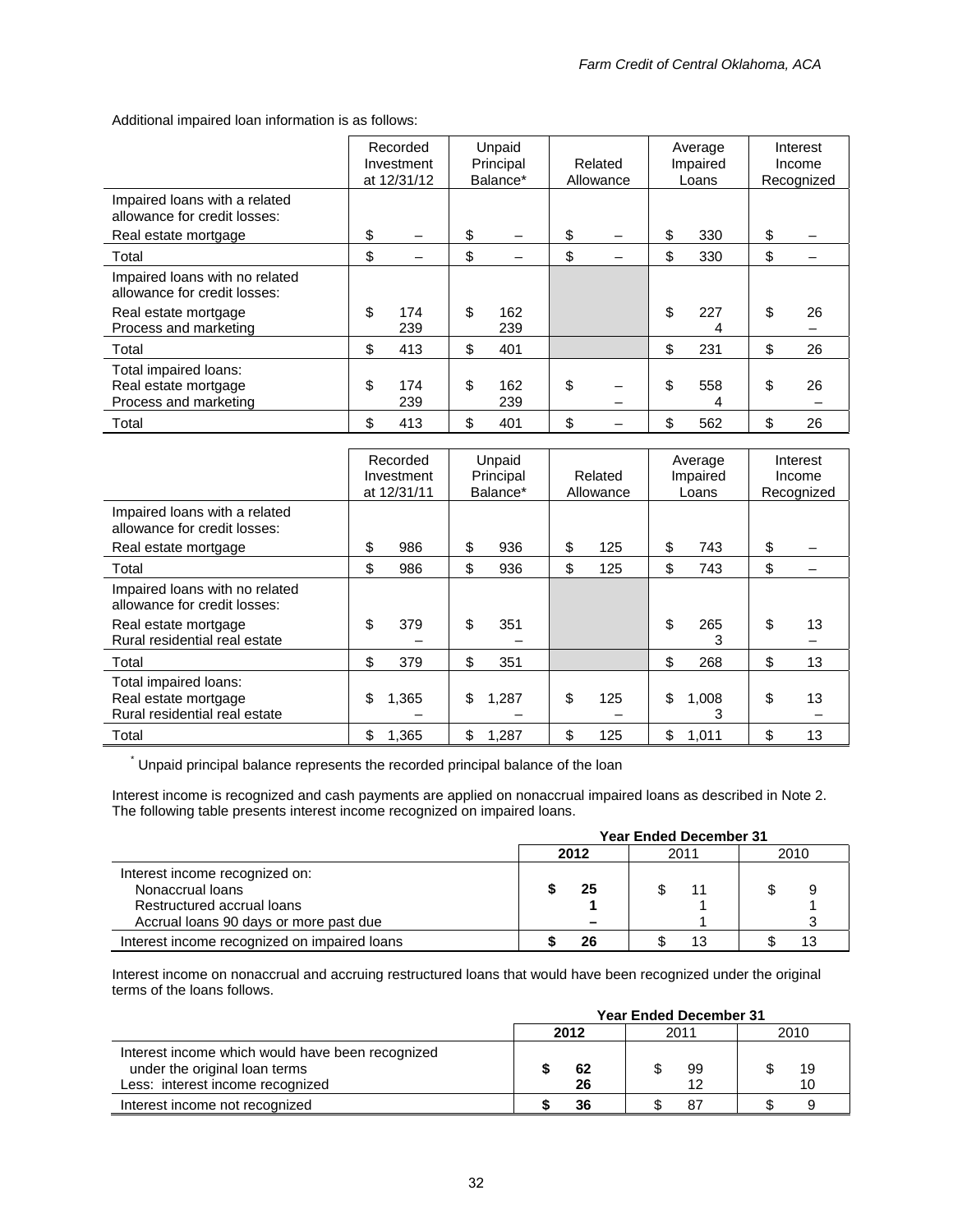The following table provides an age analysis of past due loans (including accrued interest).

| December 31, 2012                | 30-89<br>Days Past<br>Due | 90 Days<br>or More<br>Past Due | <b>Total Past</b><br>Due | Not Past<br>Due or<br>less than<br>30 Days<br>Past Due | Total<br>Loans | Recorded<br>Investment ><br>90 Days and<br>Accruing |  |
|----------------------------------|---------------------------|--------------------------------|--------------------------|--------------------------------------------------------|----------------|-----------------------------------------------------|--|
| Real estate mortgage             | \$<br>204                 | \$<br>101                      | \$<br>305                | \$101,181                                              | \$101,486      | \$                                                  |  |
| Production and intermediate-term |                           |                                |                          | 11,037                                                 | 11,037         |                                                     |  |
| Agribusiness                     | 240                       |                                | 240                      | 2,485                                                  | 2,725          |                                                     |  |
| Communication                    |                           |                                |                          | 1,998                                                  | 1,998          |                                                     |  |
| Rural residential real estate    | -                         | -                              |                          | 2,221                                                  | 2,221          |                                                     |  |
| Total                            | \$<br>444                 | 101                            | 545                      | \$118,922                                              | \$119,467      | \$                                                  |  |

| December 31, 2011                | 30-89<br>Days Past<br>Due | 90 Days<br>or More<br>Past Due | <b>Total Past</b><br>Due | Not Past<br>Due or<br>less than<br>30 Days<br>Past Due | Total<br>Loans | Recorded<br>Investment ><br>90 Days and<br>Accruing |
|----------------------------------|---------------------------|--------------------------------|--------------------------|--------------------------------------------------------|----------------|-----------------------------------------------------|
|                                  |                           |                                |                          |                                                        |                |                                                     |
| Real estate mortgage             | \$<br>134                 | \$1,282                        | \$<br>1,416              | 99,149<br>\$                                           | \$100,565      | \$                                                  |
| Production and intermediate-term | -                         |                                |                          | 10,256                                                 | 10,256         |                                                     |
| Agribusiness                     |                           |                                |                          | 952                                                    | 952            |                                                     |
| Rural residential real estate    |                           |                                |                          | 2,955                                                  | 2,955          |                                                     |
| Total                            | 134                       | \$1,282                        | 1,416                    | \$113,312                                              | \$114,728      |                                                     |

Note: The recorded investment in the receivable is the face amount increased or decreased by applicable accrued interest and unamortized premium, discount, finance charges, or acquisitions costs and may also reflect a previous direct write-down of the investment.

A restructuring of a debt constitutes a troubled debt restructuring if the creditor for economic or legal reasons related to the debtor's financial difficulties grants a concession to the debtor that it would not otherwise consider. The Association recorded no new troubled debt restructurings in 2012 and 2011.

The following table provides information on outstanding loans restructured in troubled debt restructurings at period end. These loans are included as accruing restructured loans in the impaired loan table. There were no outstanding loans restructured in troubled debt restructurings in nonaccrual status at December 31, 2012 and 2011.

|                      | Loans modified as TDRs |                      |                      |    |  |
|----------------------|------------------------|----------------------|----------------------|----|--|
|                      |                        | December 31,<br>2012 | December 31,<br>2011 |    |  |
| Real estate mortgage |                        | 73                   |                      | 83 |  |
| Total                |                        | 73                   |                      | 83 |  |

A summary of changes in the allowance for loan losses and period end recorded investment in loans is as follows:

|                                                                                                                            | Balance at<br>December 31,<br>2011 | Charge-offs | Recoveries | Provision for Loan<br>Losses/(Loan<br>Loss Reversals) | Balance at<br>December 31.<br>2012 |
|----------------------------------------------------------------------------------------------------------------------------|------------------------------------|-------------|------------|-------------------------------------------------------|------------------------------------|
| Real estate mortgage<br>Production and intermediate-term<br>Agribusiness<br>Communication<br>Rural residential real estate | 220<br>65                          | 151         | \$         | 46<br>(23)<br>41                                      | 115<br>42<br>50                    |
| Total                                                                                                                      | 295                                | 151         |            | 65                                                    | 209                                |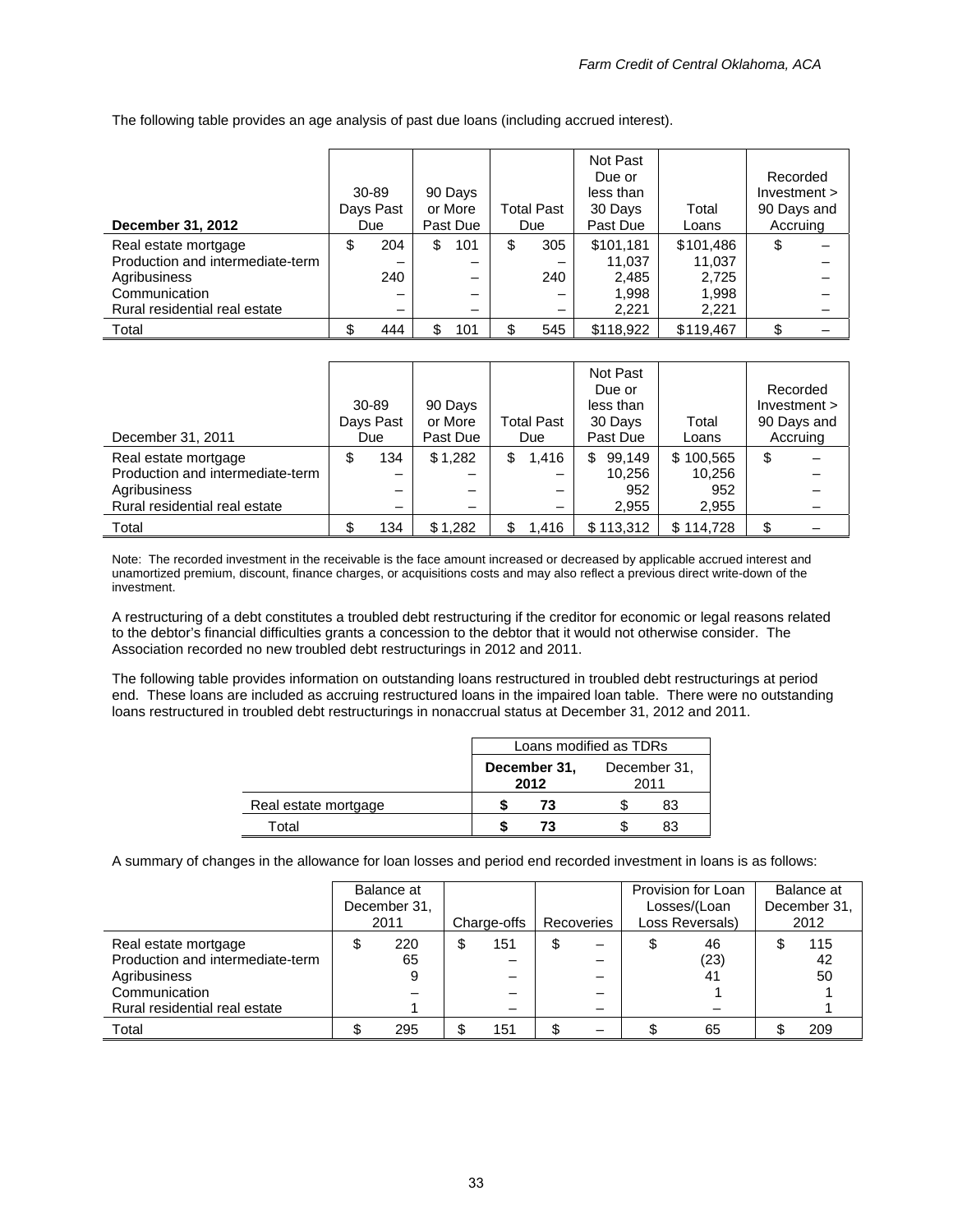|                                                                                                           | Balance at<br>December 31,<br>2010 | Charge-offs | Recoveries |  | Provision for Loan<br>Losses/(Loan<br>Loss Reversals) | Balance at<br>December 31.<br>2011 |
|-----------------------------------------------------------------------------------------------------------|------------------------------------|-------------|------------|--|-------------------------------------------------------|------------------------------------|
| Real estate mortgage<br>Production and intermediate-term<br>Agribusiness<br>Rural residential real estate | 79<br>76<br>72                     |             |            |  | 141<br>(11)<br>(63)                                   | 220<br>65                          |
| Total                                                                                                     | 228                                |             |            |  | 67                                                    | 295                                |

|                                  |                             |                                     |  |                   | Recorded Investment in |               |    |                                     |  |
|----------------------------------|-----------------------------|-------------------------------------|--|-------------------|------------------------|---------------|----|-------------------------------------|--|
|                                  | Allowance for Credit Losses |                                     |  | Loans Outstanding |                        |               |    |                                     |  |
|                                  |                             | Ending Balance at December 31, 2012 |  |                   |                        |               |    | Ending Balance at December 31, 2012 |  |
|                                  | Individually                |                                     |  | Collectively      |                        | Individually  |    | Collectively                        |  |
|                                  | evaluated for               |                                     |  | evaluated for     |                        | evaluated for |    | evaluated for                       |  |
|                                  | impairment                  |                                     |  | impairment        |                        | impairment    |    | impairment                          |  |
| Real estate mortgage             | \$                          |                                     |  | 115               | S                      | 174           | \$ | 101,312                             |  |
| Production and intermediate-term |                             |                                     |  | 42                |                        |               |    | 11.037                              |  |
| Agribusiness                     |                             |                                     |  | 50                |                        | 239           |    | 2,486                               |  |
| Communication                    |                             |                                     |  |                   |                        |               |    | 1,998                               |  |
| Rural residential real estate    |                             |                                     |  |                   |                        |               |    | 2,221                               |  |
| Total                            |                             |                                     |  | 209               |                        | 413           |    | 119.053                             |  |

|                                  | Allowance for Credit Losses         |               |               | Recorded Investment in<br>Loans Outstanding |               |              |               |         |
|----------------------------------|-------------------------------------|---------------|---------------|---------------------------------------------|---------------|--------------|---------------|---------|
|                                  | Ending Balance at December 31, 2011 |               |               | Ending Balance at December 31, 2011         |               |              |               |         |
|                                  | Individually<br>Collectively        |               |               | Individually                                |               | Collectively |               |         |
|                                  |                                     | evaluated for | evaluated for |                                             | evaluated for |              | evaluated for |         |
|                                  |                                     | impairment    | impairment    |                                             | impairment    |              | impairment    |         |
| Real estate mortgage             | \$                                  | 125           |               | 95                                          |               | 1.364        | Œ             | 99.201  |
| Production and intermediate-term |                                     |               |               | 65                                          |               |              |               | 10,256  |
| Agribusiness                     |                                     |               |               | 9                                           |               |              |               | 952     |
| Rural residential real estate    |                                     |               |               |                                             |               |              |               | 2,955   |
| Total                            |                                     | 125           |               | 170                                         |               | 1.364        |               | 113.364 |

### **NOTE 4 – INVESTMENT IN COBANK**

The Association is required to maintain an investment in CoBank equal to 4.00 percent of the prior year's average direct loan volume. The investment in CoBank is composed of patronage based stock and purchased stock. Pursuant to the January 1, 2012 merger between CoBank and AgBank, at year-end 2011, AgBank undertook a recapitalization transaction in order to align all associations with CoBank's stock investment requirement. The recapitalization involved the tax-free issuance of AgBank common stock to each association in exchange for an equal amount of attributed surplus previously allocated on a patronage basis to such association. As a result of the merger, the Association's investment in AgBank stock was converted to CoBank stock.

Prior to the AgBank/CoBank merger, the Association was required to maintain an investment in AgBank equal to 5.00 percent of average direct loan volume, net of excess investment. The Association's investment in AgBank may have consisted of AgBank surplus attributed to the Association, patronage based stock and purchased stock. The Association's stock investment in AgBank was in the form of Class A Stock. The investment in AgBank was adjusted on a quarterly basis to reflect changes in direct loan volume. If needed to meet capital adequacy requirements, AgBank required the Association to purchase at-risk stock subject to a limit of one percent of the Association's average Direct Loan Volume in a twelve month period.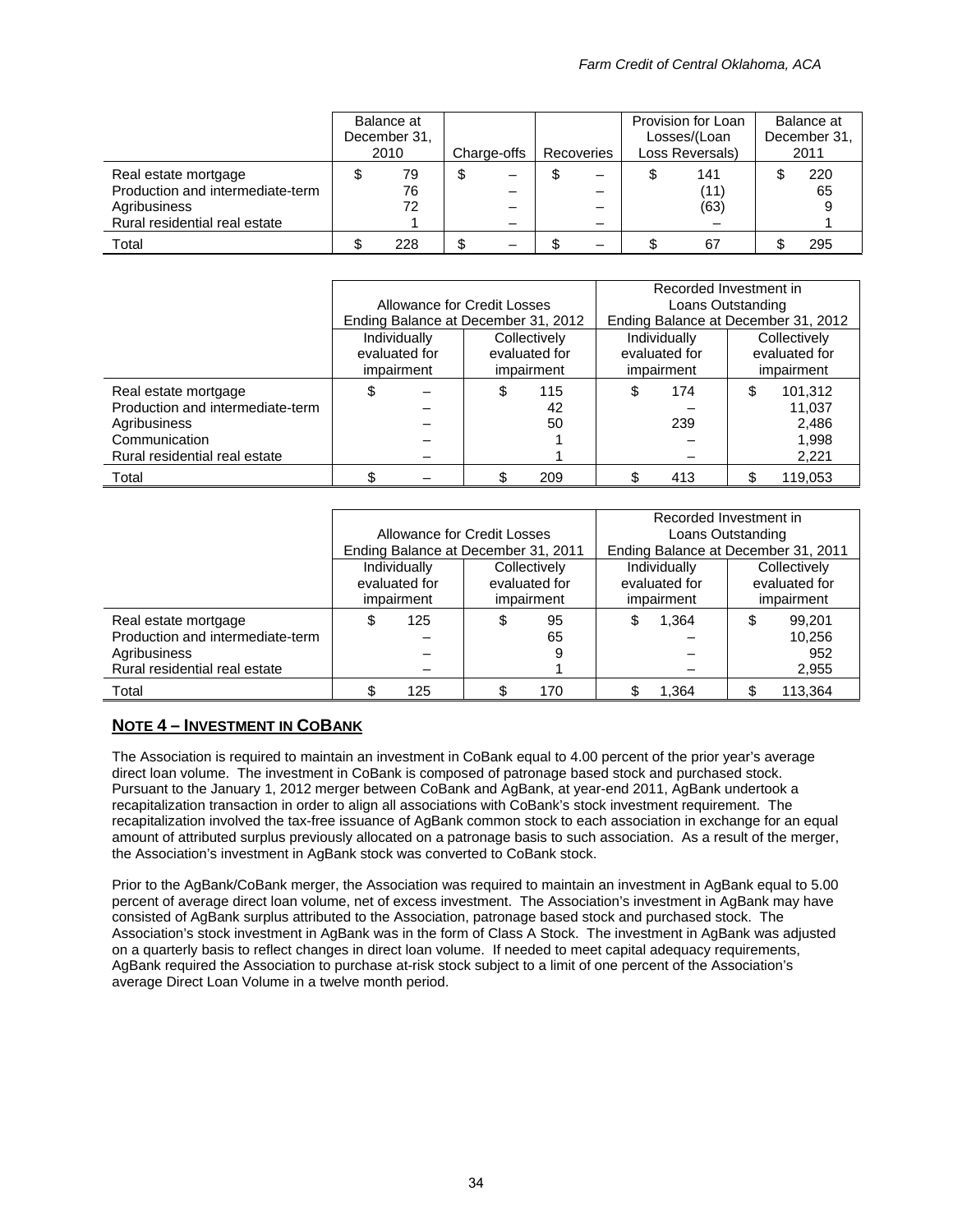### **NOTE 5 – PREMISES AND EQUIPMENT**

Premises and equipment consisted of the following.

|                                      |      | December 31 |      |
|--------------------------------------|------|-------------|------|
|                                      | 2012 | 2011        | 2010 |
| Land                                 | 32   | 32          | 32   |
| Building and leasehold improvements  | 434  | 430         | 399  |
| Furniture, equipment and automobiles | 243  | 221         | 223  |
|                                      | 709  | 683         | 654  |
| Less: accumulated depreciation       | 493  | 497         | 491  |
| Total                                |      | 186         | 163  |

### **NOTE 6 – OTHER PROPERTY OWNED**

Losses on other property owned, net as reflected on the Consolidated Statement of Comprehensive Income consists of the following.

|                                     | December 31              |   |    |  |  |  |  |  |
|-------------------------------------|--------------------------|---|----|--|--|--|--|--|
|                                     | 2012<br>2011             |   |    |  |  |  |  |  |
| Losses on sale, net                 | $\overline{\phantom{0}}$ | – | 18 |  |  |  |  |  |
| Operating expense, net              | 28                       |   | 20 |  |  |  |  |  |
| Losses on other property owned, net | 28                       |   | 38 |  |  |  |  |  |

### **NOTE 7 – NOTE PAYABLE TO COBANK**

The Association's indebtedness to CoBank represents borrowings by the Association to fund its loan portfolio. This indebtedness is collateralized by a pledge of substantially all of the Association's assets and is governed by a General Financing Agreement (GFA) which provides for a \$105 million line of credit. The GFA and promissory note are subject to periodic renewals in the normal course of business. The Association was in compliance with the terms and conditions of the GFA as of December 31, 2012. Substantially all borrower loans are match-funded with CoBank. Payments and disbursements are made on the note payable to CoBank on the same basis the Association collects payments from and disburses on borrower loans. The interest rate may periodically be adjusted by CoBank based on the terms and conditions of the borrowing. The weighted average interest rate was 3.15 percent for the year ended December 31, 2012, compared with 3.92 percent at December 31, 2011, and 4.41 percent at December 31, 2010. With the merger of AgBank and CoBank on January 1, 2012, the GFA was extended and will expire on May 31, 2013. Management expects renewal of the GFA at that time.

The Association has the opportunity to commit funds with CoBank under a variety of programs at either fixed or variable rates for specified timeframes. Participants in the program receive a credit on the committed funds balance classified as a reduction of interest expense. These committed funds are netted against the note payable to the Bank. The average committed funds as of December 31 are as follows:

|                 | 2012     | 2011     | 2010     |
|-----------------|----------|----------|----------|
| Committed funds | \$27.418 | \$26,809 | \$24,902 |
| Average rates   | 0.53%    | $0.60\%$ | 0.84%    |

Under the Farm Credit Act, the Association is obligated to borrow only from CoBank, unless CoBank gives approval to borrow elsewhere. CoBank, consistent with FCA regulations, has established limitations on the Association's ability to borrow funds based on specified factors or formulas relating primarily to credit quality and financial condition. At December 31, 2012, the Association's note payable was within the specified limitations

### **NOTE 8 – SHAREHOLDERS' EQUITY**

Descriptions of the Association's capitalization, protection mechanisms, regulatory capitalization requirements and restrictions, and equities are provided below.

### A. Protected Borrower Stock

Protection of certain stock is provided under the Farm Credit Act which requires the Association, when retiring protected stock, to retire it at par or stated value regardless of its book value. Protected stock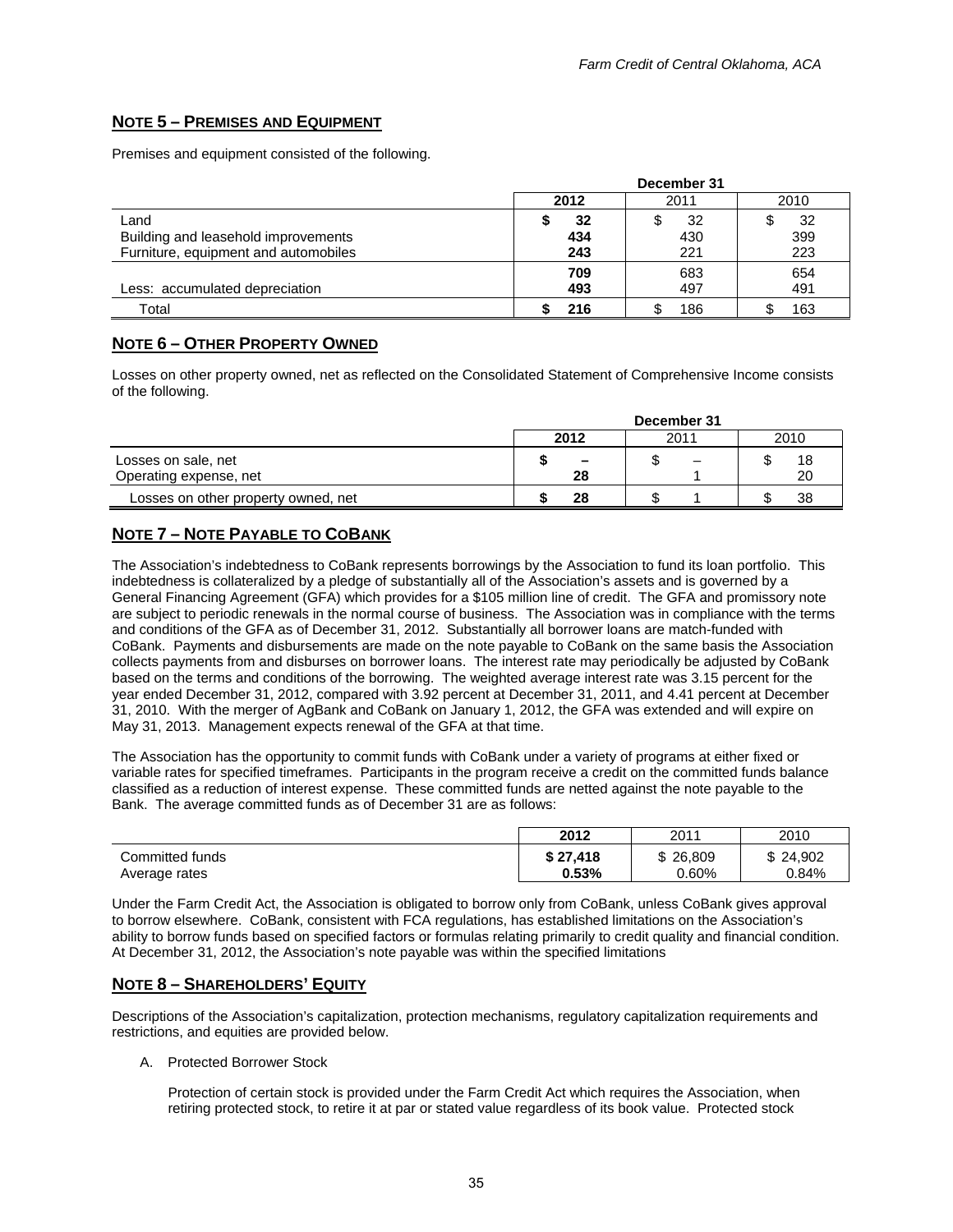includes stock and allocated equities which were outstanding as of January 6, 1988, or were issued or allocated prior to October 6, 1988. If an association is unable to retire protected stock at par value or stated value, amounts required to retire this stock would be obtained from the Insurance Fund.

B. Capital Stock

In accordance with the Farm Credit Act, each borrower is required to invest in the Association as a condition of borrowing. The borrower normally acquires ownership of the stock at the time the loan is made, but usually does not make a cash investment. Generally, the aggregate par value of the stock is added to the principal amount of the related loan obligation. The Association has a first lien on the stock owned by its borrowers. At the discretion of the Board of Directors, retirement of such equities will generally be at the lower of par or book value, and repayment of a loan does not automatically result in retirement of the corresponding stock.

Capitalization bylaws allow stock requirements to range from the lesser of one thousand dollars or 2.00 percent of the amount of the loan to 10.00 percent of the loan. The Board of Directors has the authority to change the minimum required stock level of a shareholder as long as the change is within this range. Currently, the Association has a stock requirement of the lesser of one thousand dollars or 2.00 percent of the borrower's combined loan balance(s).

C. Regulatory Capitalization Requirements and Restrictions

The FCA's capital adequacy regulations require the Association to maintain permanent capital of 7.00 percent of average risk-adjusted assets. Failure to meet the requirement can initiate certain mandatory and possibly additional discretionary actions by FCA that, if undertaken, could have a direct material effect on the Association's consolidated financial statements. The Association is prohibited from reducing permanent capital by retiring stock or making certain other distributions to shareholders unless the prescribed capital standard is met. The FCA regulations also require other additional minimum standards for capital be maintained. These standards require all System institutions to achieve and maintain ratios of total surplus as a percentage of average risk-adjusted assets of 7.00 percent and of core surplus (generally unallocated surplus) as a percentage of average risk-adjusted assets of 3.50 percent. At December 31, 2012, the Association's permanent capital ratio was 23.60 percent, total surplus ratio was 23.09 percent and core surplus ratio was 23.06 percent.

An existing regulation empowers FCA to direct a transfer of funds or equities by one or more System institutions to another System institution under specified circumstances. This regulation has not been utilized to date. The Association has not been called upon to initiate any transfers and is not aware of any proposed action under this regulation.

D. Description of Equities

The following paragraphs describe the attributes of each class of stock authorized by the Association bylaws and indicate the number of shares outstanding at December 31, 2012. Unless otherwise indicated all classes of stock have a par value of \$5.00.

- Class A Preferred Stock (Nonvoting, at-risk, no shares outstanding) Represents Association retained earnings, dividends or patronage distributions allocated on or after October 6, 1988. This stock may also represent Class B or Class C Common Stock of a borrower which automatically converts to Class A two years after repayment of the loan in full. Retirement is at the sole discretion of the Board of Directors.
- Class B Common Stock (Voting, at-risk, 118,121 shares outstanding) Issued on or after October 6, 1988, for farm and ranch loans. Retirement is at the sole discretion of the Board of Directors. If the Association is unable to retire Class B Common Stock, or if the borrower elects to keep his/her investment in the Association after repayment of the loan in full, the stock must be converted to Class A Preferred Stock within two years.
- Class C Common Stock (Nonvoting, at-risk, 4,390 shares outstanding) Issued on or after October 6, 1988, for farm-related and rural home loans and to other persons or organizations who are eligible to borrow but are not eligible to hold voting stock. Retirement is at the sole discretion of the Board of Directors. If the Association is unable to retire Class C Common Stock, or if the borrower elects to keep his/her investment in the Association after repayment of the loan in full, the stock must be converted to Class A Preferred Stock within two years.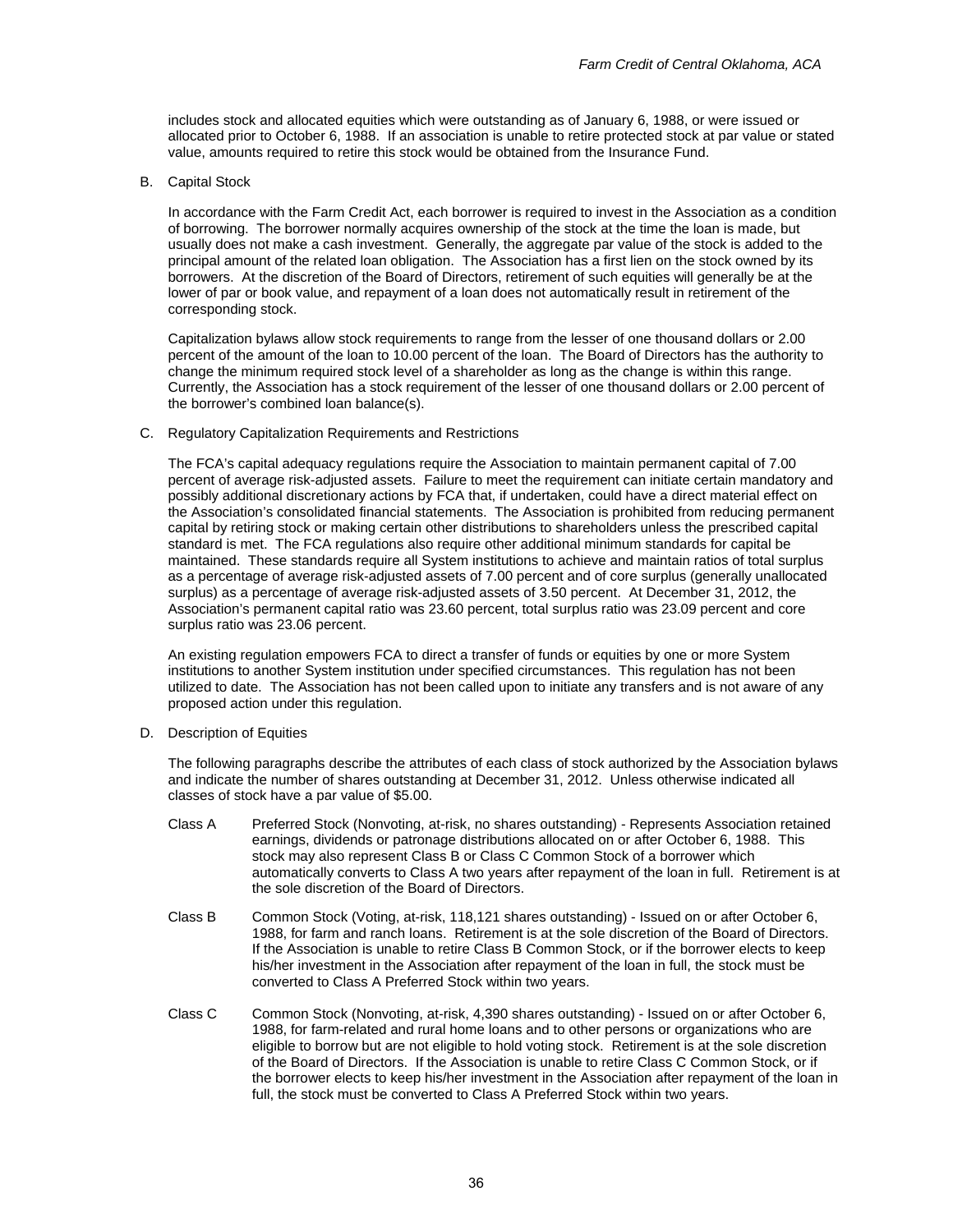- Class D Investor Stock (Nonvoting, at-risk, no shares outstanding, par value of one thousand dollars) -Available to outside parties.
- Class E Preferred Stock (Nonvoting, at-risk, no shares outstanding) Shall be issued only to CoBank in consideration of financial assistance to the Association from CoBank. Retirement is at the sole discretion of the Board of Directors.
- Class F Common Stock (Voting, protected, no shares outstanding) Issued prior to October 6, 1988, to borrowers entitled to vote. It must be retired at par value upon repayment of the loan unless the borrower elects to retain his/her investment in the Association. If so, the stock must be converted to Class G Common Stock within two years after loan repayment in full.
- Class G Common Stock (Nonvoting, protected, no shares outstanding) Formerly participation certificates, this represents stock issued prior to October 6, 1988, to rural residence borrowers and others not eligible to vote. This stock may also represent Class F Common Stock of a borrower which automatically converts to Class G Common Stock two years after repayment of the loan in full. It must be retired at par value upon repayment of the loan unless the borrower elects to retain his/her investment in the Association.
- E. Patronage and/or Dividends

Dividends may be declared or patronage distributions allocated to holders of Class B, C, F and G Stock out of the whole or any part of net earnings which remain at the end of the fiscal year, as the Board of Directors may determine, in accordance with the regulations for banks and associations of the System. However, distributions and retirements are precluded by regulation until the minimum capital adequacy standards have been attained. Amounts not distributed are retained as unallocated retained earnings. The Association made a cash patronage distribution of \$630 in 2012, \$392 in 2011 and \$365 in 2010.

In the event of liquidation or dissolution of the Association, any assets of the Association remaining after payment or retirement of all liabilities shall be distributed to retire stock in the following order of priority: first, to Class E Preferred Stock, then Class A Preferred Stock; second, pro rata to all classes of common stock and investor stock. Any remaining assets of the Association after such distributions shall be distributed to holders of all classes of common stock, pro rata.

At each year end, the Board of Directors evaluates whether to retain the Association's net income to strengthen its capital position or to distribute a portion of the net income to customers by declaring a qualified/cash patronage refund. For 2012, the Association allocated 33.61 percent of its patronage-sourced net income to its patrons.

F. Accumulated Other Comprehensive Income/Loss

The Association reports accumulated other comprehensive income/loss in its Consolidated Statement of Changes in Shareholders' Equity. As more fully described in Note 2, accumulated other comprehensive loss results from the recognition of the Pension Restoration Plan's net unamortized gains and losses and prior service costs or credits of \$14 in 2012, \$24 in 2011 and \$31 in 2010. There were no other items affecting comprehensive income or loss.

### **NOTE 9 – PATRONAGE DISTRIBUTION FROM FARM CREDIT INSTITUTIONS**

Patronage income recognized from Farm Credit institutions to the Association follows.

|                                | 2012<br>2011 |           | 2010      |   |           |
|--------------------------------|--------------|-----------|-----------|---|-----------|
| CoBank                         |              | 401       | <b>NA</b> | ◡ | <b>NA</b> |
| AgBank                         |              | <b>NA</b> | 1,062     |   | 154       |
| AgVantis                       |              | 56        | -         |   |           |
| <b>Farm Credit Foundations</b> |              | 4         | -         |   |           |
| Total                          |              | 461       | 1,062     |   | 154       |

Patronage distributed from CoBank was in cash and patronage distributed from AgBank was in cash. The amount declared in December 2012 was accrued and will be paid by CoBank in March 2013. The amount declared in December 2011 by AgBank was accrued in 2011 and was paid in March 2012. Patronage received in March 2011 and March 2010 was recognized as received.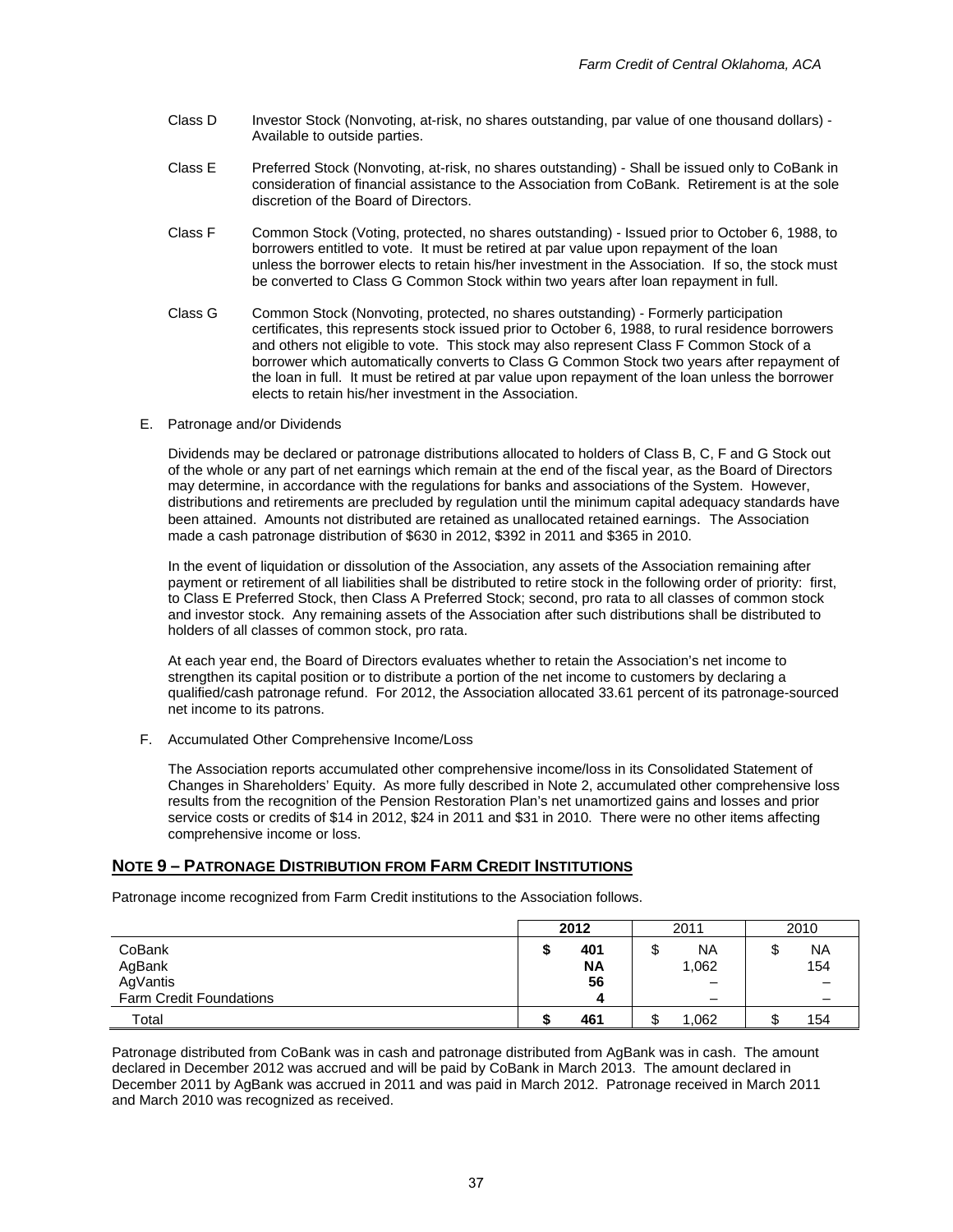Patronage distribution from AgVantis was in the form of a Notice of Allocation; 20 percent was distributed in cash with the balance of the allocation recorded as an investment in AgVantis which is recorded in other assets in the year received. This patronage program replaced the previous program whereby we received a rebate from AgVantis which reduced the cost of our purchased services from AgVantis. Patronage distributed by Farm Credit Foundations was in cash and was recorded in the year received. Farm Credit Foundations, a human resource service provider for a number of Farm Credit institutions, provides our payroll and human resource services.

### **NOTE 10 – INCOME TAXES**

The Association recorded no provision for income taxes for the three years presented. The provision for income tax differs from the amount of income tax determined by applying the applicable U.S. statutory federal income tax rate to pretax income as follows.

|                                                                                                                                                                                | <b>Year Ended December 31</b>                  |                          |                     |  |  |  |
|--------------------------------------------------------------------------------------------------------------------------------------------------------------------------------|------------------------------------------------|--------------------------|---------------------|--|--|--|
|                                                                                                                                                                                | 2012                                           | 2011                     | 2010                |  |  |  |
| Federal tax at statutory rate<br>Effect of non-taxable FLCA subsidiary<br>Increase in valuation allowance<br>Effect of tax-free recapitalization distribution from Bank merger | 637<br>(658)<br>21<br>$\overline{\phantom{0}}$ | \$1,015<br>(986)<br>(40) | 436<br>(430)<br>(6) |  |  |  |
| Provision for income taxes                                                                                                                                                     | -                                              |                          |                     |  |  |  |

Deferred tax assets and liabilities are comprised of the following.

|                                                                                       | December 31 |          |       |  |  |  |
|---------------------------------------------------------------------------------------|-------------|----------|-------|--|--|--|
|                                                                                       | 2012        | 2011     | 2010  |  |  |  |
| Deferred income tax assets:<br>Nonaccrual interest<br>Net operating loss carryforward | \$<br>766   | S<br>749 | 707   |  |  |  |
| Gross deferred tax assets                                                             | 766         | 749      | 708   |  |  |  |
| Deferred tax asset valuation                                                          | (744)       | (720)    | (708) |  |  |  |
| Deferred income tax liabilities:<br>Bank patronage allocation                         | (22)        | (29)     |       |  |  |  |
| Net deferred tax asset                                                                |             |          |       |  |  |  |

The calculation of deferred tax assets and liabilities involves various management estimates and assumptions as to future taxable earnings, including the amount of non-patronage income and patronage income retained. The expected future tax rates are based upon enacted tax laws.

The Association recorded a valuation allowance of \$744 in 2012, \$720 in 2011 and \$708 in 2010. The Association will continue to evaluate the realizability of the deferred tax assets and adjust the valuation allowance accordingly. At December 31, 2012, the Association had federal net operating loss carryforwards that expire from 2021 to 2032.

The Association has no uncertain tax positions as of December 31, 2012, 2011 or 2010. The tax years that remain open for federal and major state income tax jurisdictions are 2009 and forward.

### **NOTE 11 – EMPLOYEE BENEFIT PLANS**

Certain employees participate in the Ninth Retirement Plan, a multi-employer defined benefit retirement plan. The Department of Labor has determined the plan to be a governmental plan; therefore, the plan is not subject to the provisions of the Employee Retirement Income Security Act of 1974, as amended (ERISA). As the plan is not subject to ERISA, the plan's benefits are not insured by the Pension Benefit Guaranty Corporation. Accordingly, the amount of accumulated benefits that participants would receive in the event of the plan's termination is contingent on the sufficiency of the plan's net assets to provide benefits at that time. This Plan is noncontributory and covers eligible employees. The assets, liabilities, and costs of the plan are not segregated by participating entities. As such, plan assets are available for any of the participating employers' retirees at any point in time. Additionally, if a participating employer stops contributing to the plan, the unfunded obligations of the plan may be borne by the remaining participating employers. Further, if the Association chooses to stop participating in the plan, the Association may be required to pay an amount based on the underfunded status of the plan, referred to as a withdrawal liability. Because of the multi-employer nature of the plan, any individual employer is not able to unilaterally change the provisions of the plan. If an employee moves to another employer within the same plan, the employee benefits under the plan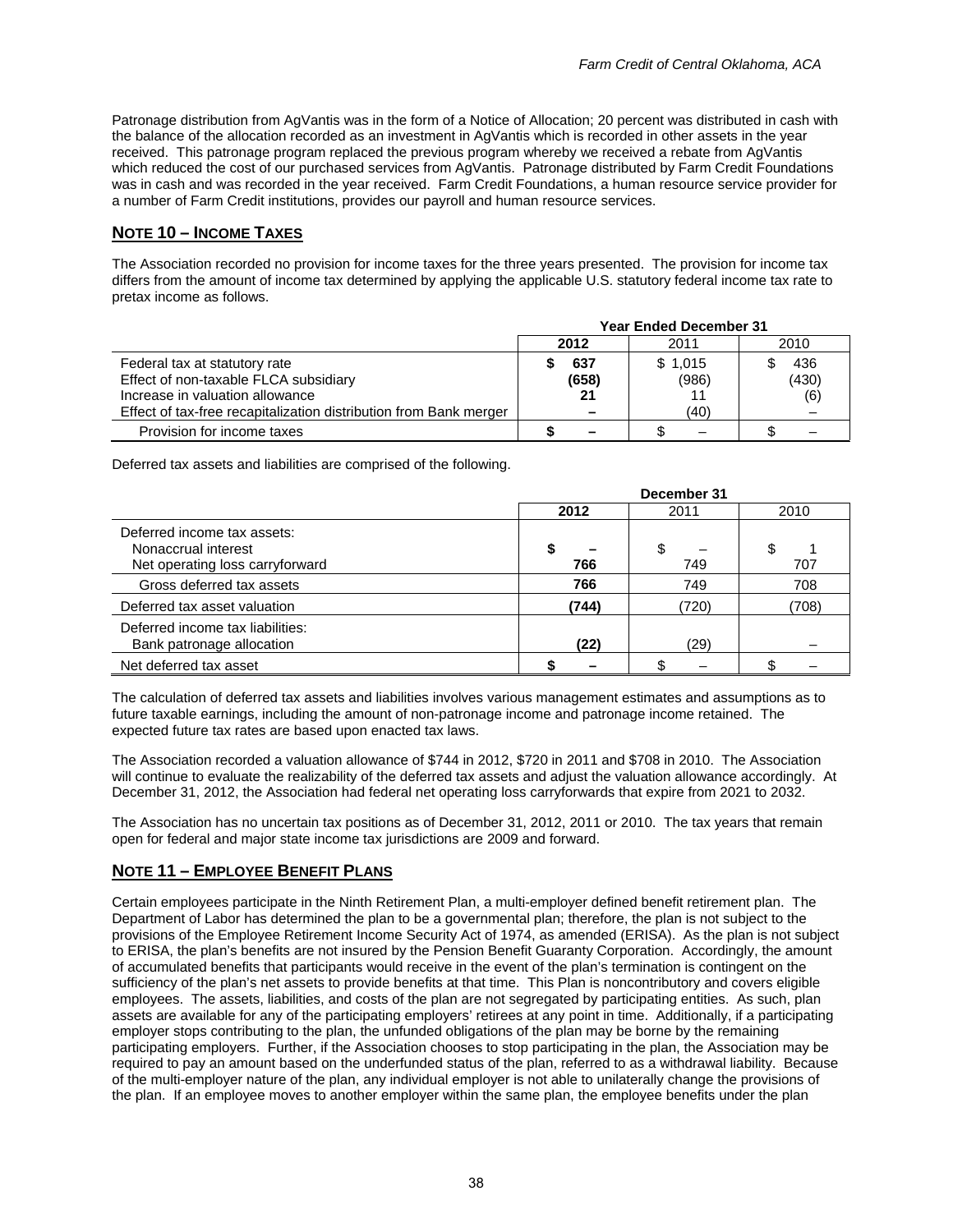transfer. Benefits are based on salary and years of service. There is no collective bargaining agreement in place as part of this plan.

The defined benefit pension plan reflects an unfunded liability totaling \$93.9 million at December 31, 2012. The pension benefits funding status reflects the net of the fair value of the plan assets and the projected benefit obligation at the date of these consolidated financial statements. The projected benefit obligation is the actuarial present value of all benefits attributed by the pension benefit formula to employee service rendered prior to the measurement date based on assumed future compensation levels. The projected benefit obligation of the plan was \$210.1 million at December 31, 2012,\$224.1 million at December 31, 2011 and\$184.9 million at December 31, 2010. The fair value of the plan assets was \$116.2 million at December 31, 2012, \$122.2 million at December 31, 2011and \$119.7 at December 31, 2010. The amount of the pension benefits funding status is subject to many variables including performance of plan assets and interest rate levels. Therefore, changes in assumptions could significantly affect these estimates.

Costs are determined for each individual employer based on costs directly related to their current employees as well as an allocation of the remaining costs based proportionately on the estimated projected liability of the employer under this plan. The Association recognizes its proportional share of expense and contributes a proportional share of funding. Total plan expense for participating employers was \$25.4 million in 2012, \$10.2 million in 2011, and \$8.6 million in 2010. The Association's allocated share of plan expenses included in salaries and employee benefits was \$235 in 2012, \$134 in 2011, and \$117 in 2010. Participating employers contributed \$12.8 million in 2012, \$8.3 million in 2011, and \$6.2 million in 2010 to the plan. The Association's allocated share of these pension contributions was \$232 in 2012, \$109 in 2011, and \$85 in 2010. While the plan is a governmental plan and is not subject to minimum funding requirements, the employers contribute amounts necessary on an actuarial basis to provide the plan with sufficient assets to meet the benefits to be paid to participants. The amount of the total employer contributions expected to be paid into the pension plans during 2013 is \$14.2 million. The Association's allocated share of these pension contributions is expected to be \$255. The amount ultimately to be contributed and the amount ultimately recognized as expense as well as the timing of those contributions and expenses, are subject to many variables including performance of plan assets and interest rate levels. These variables could result in actual contributions and expenses being greater than or less than anticipated.

Postretirement benefits other than pensions are provided through the Farm Credit Foundations Retiree Medical Plan to retired employees of the Association. Benefits provided are determined on a graduated scale based on years of service. The anticipated costs of these benefits were accrued during the period of the employee's active service. Postretirement benefits expense (primarily health care benefits) included in salaries and employee benefits were \$4 in 2012 and 2011 and \$2 in 2010. These expenses are equal to the Association's cash contributions for each year.

The Association participates in a non-qualified defined benefit Pension Restoration Plan that is unfunded. The plan provides retirement benefits above the Internal Revenue Code compensation limit to certain highly compensated eligible employees. Benefits payable under the Pension Restoration Plan are offset by the benefits payable from the Pension Plan. Pension Restoration Plan expenses included in salaries and employee benefits were \$10 in 2012, \$10 in 2011 and \$12 in 2010. These expenses are equal to the Association's cash contributions for each year.

|                                                                                                                                                  | <b>Nonqualified Pension Benefits</b> |                        |            |  |  |  |  |  |
|--------------------------------------------------------------------------------------------------------------------------------------------------|--------------------------------------|------------------------|------------|--|--|--|--|--|
|                                                                                                                                                  | 2012                                 | 2011                   | 2010       |  |  |  |  |  |
| Change in projected benefit obligation:<br>Benefit obligation at the beginning of the period<br>Interest cost<br>Actuarial gain<br>Benefits paid | 42<br>(2)<br>(21)                    | \$<br>62<br>(1)<br>21) | 79<br>(21) |  |  |  |  |  |
| Benefit obligation at the end of the period                                                                                                      | 21                                   | 43                     | 62         |  |  |  |  |  |
| Change in plan assets:<br>Company contributions<br>Benefits paid                                                                                 | 21<br>(21)                           | 21<br>21)              | 21<br>(21) |  |  |  |  |  |
| Fair value of plan assets at the end of the period                                                                                               |                                      |                        |            |  |  |  |  |  |
| Funded status of the plan                                                                                                                        | (21)                                 | (43)                   | (62)       |  |  |  |  |  |

The funding status and the amounts recognized in the Consolidated Statement of Condition for the Association's Pension Restoration Plan follows: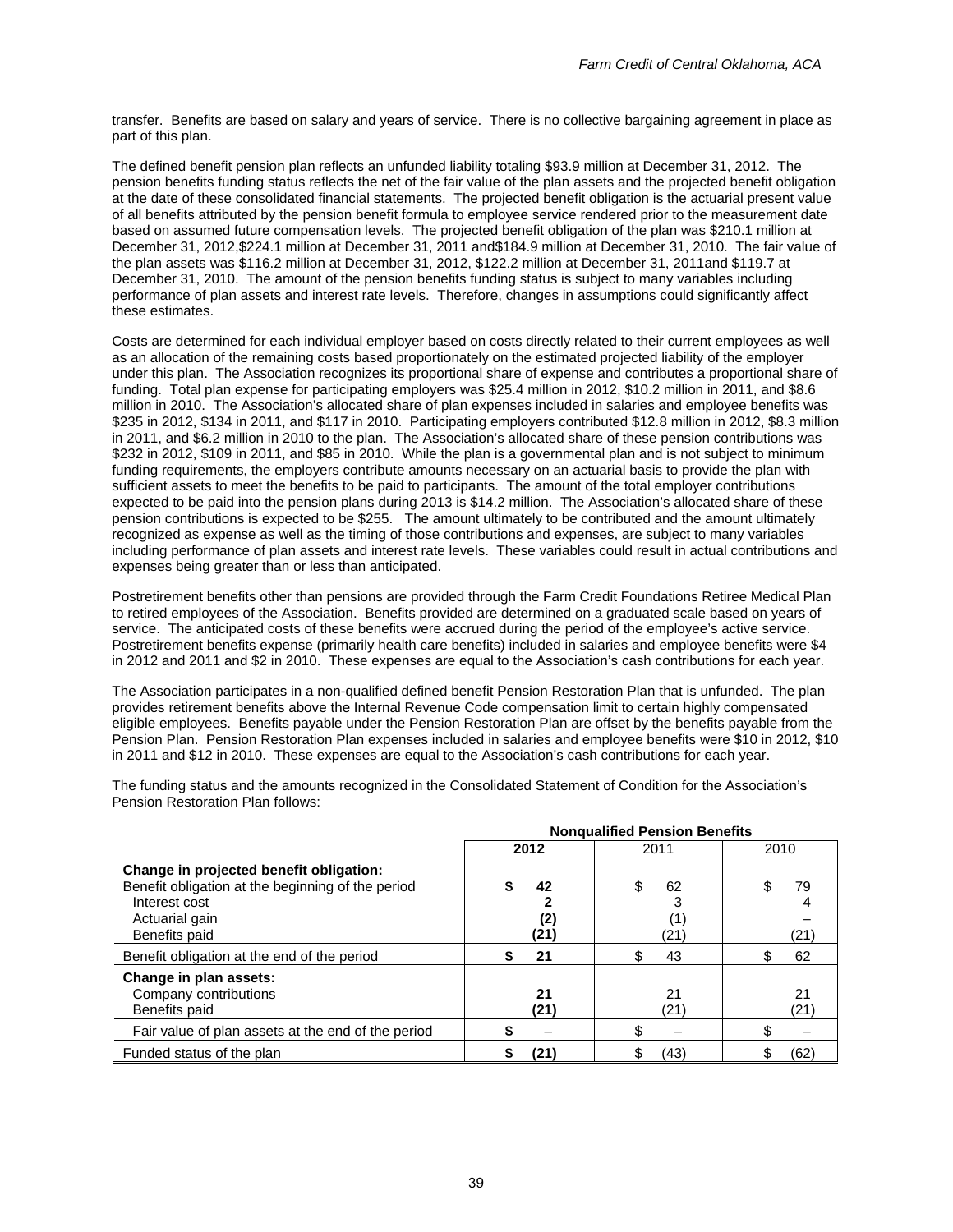|                                                                                                    | 2012 | 2011 | 2010 |
|----------------------------------------------------------------------------------------------------|------|------|------|
| Amounts recognized in the Consolidated<br><b>Statement of Condition consist of:</b><br>Liabilities | 21   | 43   | 62   |
| Net amount recognized                                                                              | 21   | 43   | 62   |

### **Nonqualified Pension Benefits**

The following table represents the amounts included in accumulated other comprehensive income/loss for the Pension Restoration Plan at December 31:

|                                           | 2012 | 2011        | 2010      |  |  |
|-------------------------------------------|------|-------------|-----------|--|--|
| Net actuarial loss<br>Prior service costs | (13) | (23)<br>΄ 1 | (29)<br>∼ |  |  |
| Total amount recognized in AOCI/(loss)    | (14) | (24)        | (31       |  |  |

An estimated net actuarial loss of \$13 for the Pension Restoration Plan will be amortized into income over the next year.

The projected and accumulated benefit obligation for the Pension Restoration Plan at December 31 was:

|                                                                | 2012                  | 201'      | 2010                  |
|----------------------------------------------------------------|-----------------------|-----------|-----------------------|
| Projected benefit obligation<br>Accumulated benefit obligation | $\sim$<br>-<br>$\sim$ | ن+<br>′+~ | 62<br>ĸIJ<br>€r<br>υz |

The net periodic pension expense for the Pension Restoration Plan included in the Consolidated Statement of Comprehensive Income is comprised of the following at December 31.

|                                                                                              | <b>Pension Benefits</b> |      |      |  |  |  |
|----------------------------------------------------------------------------------------------|-------------------------|------|------|--|--|--|
|                                                                                              | 2012                    | 2011 | 2010 |  |  |  |
| Components of net periodic benefit expense<br>Interest cost<br>Net amortization and deferral |                         |      |      |  |  |  |
| Net periodic pension expense                                                                 | 10                      | 10   | 12   |  |  |  |

Changes in benefit obligation recognized in accumulated other comprehensive income are included in the following table.

|                                                                         | 2012 | 2011 | 2010 |
|-------------------------------------------------------------------------|------|------|------|
| Current year net actuarial gain<br>Amortization of prior service credit |      |      |      |
| Amortization of net actuarial gain                                      |      |      |      |
| Total recognized in other comprehensive income                          | 10   |      |      |

Weighted average assumptions used to determine benefit obligation at December 31:

|                                                |                   | <b>Pension Benefits</b> |                |
|------------------------------------------------|-------------------|-------------------------|----------------|
|                                                | 2012              | 2011                    | 2010           |
| Discount rate<br>Rate of compensation increase | 4.15%<br>$5.00\%$ | 5.10%<br>5.00%          | 5.30%<br>5.00% |

Weighted average assumptions used to determine net periodic benefit cost for the years ended December 31:

|                                                | <b>Pension Benefits</b> |                |                |  |  |
|------------------------------------------------|-------------------------|----------------|----------------|--|--|
|                                                | 2012                    | 2011           | 2010           |  |  |
| Discount rate<br>Rate of compensation increase | 5.10%<br>5.00%          | 5.30%<br>5.00% | 5.65%<br>5.00% |  |  |

The Association expects to contribute \$21 to the Pension Restoration Plan in 2013.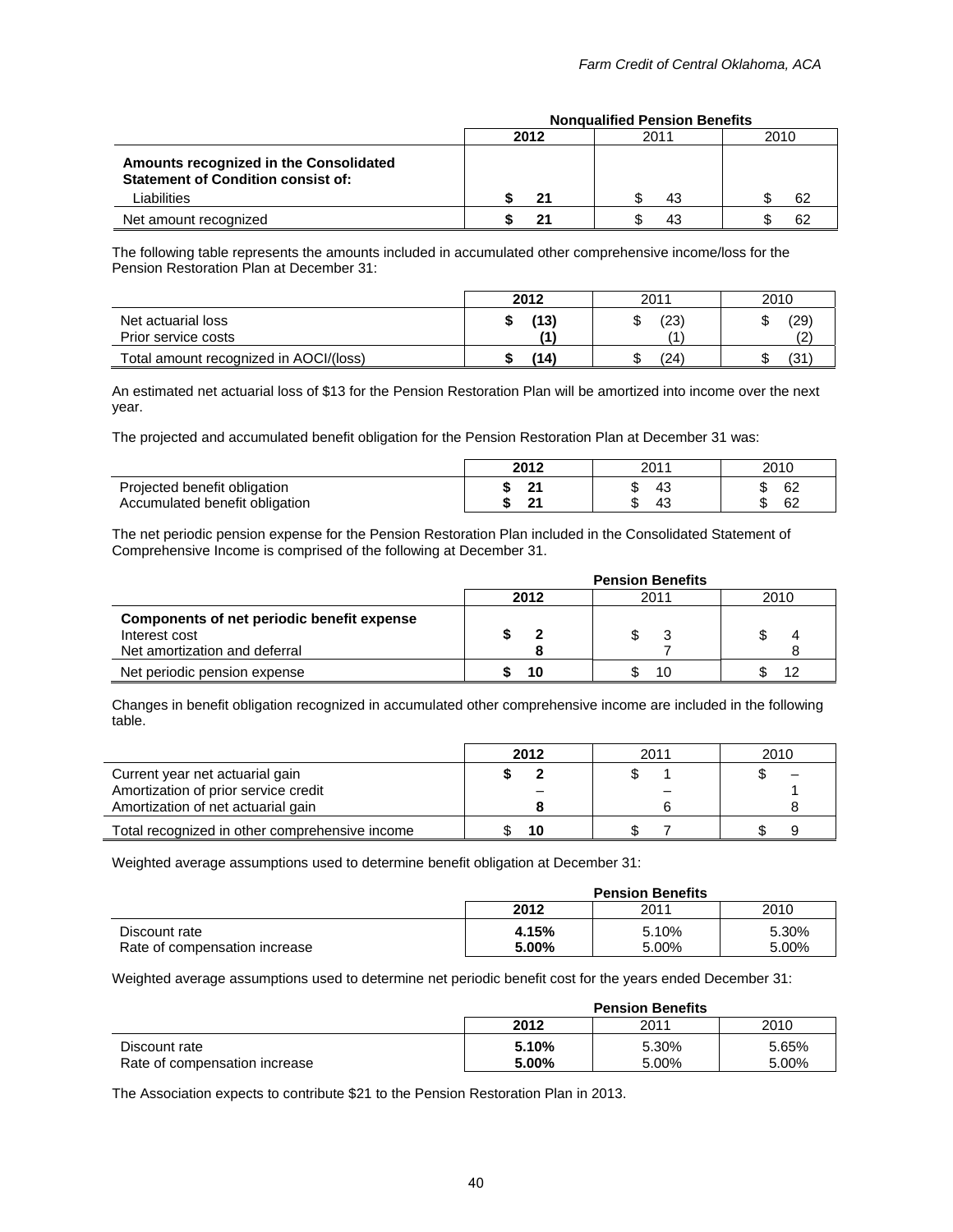### **Estimated Future Benefit Payments**

The following benefit payments, which reflect expected future service, as appropriate, are expected to be paid:

|               | <b>Pension Restoration Benefits</b> |
|---------------|-------------------------------------|
| 2013          | 21                                  |
| 2014          |                                     |
| 2015          |                                     |
| 2016          |                                     |
| 2017          |                                     |
| $2018 - 2022$ |                                     |

The Association also participates in the Farm Credit Foundations Defined Contribution/401(k) Plan (Contribution Plan). Employees who do not participate in the Pension Plan may receive benefits through the Employer Contribution portion of the Contribution Plan. In this plan, the Association provides a monthly contribution based on a defined percentage of the employee's salary. Employees may also participate in a Salary Deferral Plan governed by Section 401(k) of the Internal Revenue Code. The Association matches a certain percentage of employee contributions to the plan. Employer contributions to this plan were \$43 in 2012, \$41 in 2011 and \$40 in 2010.

### **NOTE 12 – RELATED PARTY TRANSACTIONS**

In the ordinary course of business, the Association enters into loan transactions with officers and directors of the Association, their immediate families and other organizations with which such persons may be associated. Such loans are subject to special approval requirements contained in the FCA regulations and are made on the same terms, including interest rates, amortization schedules and collateral, as those prevailing at the time for comparable transactions with unrelated borrowers.

The Association has a policy that loans to directors and senior officers must be maintained at an Acceptable or Other Assets Especially Mentioned (OAEM) credit classification. If the loan falls below the OAEM credit classification, corrective action must be taken and the loan brought back to either Acceptable or OAEM within 90 days or a plan of action must be presented to the Board of Directors. If not, the director or senior officer must resign from the Board of Directors or employment.

Loan information to related parties for the years ended December 31 is shown below.

|                         | 2012        | 2011                         | 2010                  |
|-------------------------|-------------|------------------------------|-----------------------|
| New loans<br>Repayments | 639<br>889  | ሶ<br>939<br>۰D<br>1,142<br>ጦ | 890<br>.<br>944<br>۰n |
| Ending balance          | 1,811<br>۰D | 1,519<br>ᠬ<br>J              | 2,058                 |

In the opinion of management, none of the loans outstanding to officers and directors at December 31, 2012 involved more than a normal risk of collectibility.

The Association also has business relationships with certain other System entities. The Association paid \$323 in 2012, \$225 in 2011 and \$196 in 2010 to AgVantis for technology services and \$26 in 2012, \$27 in 2011 and \$26 in 2010 to the Bank for operational services.

### **NOTE 13 – REGULATORY ENFORCEMENT MATTERS**

There are no regulatory enforcement actions in effect for the Association.

### **NOTE 14 – COMMITMENTS AND CONTINGENCIES**

The Association has various commitments outstanding and contingent liabilities.

The Association may participate in financial instruments with off-balance sheet risk to satisfy the financing needs of its borrowers and to manage their exposure to interest-rate risk. These financial instruments include commitments to extend credit. The instruments involve, to varying degrees, elements of credit risk in excess of the amount recognized in the consolidated financial statements. Commitments to extend credit are agreements to lend to a borrower as long as there is not a violation of any condition established in the contract. Commitments generally have fixed expiration dates or other termination clauses and may require payment of a fee by the borrower. At December 31, 2012, \$12,374 of commitments to extend credit were outstanding.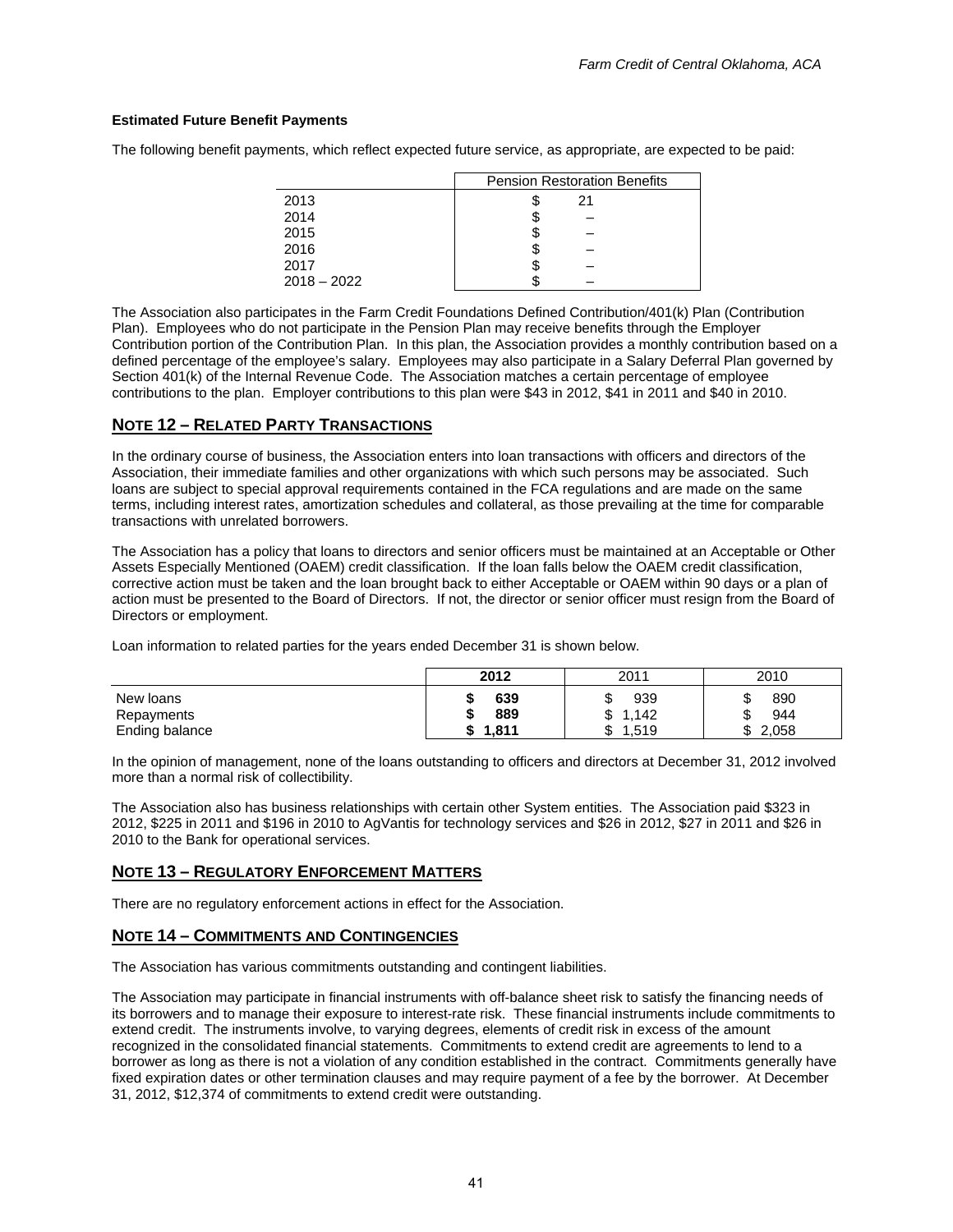Since many of these commitments are expected to expire without being drawn upon, the total commitments do not necessarily represent future cash requirements. However, these credit-related financial instruments have offbalance-sheet credit risk because their amounts are not reflected on the Consolidated Statement of Condition until funded or drawn upon. The credit risk associated with issuing commitments is substantially the same as that involved in extending loans to borrowers and management applies the same credit policies to these commitments. Upon fully funding a commitment, the credit risk amounts are equal to the contract amounts, assuming that borrowers fail completely to meet their obligations and the collateral or other security is of no value. The amount of collateral obtained, if deemed necessary upon extension of credit, is based on management's credit evaluation of the borrower.

With regard to contingent liabilities, there are no actions pending against the Association in which claims for monetary damages are asserted.

### **NOTE 15 – FAIR VALUE MEASUREMENTS**

Accounting guidance defines fair value as the exchange price that would be received for an asset or paid to transfer a liability in an orderly transaction between market participants in the principal or most advantageous market for the asset or liability. The fair value measurement is not an indication of liquidity. See Note 2 for additional information.

Assets measured at fair value on a recurring basis at December 31 for each of the fair value hierarchy values are summarized below:

|                                                     | <b>Fair Value Measurement Using</b><br>Level 2<br>Level 3<br>Level 1 |    |  |                          |  |   | <b>Total Fair</b><br>Value |              |
|-----------------------------------------------------|----------------------------------------------------------------------|----|--|--------------------------|--|---|----------------------------|--------------|
| Assets held in nongualified benefits trusts<br>2012 |                                                                      |    |  | $\overline{\phantom{m}}$ |  | - |                            |              |
| 2011                                                |                                                                      | 41 |  | -                        |  |   |                            | $4^{\prime}$ |
| 2010                                                |                                                                      | 81 |  | -                        |  | - |                            | $8^{\prime}$ |

During the three years presented, the Association recorded no transfers in or out of Levels 1, 2, or 3. The Association has no liabilities measured at fair value on a recurring basis for the periods presented.

Assets measured at fair value on a non-recurring basis at December 31 for each of the fair value hierarchy values are summarized below:

|                                       | <b>Fair Value Measurement Using</b><br>Level <sub>2</sub><br>Level 1<br>Level 3 |   |   |                          |     | <b>Total Fair</b><br>Value |     | <b>Total</b><br><b>Losses</b> |     |  |
|---------------------------------------|---------------------------------------------------------------------------------|---|---|--------------------------|-----|----------------------------|-----|-------------------------------|-----|--|
| 2012<br>Loans<br>Other property owned |                                                                                 | - |   | $\overline{\phantom{a}}$ | 927 | Φ                          | 927 |                               | 26  |  |
| 2011<br>Loans<br>Other property owned | J                                                                               |   |   |                          | 860 | \$                         | 860 | c<br>Œ                        | 125 |  |
| 2010<br>Loans<br>Other property owned | \$                                                                              |   | ъ | -                        | –   | \$                         |     | Œ                             |     |  |

The Association has no liabilities measured at fair value on a non-recurring basis for any of the periods presented.

The estimated fair values of the Association's financial instruments follow.

|                              | December 31 |               |    |           |          |         |    |           |     |          |    |           |  |
|------------------------------|-------------|---------------|----|-----------|----------|---------|----|-----------|-----|----------|----|-----------|--|
|                              |             | 2012          |    |           |          | 2011    |    |           |     | 2010     |    |           |  |
|                              |             | Carrying      |    | Fair      | Carrying |         |    | Fair      |     | Carrying |    | Fair      |  |
|                              |             | <b>Amount</b> |    | Value     |          | Amount  |    | Value     |     | Amount   |    | Value     |  |
| Financial assets:            |             |               |    |           |          |         |    |           |     |          |    |           |  |
| Loans. net                   |             | 117.716       |    | \$118.803 | \$       | 112.870 |    | \$114.292 | \$. | 105,250  | \$ | 106,393   |  |
| Cash                         | \$          | 191           | S  | 191       | \$       | 138     | \$ | 138       | \$  | 241      | \$ | 241       |  |
| Assets held in nonqualified  |             |               |    |           |          |         |    |           |     |          |    |           |  |
| benefits trust               | \$          | 8             | S  | 8         | \$       | 41      | \$ | 41        | \$  | 81       | \$ | 81        |  |
| Financial liabilities:       |             |               |    |           |          |         |    |           |     |          |    |           |  |
| Note payable to CoBank       |             | 90,958        | S. | 92,722    | \$       | ΝA      | \$ | ΝA        | \$  | ΝA       | \$ | <b>NA</b> |  |
| Note payable to AgBank       |             | <b>NA</b>     | S  | <b>NA</b> | \$       | 85,951  | \$ | 87,992    | \$  | 80,114   | \$ | 81,542    |  |
| Advance conditional payments | S           | 385           |    | 385       | \$.      | 913     | \$ | 913       |     | 294      | \$ | 294       |  |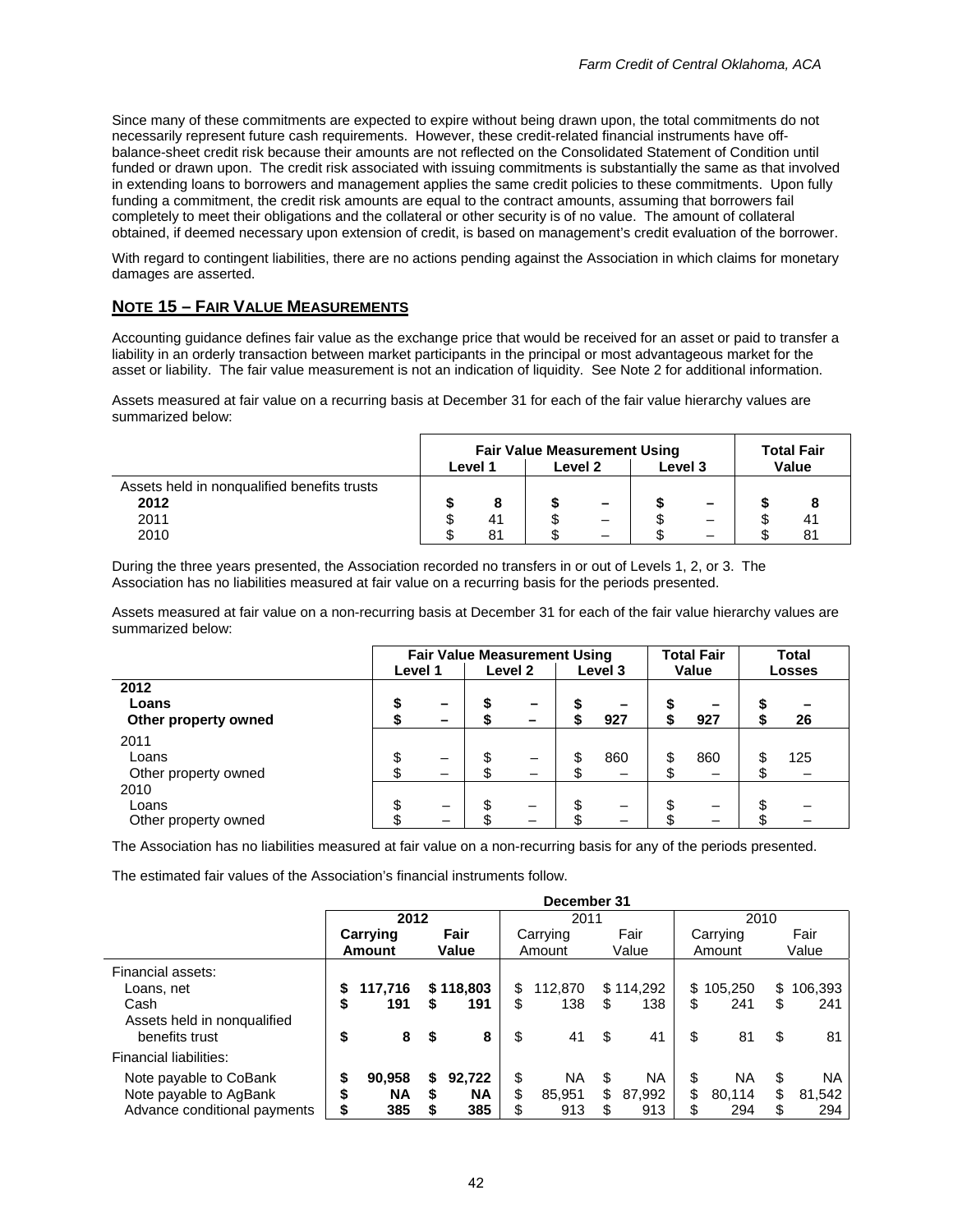### *Valuation Techniques*

As more fully discussed in Note 2, accounting guidance establishes a fair value hierarchy, which requires an entity to maximize the use of observable inputs and minimize the use of unobservable inputs when measuring fair value. The following presents a brief summary of the valuation techniques used by the Association for assets and liabilities subject to fair value measurement:

### *Loans*

Fair value is estimated by discounting the expected future cash flows using the Association's current interest rates at which similar loans would be made to borrowers with similar credit risk. The discount rates are based on the District's current loan origination rates as well as management estimates of credit risk. Management has no basis to determine whether the estimated fair values presented would be indicative of the assumptions and adjustments that a purchaser of the Association's loans would seek in an actual sale.

For purposes of determining the fair value of accruing loans, the loan portfolio is segregated into pools of loans with homogeneous characteristics. Expected future cash flows and interest rates reflecting appropriate credit risk are separately determined for each individual pool.

Fair value of loans in a nonaccrual status is estimated as described above, with appropriately higher interest rates, which reflect the uncertainty of continued cash flows. For noncurrent nonaccrual loans, it is assumed that collection will result only from the disposition of the underlying collateral. Fair value of these loans is estimated to equal the aggregate net realizable value of the underlying collateral, discounted at an interest rate, which appropriately reflects the uncertainty of the expected future cash flows over the average disposal period. Where the net realizable value of the collateral exceeds the legal obligation for a particular loan, the legal obligation is generally used in place of the net realizable value.

With regards to impaired loans, it is not practicable to provide specific information on inputs as each collateral property is unique. For certain loans evaluated for impairment under accounting impairment guidance, the fair value is based upon the underlying collateral since the loans are collateral-dependent loans for which real estate is the collateral. The fair value measurement process uses independent appraisals and other market-based information, but in many cases it also requires significant input based on management's knowledge of and judgment about current market conditions, specific issues relating to the collateral and other matters. As a result, these fair value measurements fall within Level 3 of the hierarchy. When the value of the real estate, less estimated costs to sell, is less than the principal balance of the loan, a specific reserve is established and the net loan is reported at its fair value.

### *Cash*

The carrying value is a reasonable estimate of fair value.

### *Assets Held in Non-Qualified Benefits Trusts*

Assets held in trust funds related to deferred compensation and supplemental retirement plans are classified within Level 1. The trust funds include investments that are actively traded and have quoted net asset values that are observable in the marketplace.

### *Other Property Owned*

Other property owned is generally classified as Level 3. The process for measuring the fair value of other property owned involves the use of appraisals or other market-based information. As a result, these fair value measurements fall within Level 3 of the hierarchy. Costs to sell represent transaction costs and are not included as a component of the asset's fair value. Like impaired loans, it is not practicable to provide specific information on inputs for other property owned as each collateral property is unique.

### *Note Payable to the Funding Bank*

The notes payable are segregated into pricing pools according to the types and terms of the loans (or other assets), which they fund. Fair value of the notes payable is estimated by discounting the anticipated cash flows of each pricing pool using the current interest rate that would be charged for borrowings. For purposes of this estimate, it is assumed the cash flow on the notes payable is equal to the principal payments on the Association's loan receivables plus accrued interest on the notes payable.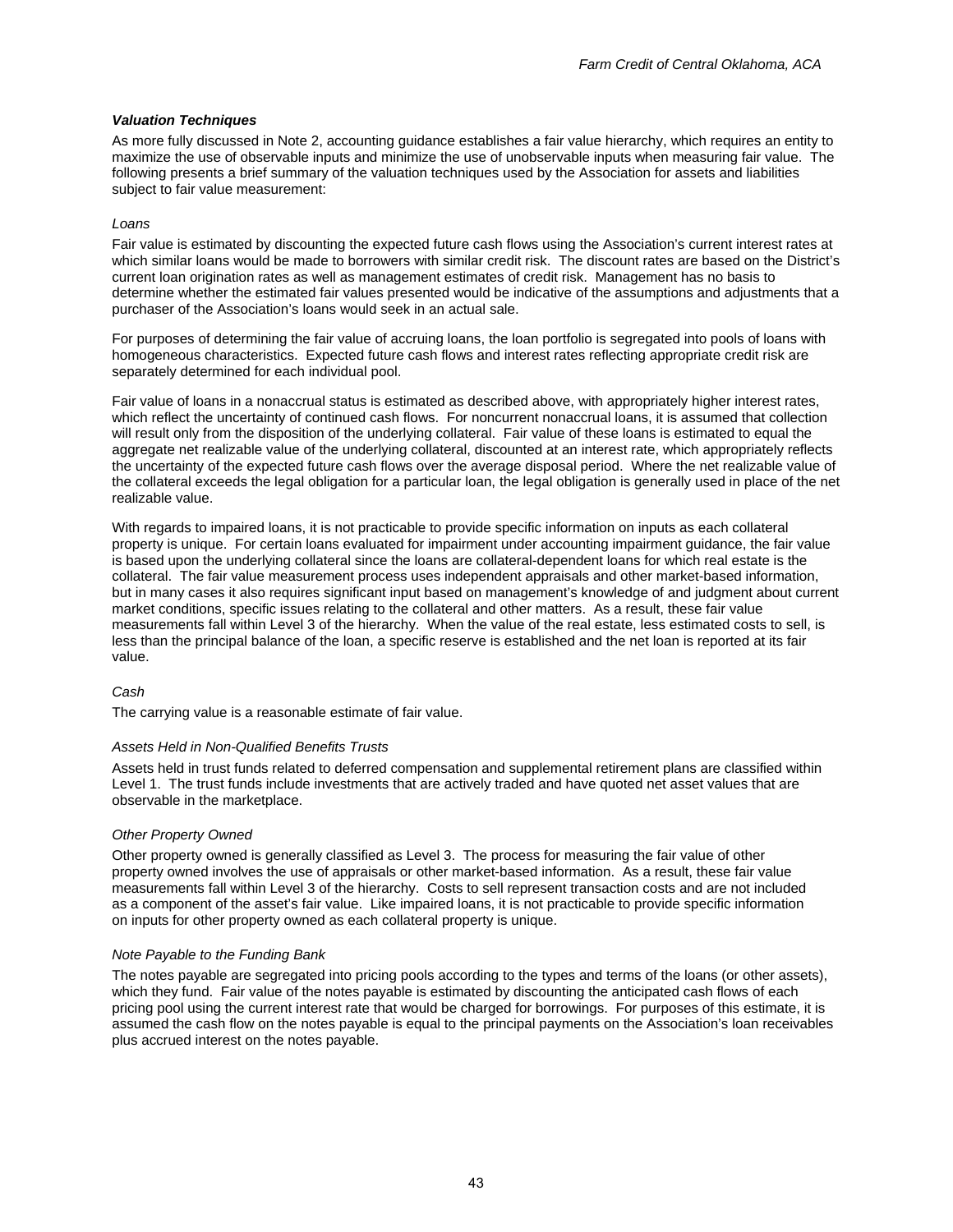### *Advance Conditional Payments*

The carrying value is a reasonable estimate of fair value as these funds are held in cash.

### *Commitments to Extend Credit and Standby Letters of Credit*

The fair value of commitments is estimated using the fees currently charged for similar agreements, taking into account the remaining terms of the agreements and the creditworthiness of the counterparties. For fixed-rate loan commitments, estimated fair value also considers the difference between current levels of interest rates and the committed rates. The fair value of letters of credit approximate the fees currently charged for similar agreements or the estimated cost to terminate or otherwise settle similar obligations. These are generally classified as Level 3 and are valued by using discounted cash flows with unobservable inputs of rate of funding and risk-adjusted spread. As of December 31, 2012, 2011 and 2010, the fair value was considered nominal.

### **NOTE 16 – QUARTERLY FINANCIAL INFORMATION (UNAUDITED)**

Quarterly results of operations for the years ended December 31, 2012, 2011 and 2010, follow.

|                                                                                                   | 2012 |                    |  |                  |  |                   |  |                  |                        |
|---------------------------------------------------------------------------------------------------|------|--------------------|--|------------------|--|-------------------|--|------------------|------------------------|
|                                                                                                   |      | <b>First</b>       |  | <b>Second</b>    |  | <b>Third</b>      |  | <b>Fourth</b>    | <b>Total</b>           |
| Net interest income<br>(Loan loss reversal)/Provision for loan losses<br>Noninterest expense, net |      | 800<br>(18)<br>306 |  | 791<br>31<br>219 |  | 837<br>(1)<br>337 |  | 812<br>53<br>439 | \$3,240<br>65<br>1,301 |
| Net income                                                                                        |      | 512                |  | 541              |  | 501               |  | 320              | 1,874                  |
|                                                                                                   |      |                    |  |                  |  |                   |  |                  |                        |

|                                                                                                            | 2011            |                   |                        |                            |                            |  |  |  |  |
|------------------------------------------------------------------------------------------------------------|-----------------|-------------------|------------------------|----------------------------|----------------------------|--|--|--|--|
|                                                                                                            | First           | Second            | Third                  | Fourth                     | Total                      |  |  |  |  |
| Net interest income<br>Provision for loan losses/(Loan loss reversal)<br>Noninterest (income)/expense, net | 673<br>9<br>79) | 668<br>(2)<br>455 | 688<br>\$<br>25<br>405 | \$<br>694<br>35<br>(1.111) | \$<br>2.723<br>67<br>(330) |  |  |  |  |
| Net income                                                                                                 | 743             | 215               | 258                    | 1.770                      | 2.986                      |  |  |  |  |

|                                                                                                   | 2010 |                 |  |                    |    |                   |        |                    |                          |
|---------------------------------------------------------------------------------------------------|------|-----------------|--|--------------------|----|-------------------|--------|--------------------|--------------------------|
|                                                                                                   |      | First           |  | Second             |    | Third             |        | Fourth             | Total                    |
| Net interest income<br>Provision for loan losses/(Loan loss reversal)<br>Noninterest expense, net |      | 659<br>5<br>161 |  | 655<br>(29)<br>397 | \$ | 653<br>(4)<br>358 | ጦ<br>Œ | 667<br>(50)<br>515 | \$2,634<br>(78)<br>1,431 |
| Net income                                                                                        |      | 493             |  | 287                |    | 299               |        | 202                | 1,281                    |

### **NOTE 17 – SUBSEQUENT EVENTS**

The Association has evaluated subsequent events through March 15, 2013 which is the date the financial statements were issued, and no material subsequent events were identified.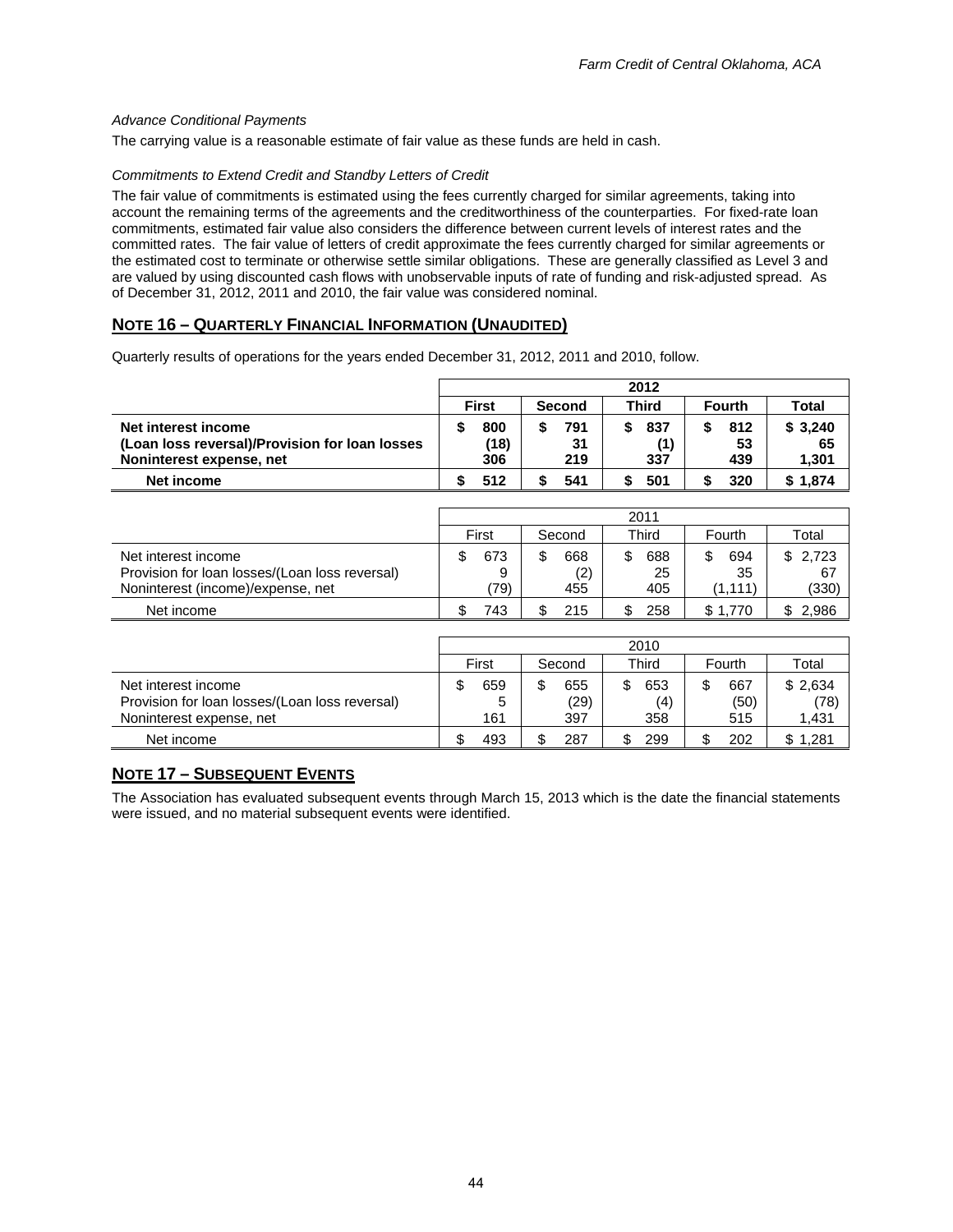# **DISCLOSURE INFORMATION REQUIRED BY** FARM CREDIT ADMINISTRATION REGULATIONS

(Amounts in Whole Dollars)

### **DESCRIPTION OF BUSINESS**

The description of the territory served, persons eligible to borrow, types of lending activities engaged in and financial services offered, and related Farm Credit organizations required to be disclosed in this section is incorporated herein by reference from Note 1 to the financial statements, "Organization and Operations," included in this annual report to shareholders.

The description of significant developments that had or could have a material impact on earnings or interest rates to borrowers, acquisitions or dispositions of material assets, material changes in the manner of conducting the business, seasonal characteristics, and concentrations of assets, if any, required to be disclosed in this section, is incorporated herein by reference from "Management's Discussion and Analysis" (MD&A) included in this annual report to shareholders.

### **DESCRIPTION OF PROPERTY**

The following table sets forth certain information regarding the properties of the Association:

| Location                                          | Description                | Form of Ownership    |
|---------------------------------------------------|----------------------------|----------------------|
| Corner of Mission & Georgia<br>Anadarko, Oklahoma | Office Building & Two Lots | <b>Warranty Deed</b> |

### **LEGAL PROCEEDINGS AND ENFORCEMENT ACTIONS**

Information required to be disclosed in this section is incorporated herein by reference from Note 13 to the financial statements, "Regulatory Enforcement Matters," and Note 14 to the financial statements, "Commitments and Contingencies," included in this annual report to shareholders.

### **DESCRIPTION OF CAPITAL STRUCTURE**

Information required to be disclosed in this section is incorporated herein by reference from Note 8 to the financial statements, "Shareholders' Equity," included in this annual report to shareholders.

### **DESCRIPTION OF LIABILITIES**

The description of debt outstanding required to be disclosed in this section is incorporated herein by reference from Note 7 to the financial statements, "Note Payable to CoBank," included in this annual report to shareholders. The description of advance conditional payments is incorporated herein by reference to Note 2 to the financial statements, "Summary of Significant Accounting Policies," included in this annual report to shareholders.

The description of contingent liabilities required to be disclosed in this section is incorporated herein by reference from Note 14 included in this annual report to shareholders.

### **SELECTED FINANCIAL DATA**

The selected financial data for the five years ended December 31, 2012, required to be disclosed in this section is incorporated herein by reference from the "Five-Year Summary of Selected Consolidated Financial Data," included in this annual report to shareholders.

### **MANAGEMENT'S DISCUSSION AND ANALYSIS**

"Management's Discussion and Analysis," which appears within this annual report to shareholders and is required to be disclosed in this section, is incorporated herein by reference.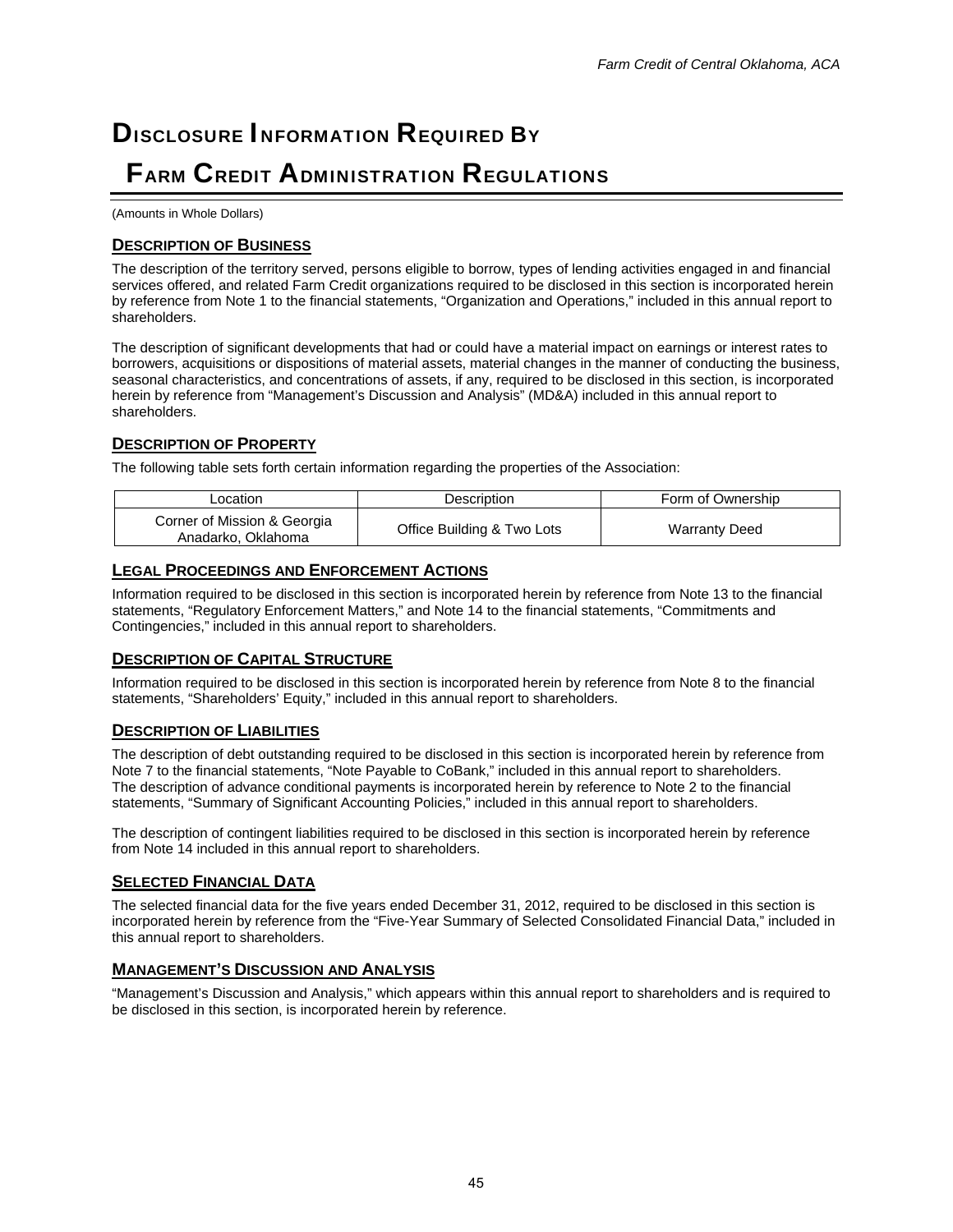### **DIRECTORS AND SENIOR OFFICERS**

The following represents certain information regarding the directors and senior officers of the Association.

| <b>DIRECTORS</b>        |                                                                                                                                                                                                                                                                                                                                                                                                                                                                                                                                                                                         |
|-------------------------|-----------------------------------------------------------------------------------------------------------------------------------------------------------------------------------------------------------------------------------------------------------------------------------------------------------------------------------------------------------------------------------------------------------------------------------------------------------------------------------------------------------------------------------------------------------------------------------------|
| <b>Bobby Tarp</b>       | Chairman, serving a three-year term expiring in 2014. Mr. Tarp was first appointed to<br>the Board in 1993. His principal occupation has been farming/ranching since 1977. He<br>operates a cow/calf operation, runs stocker cattle and farms corn, wheat and hay and<br>he also does custom hay baling. He is an FSA County Committeeman. Mr. Tarp is a<br>member and deacon of the Church of Christ of Purcell.                                                                                                                                                                       |
| Alan Schenk             | Audit Committee Chairman, serving a three-year term that expires in 2013. Mr. Schenk<br>was first elected to the Board in 2004. Mr. Schenk maintains a cow/calf operation,<br>raises wheat for pasture and grain, and raises alfalfa hay. He is vice president of DO-<br>BE Holstein Farms, Inc., a family corporation. Mr. Schenk is a member of Grady<br>County Farm Bureau, a service-oriented organization.                                                                                                                                                                         |
| Steve Calhoun           | Director, serving a three-year term expiring in 2015. He was first elected to the Board<br>in 2012. Mr. Calhoun's principal occupation has been farming/ranching since 1968. He<br>operates a cow/calf, wheat and alfalfa hay operation. He is also the General Manager<br>of Ross Seed Company in Chickasha. He is President of the Oklahoma Crop<br>Improvement Association, Vice President of the board for Farm Service Agency and a<br>Farm Bureau member. Mr. Calhoun is a member of Epworth Methodist Church where<br>he is a board member for the Special Young Adults Program. |
| <b>Ricky Carothers</b>  | Director, serving a three-year term expiring in 2015. He was first elected in 2003. Mr.<br>Carothers' principal occupation has been farming since 1974. Mr. Carothers diversified<br>farm operation consists of wheat, cotton, a cow/calf operation and he also runs stocker<br>cattle. He is retired from teaching sixth grade at Snyder Public Schools.                                                                                                                                                                                                                               |
| David Dolch             | Director, serving a two-year term expiring in 2014. Mr. Dolch was first elected to the<br>Board in 2012. His principal occupation has been farming/ranching since 1993. He<br>maintains a 50 head cow/calf operation and is also the assistant manager at Clinton<br>Livestock Auction.                                                                                                                                                                                                                                                                                                 |
| Larry D. Bridwell       | Director, served a three-year term which expired in 2012.                                                                                                                                                                                                                                                                                                                                                                                                                                                                                                                               |
| <b>SENIOR OFFICERS</b>  |                                                                                                                                                                                                                                                                                                                                                                                                                                                                                                                                                                                         |
| <b>Blake Byrd</b>       | President and Chief Executive Officer. Mr. Byrd has served as the Association<br>President and Chief Executive Officer since October 2007. He joined Farm Credit of<br>Central Oklahoma in June 1988 and has served in various capacities. He served as<br>the Association Vice President/Chief Credit Officer from January 1994 through<br>December 2001 and as the Association Senior Vice President/Chief Financial Officer<br>from January 2002 through October 2007.                                                                                                               |
| Michael Prochaska       | Sr. Vice President and Chief Financial Officer. Mr. Prochaska has served as the<br>Association Sr. Vice President/Chief Financial Officer since July 1, 2011. He joined<br>Farm Credit of Central Oklahoma in July 1988 as the Special Credit Officer and has<br>served in various capacities. He served as the Association Vice President/Chief Credit<br>Officer from January 2002 through June 2011. Mr. Prochaska has a total of 27 years of<br>Farm Credit experience.                                                                                                             |
| <b>Russell Strecker</b> | Vice President and Chief Credit Officer. Mr. Strecker has served as the Association<br>Vice President/Chief Credit Officer since September 2011. He joined Farm Credit of<br>Central Oklahoma in August 1993 and has served in various capacities within the credit<br>Department.                                                                                                                                                                                                                                                                                                      |

### **COMPENSATION OF DIRECTORS AND OFFICERS**

Directors of the Association were compensated for services with a \$800 per month stipend. The Chairman and Stockholder Advisory Committee representative each received an additional \$100 per month. Association directors and employees traveling on official business for the Association were reimbursed for actual, necessary, and usual travel and subsistence expenses and mileage at the rate of \$0.555 per mile. The Compensation and Audit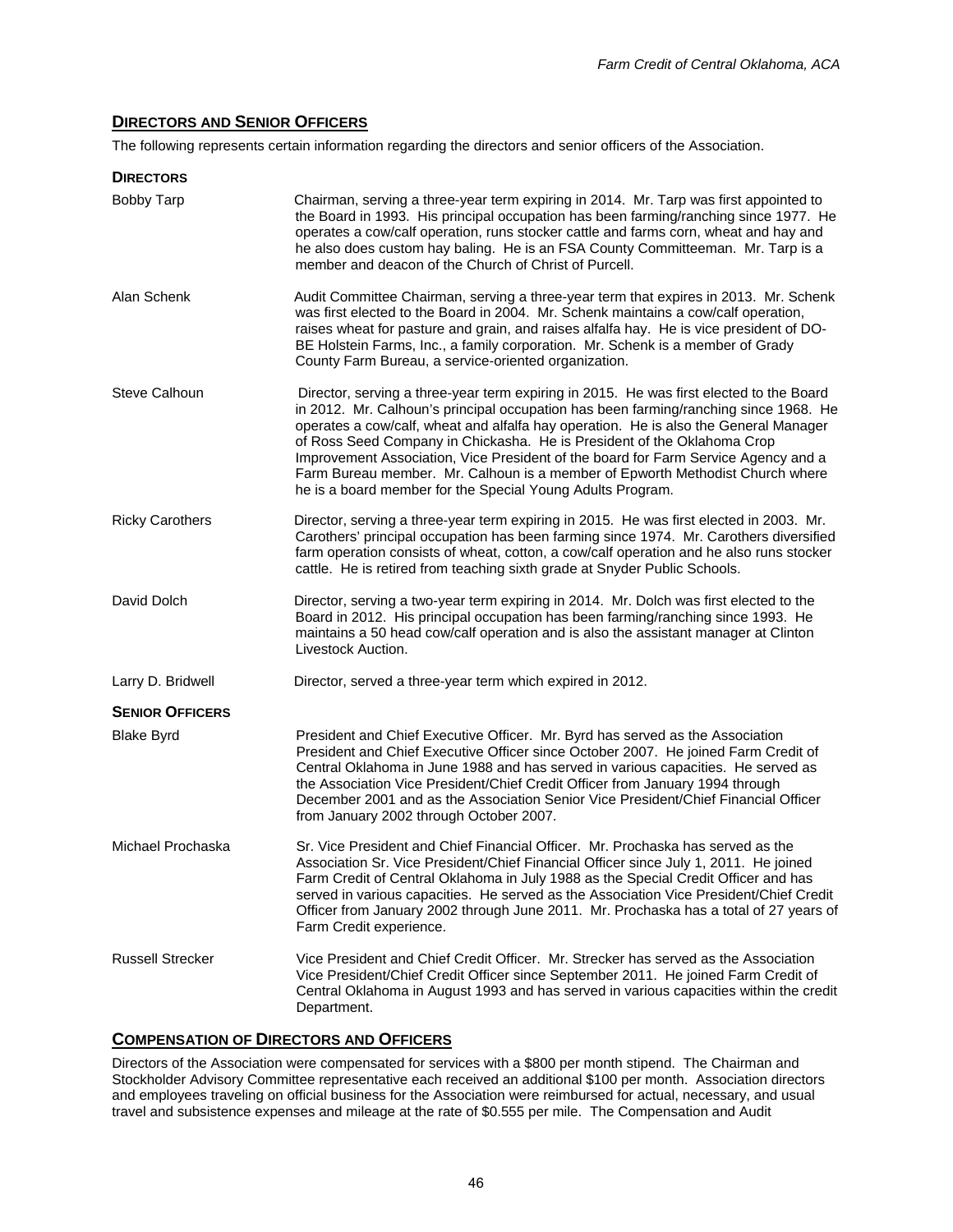Committee meetings were held in conjunction with the regular board meetings, so no additional compensation was paid to the directors for these meetings.

| Name                                                                 | Number of<br>Days Served at<br><b>Board Meetings</b> | Number of Days<br>Served in Other<br><b>Official Activities</b> | <b>Total Compensation Paid</b><br>During 2012 |
|----------------------------------------------------------------------|------------------------------------------------------|-----------------------------------------------------------------|-----------------------------------------------|
| Bobby Tarp<br>Alan Schenk<br>Steve Calhoun<br><b>Ricky Carothers</b> | 10<br>10<br>6<br>10                                  | 5                                                               | 10,200<br>10.200<br>5,600<br>10.100           |
| David Dolch<br>Larry D. Bridwell                                     | 6                                                    |                                                                 | 5,600<br>4,000                                |
| <b>Total Compensation</b>                                            |                                                      |                                                                 | 45,700                                        |

Additional information for each director is provided below:

Directors and officers are reimbursed for travel, subsistence and other expenses related to Association business according to Association policy. A copy of this policy is available to shareholders upon request. Aggregate reimbursements to directors for travel, subsistence and other related expenses were \$20,212 in 2012, \$26,473 in 2011 and \$29,661 in 2010. There was no non-cash compensation paid to directors during 2012.

Information on the Chief Executive Officer (CEO) and officer compensation is provided below.

|                                        |              | Annual                          |                  |                           |                        |
|----------------------------------------|--------------|---------------------------------|------------------|---------------------------|------------------------|
| President/CEO                          | Year         | Salarv                          | Incentive        | Other*                    | Total                  |
| <b>Blake Byrd</b><br><b>Blake Byrd</b> | 2012<br>2011 | 158,250<br>S.<br>149.335<br>\$. | 14.095<br>10.130 | 8.638<br>J<br>\$<br>8.664 | \$180,983<br>\$168,129 |
| <b>Blake Byrd</b>                      | 2010         | 141.641<br>S                    | 10.460           | \$<br>9.624               | \$161,725              |

|                                 |                      |                                               | Annual                                |                              |                                     |
|---------------------------------|----------------------|-----------------------------------------------|---------------------------------------|------------------------------|-------------------------------------|
| Aggregate Number of<br>Officers | Year                 | Salarv                                        | Incentive                             | Other*                       | Total                               |
|                                 | 2012<br>2011<br>2010 | \$432,279<br>412,025<br>\$.<br>395,255<br>\$. | S<br>65,198<br>62,906<br>\$<br>50,418 | 3,514<br>æ<br>1,878<br>1,818 | \$500,991<br>\$476,809<br>\$447,491 |

\* During 2012 and 2011, Other includes payment for unused annual leave for the senior officers; Other includes personal use of Association vehicle for the CEO. During 2010, Other includes payment for unused annual leave for the CEO and senior officers and personal use of Association vehicle for the CEO.

In addition to base salary, senior officers can earn additional compensation under an annual incentive plan which is related to the overall business performance and the individual's rating. The incentive plan is based on a fiscal year and is designed to motivate employees to exceed financial and credit quality performance targets approved by the Compensation Committee and Board of Directors. These targets typically include return on assets, credit quality, credit administration, loan volume, nonaccrual loan volume, cost of operations, permanent capital and other key ratios. Program payments for the calendar year are paid as soon as practical following the January Board meeting. In addition, loan officers included above were paid compensation based on a quarterly incentive plan tied to new loan volume and paid in the following month of each quarter.

Disclosure of information on the total compensation paid during the last fiscal year to any senior officer, or to any other officer included in the aggregate, is available to shareholders upon request.

### **TRANSACTIONS WITH SENIOR OFFICERS AND DIRECTORS**

The Association's policies on loans to and transactions with its officers and directors, required to be disclosed in this section are incorporated herein by reference from Note 12 to the financial statements, "Related Party Transactions," included in this annual report to shareholders.

### **INVOLVEMENT OF SENIOR OFFICERS AND DIRECTORS IN CERTAIN LEGAL PROCEEDINGS**

There were no matters which came to the attention of management or the Board of Directors regarding involvement of senior officers or current directors in specified legal proceedings which are required to be disclosed in this section.